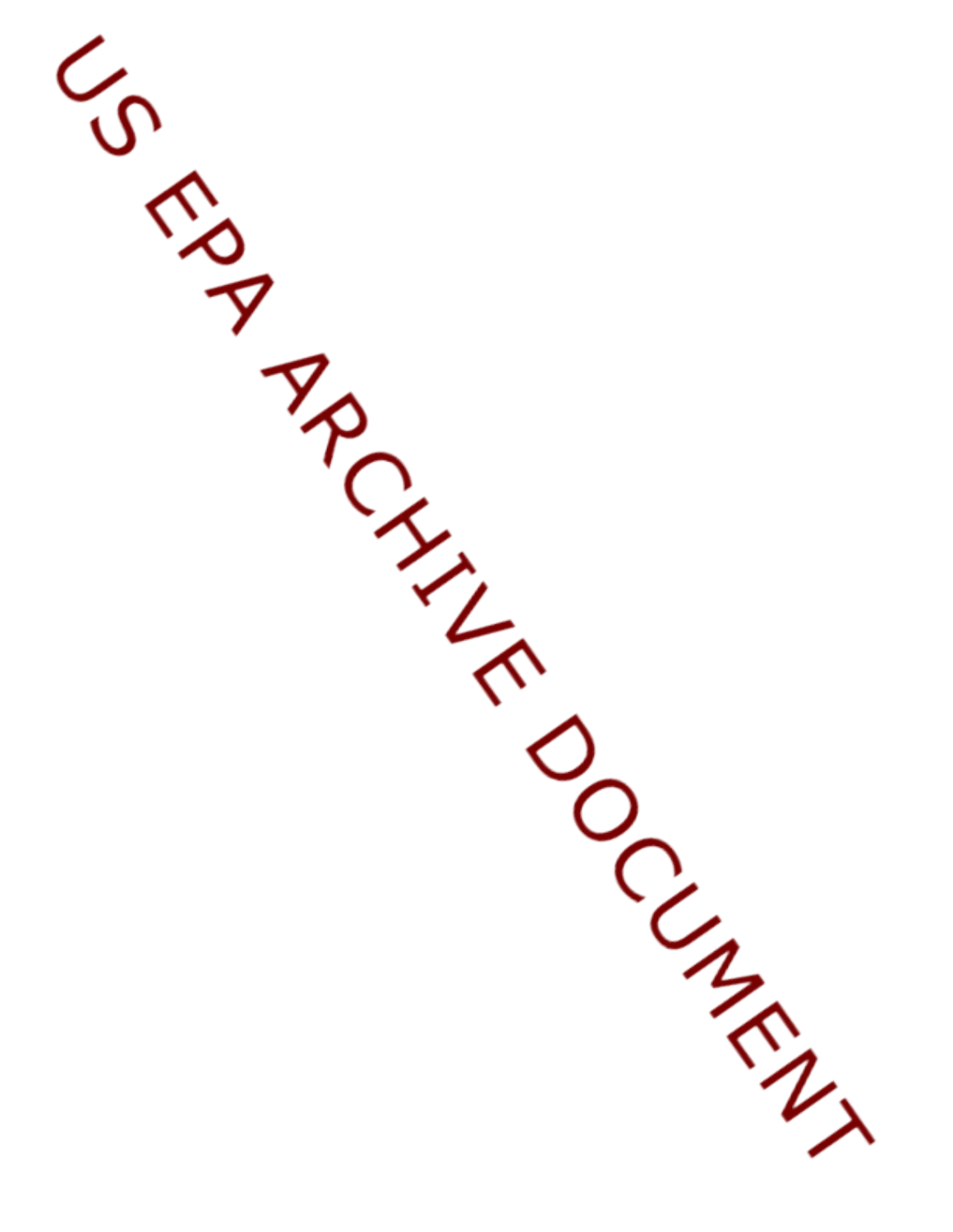# **Quantifying the Disposal of Post-Consumer Architectural Paint**

**April 2007** 

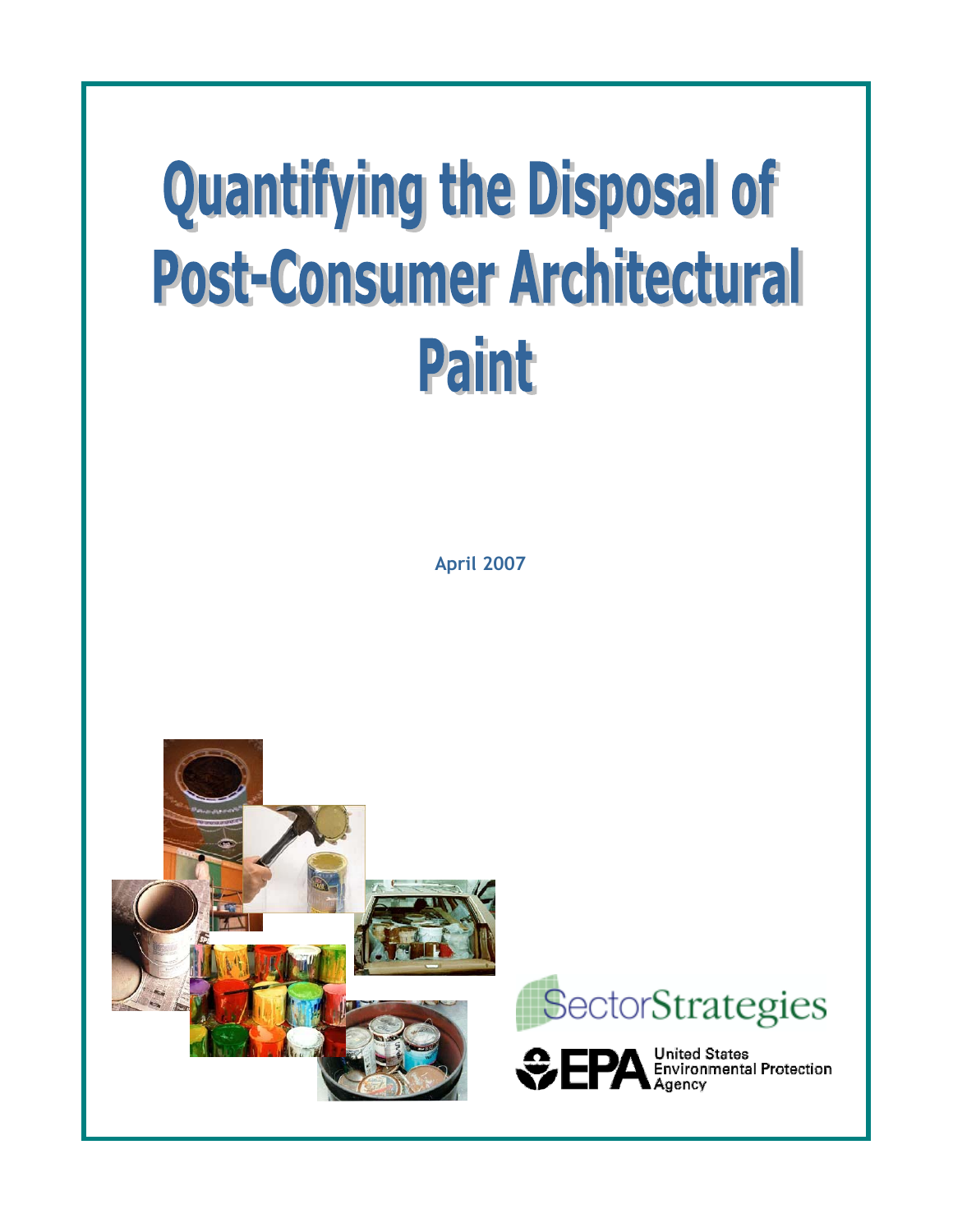### **Quantifying the Disposal of Post-Consumer Architectural Paint**

April 2007

*Prepared for*  Sector Strategies Division Office of Policy, Economics and Innovation U.S. Environmental Protection Agency 1200 Pennsylvania Avenue, N.W. Washington, DC

*Prepared by*  Abt Associates Inc. 55 Wheeler Street Cambridge, MA 02138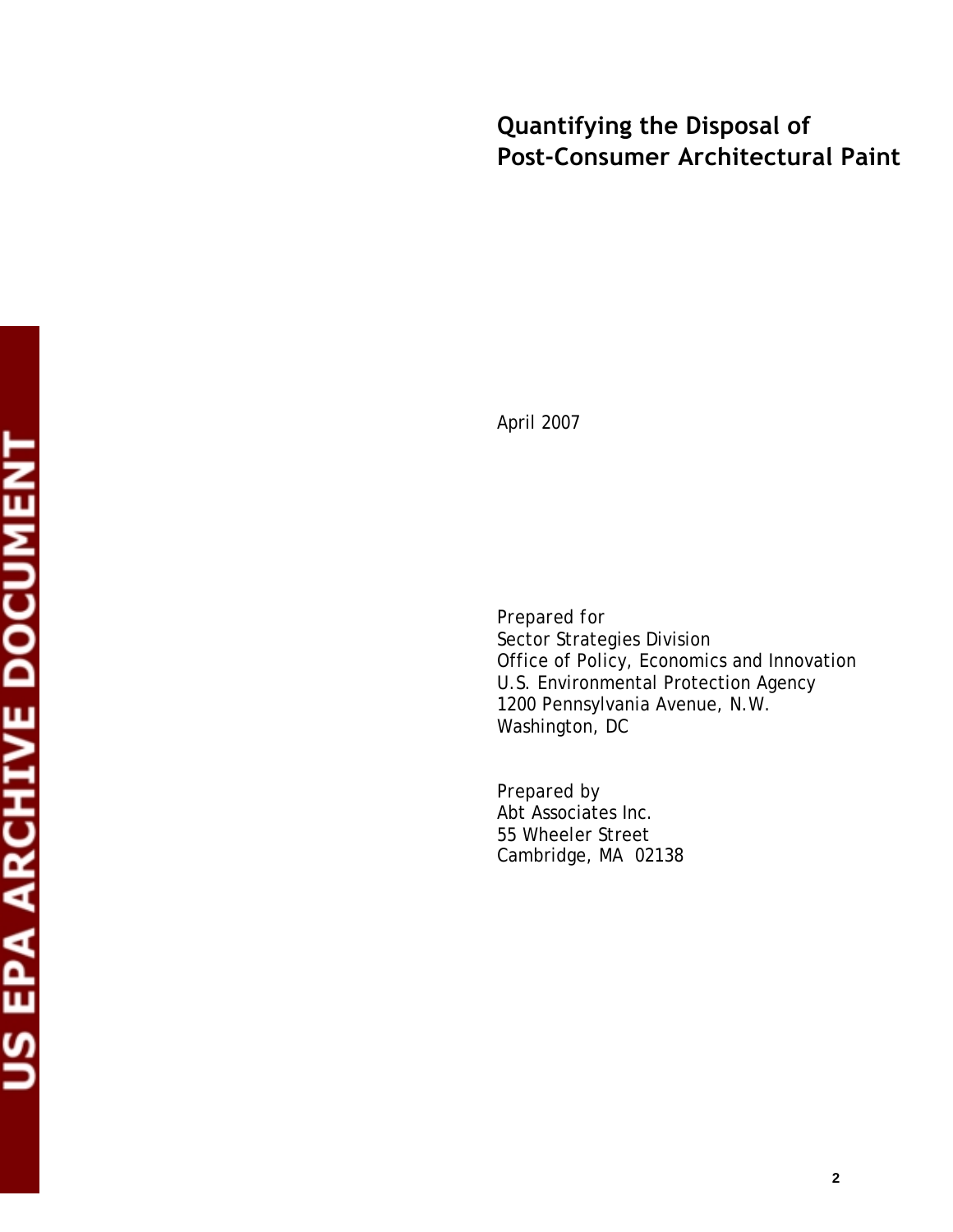| 1. |        |                                                                          |
|----|--------|--------------------------------------------------------------------------|
| 2. |        |                                                                          |
|    |        | MSW - 1999 and 2003 California Statewide Waste Disposal Characterization |
|    |        | HHW - FY1998/1999 and FY2002/2003 California HHW Collection  9           |
|    |        |                                                                          |
|    |        |                                                                          |
|    |        | MSW - 1998 Iowa Solid Waste Characterization Study 11                    |
|    |        |                                                                          |
|    |        |                                                                          |
|    |        |                                                                          |
|    | Oregon | MSW - 2000 and 2002 Oregon Solid Waste Characterization and Composition  |
|    |        |                                                                          |
|    |        |                                                                          |
|    |        |                                                                          |
|    |        | MSW - 2003 Waste Composition Analysis for the State of Washington 19     |
|    |        | HHW - 2003 Washington Moderate Risk Waste Collection 20                  |
|    |        |                                                                          |
|    |        |                                                                          |
|    |        | MSW - 2002 Wisconsin Statewide Waste Characterization Study 21           |
|    |        |                                                                          |

### Contents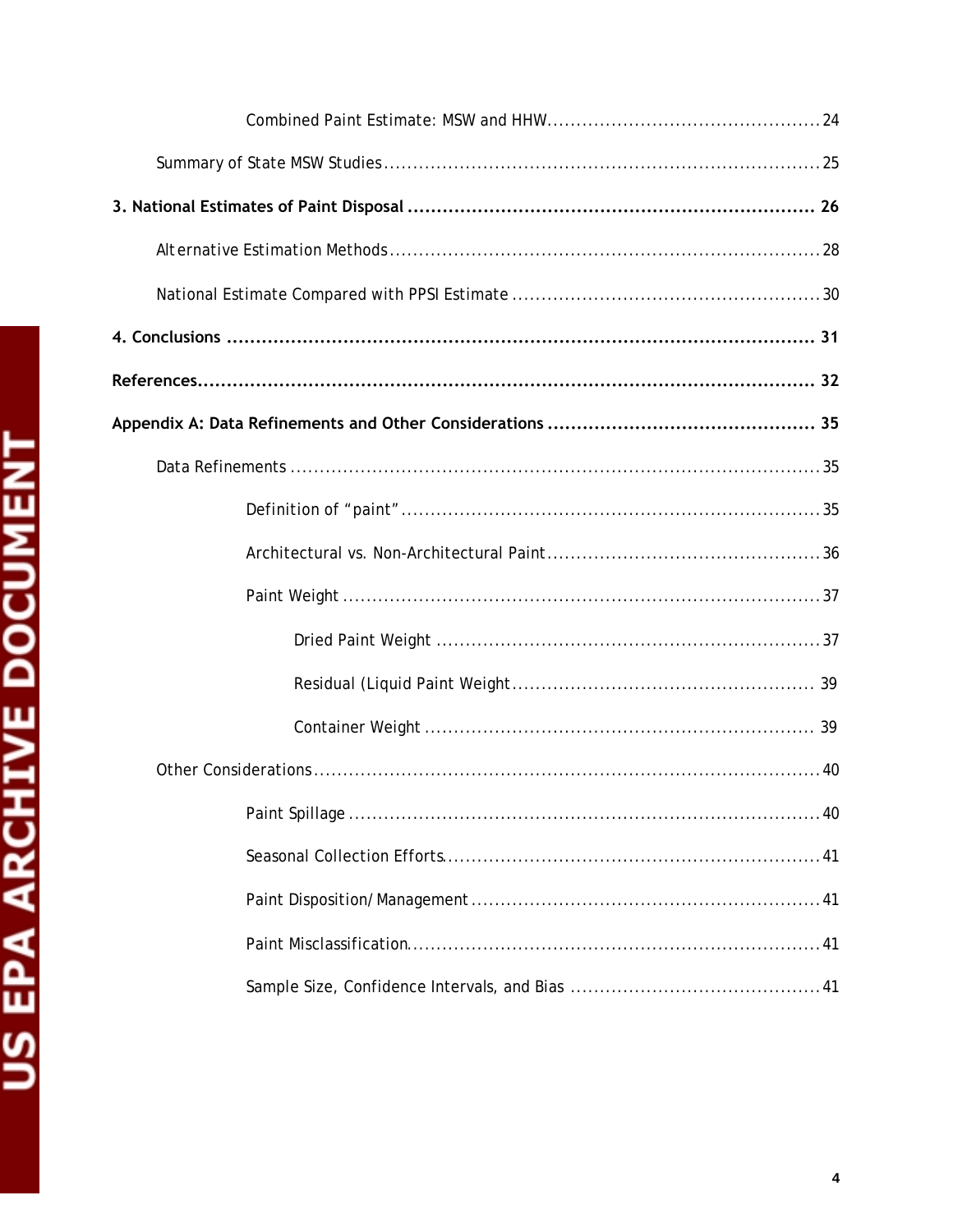# **1. Introduction**

Leftover architectural paint is a concern to communities across the country because of its high volume in the waste stream, resulting waste management costs, and potential for reduction, recovery, reuse and recycling. Leftover paint can also contain volatile organic compounds, fungicides and, in the case of very old paint, significant quantities of hazardous metals such as mercury and lead. Of all household hazardous wastes (HHW), paint is the single most voluminous and expensive material that many local governments collect and manage. To address the challenges of reducing and managing leftover architectural paint, state and local agencies have joined together with paint manufacturers, retailers, recyclers, and others, under the auspices of the Paint Product Stewardship Initiative (PPSI). These stakeholders are now exploring a broad range of issues and approaches to leftover paint management with the goal of working toward a nationally coordinated leftover paint management system. This analysis supports the PPSI by providing an estimate of the quantity of architectural paint disposed annually by consumers in the U.S.

After a consumer has used paint from a particular purchase, any leftover paint may go into one of several disposition pathways. These include:

- ÷ Local municipal solid waste (MSW) landfill or incinerator (in liquid or dried form)
- ۰. Donation/exchange for reuse by another party

۰. Collection, management and disposal as hazardous waste, for example through a household hazardous waste (HHW) collection program

- ÷ Poured down a drain/sewer
- ÷ Stockpiled for future use or disposal (e.g., in a basement or garage)

Because comprehensive national data on the quantities of post-consumer architectural paint going to these pathways is not available, this study examines available data from selected states. Specifically, this report presents case studies from the states of California, Iowa, Oregon, Wisconsin and Washington, each of which has availab le data on the quantity of paint disposed in MSW landfills and incinerators, as well as the quantity brought to HHW collection centers. It is believed that these two major pathways account for the vast majority of post-consumer paint disposed each year. The case studies provide state-specific estimates of the annual quantity of paint that is disposed. These data are then scaled to provide national estimates.

Data on the quantity of post-consumer paint reaching MSW landfills and incinerators were obtained from MSW composition studies that were conducted in the five states. Data on the quantity of post-consumer paint brought to HHW collection sites were gathered directly from HHW program managers, or from published reports, for the annual period that most closely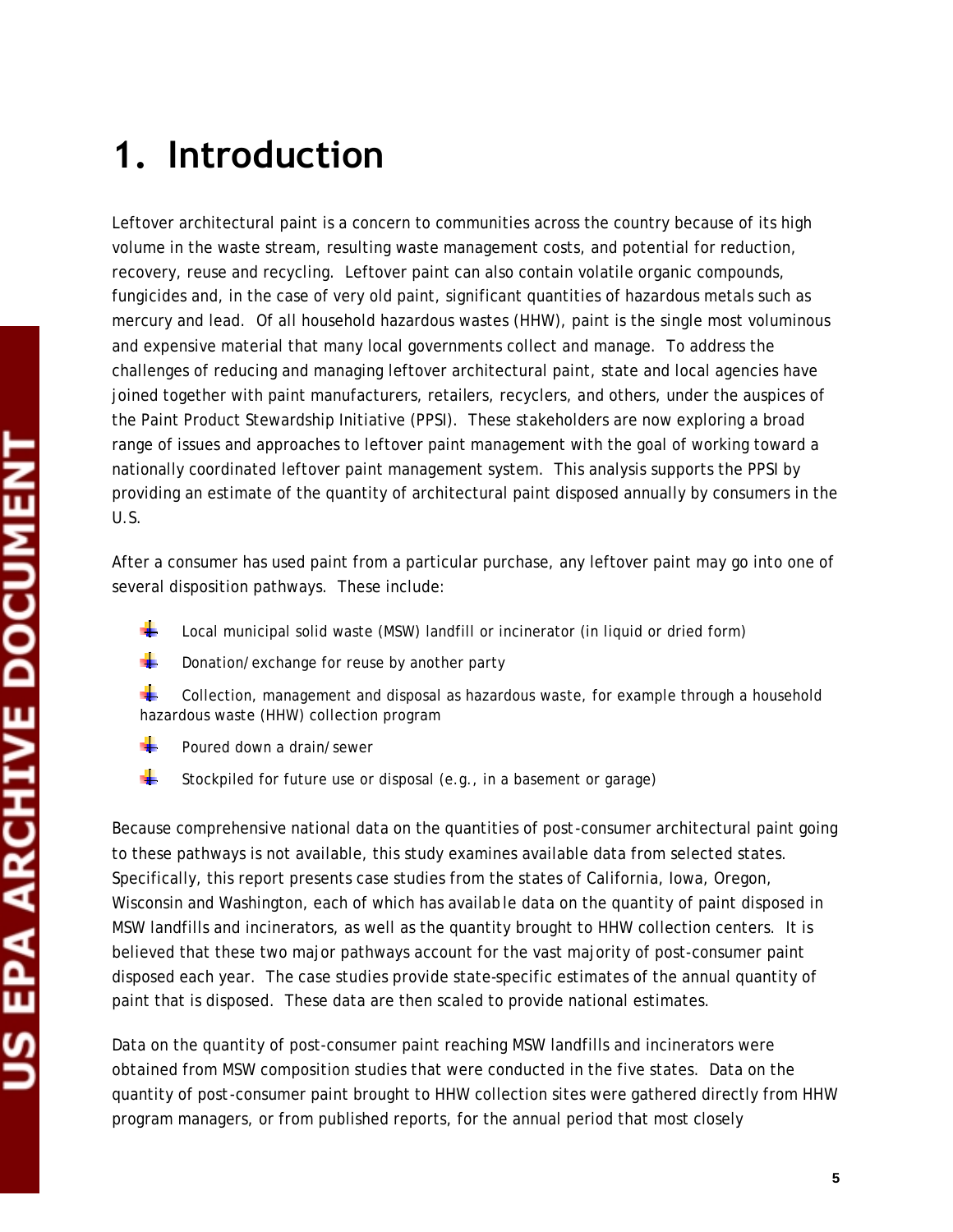corresponded to the year in which the state MSW composition study was conducted. Multiple years of MSW and HHW data were used in developing state-specific estimates, where available, to provide greater stability to the estimates, for a total of seven paired MSW/HHW data sets from the five states. Because of the relatively small quantity (and limited occurrence) of paint in the municipal solid waste stream, and the limited amount of sampling that states have been able to conduct in any individual MSW composition study, the estimates for paint disposal in the municipal solid waste stream in any individual state study are subject to higher error than those items that are more commonly found in the waste stream. Together, however, the seven state studies collectively represent the sorting of more than 4,500 samples of municipal solid waste, with a total sample weight of one million pounds or more. Reliance on the composite results of these seven studies reduces the uncertainty associated with the national estimates.

The national estimates derived in this analysis are intended to update and refine the estimates provided in the 2004 PPSI document entitled "Background Report for the National Dialogue on Paint Product Stewardship." That report estimated that approximately 2.5 to 5 percent of the architectural paint sold in the U.S. each year becomes leftover consumer house paint (PPSI 2004a). The expanded analysis presented here estimates that the amount of architectural paint that is disposed of each year is equivalent to approximately 6 to 16 percent of sales, with a best estimate of 10 percent. The report is comprised of the following sections:

- $\frac{1}{2}$  Section 2 presents available data on the quantity of post-consumer paint disposed at MSW landfills and incinerators, and brought to HHW collection centers in each of the 5 states.
- $\frac{1}{2}$  Data from the state studies is combined in Section 3 to provide national estimates of postconsumer paint disposal. Section 3 also compares the annual quantity of post-consumer paint disposed to annual U.S. paint sales.
- $\div$  Section 4 presents conclusions and opportunities for future research.

Adjustments to state data (for comparability across waste studies and collection programs) and refinements to the national estimate are detailed in *Appendix A*.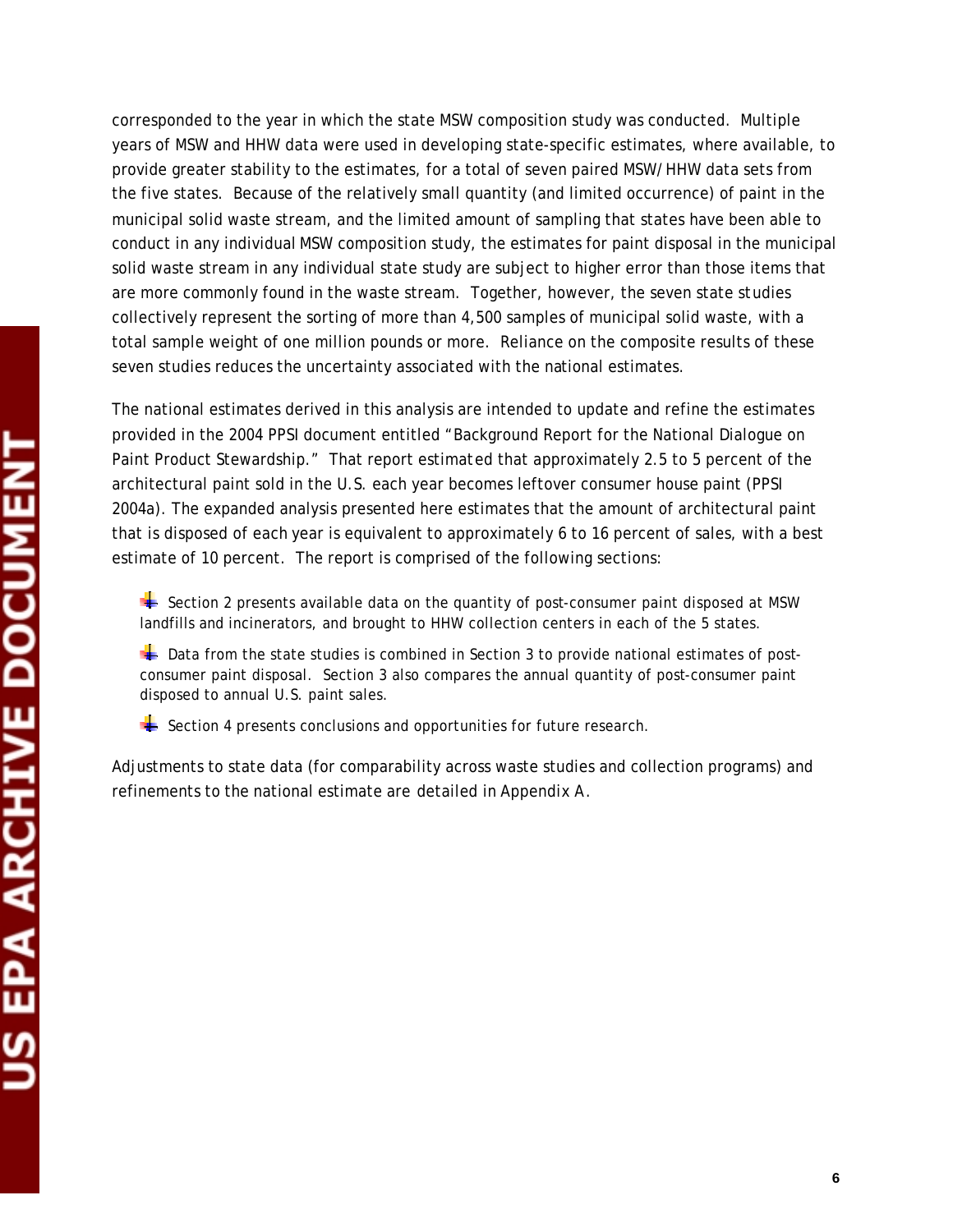# **2. Data Collection**

To estimate the quantity of post-consumer paint disposed annually in each of the five states studied, available data from multiple paint waste streams were examined. This included paint disposed of in municipal solid waste (MSW) landfills and incinerators, as well as paint collected at household hazardous waste (HHW) collection sites. This section presents data from MSW waste composition studies and HHW collection programs from each of the five states.

#### **California**

The California Integrated Waste Management Board (CIWMB) has conducted detailed municipal solid waste characterization studies, and has also compiled statistics on household hazardous waste collection programs around the state. Data on both of these waste streams provide a basis for estimating the total amount of post-consumer paint disposed each year in the state of California.

#### **MSW – 1999 and 2003 California Statewide Waste Disposal Characterization Studies**

CIWMB conducted detailed statewide MSW characterization studies in 1999 and 2003. In most respects, the 2003 *California Statewide Waste Disposal Characterization Study* followed the standards and protocols established for the 1999 *Statewide Waste Disposal Characterization Study*. For example, both studies divide California into five sampling regions (referred to as strata) based on similarities in demographics, climate, geography, and economic characteristics. Also, the definition of "paint" remained the same in both studies. Given that the two studies were conducted over a relatively short time interval, and the methods used for characterizing paint disposed across the state in both studies were relatively consistent, this report considers paint disposal quantities from both statewide studies.

In both the 1999 and 2003 waste characterization studies, several disposal facilities (landfills and transfer stations) were randomly selected (i.e., with equal probability) in each of the five sampling regions as sampling sites for the single-family residential, commercial, and self-hauled waste streams. The number of single-family residential samples collected across all five regions was 148 in the 1999 study and 110 in the 2003 study, while the number of self-hauled samples collected was 247 in the 1999 study and 200 in the 2003 study. In addition, 80 multifamily residential samples were collected from randomly selected apartment buildings and complexes within the geographical areas surrounding the selected disposal sites in 1999 and 40 were collected in 2003. Finally, a total of 1,207 commercial generator samples were collected at randomly selected businesses in 1999, while in 2003, 200 samples were obtained from vehicles at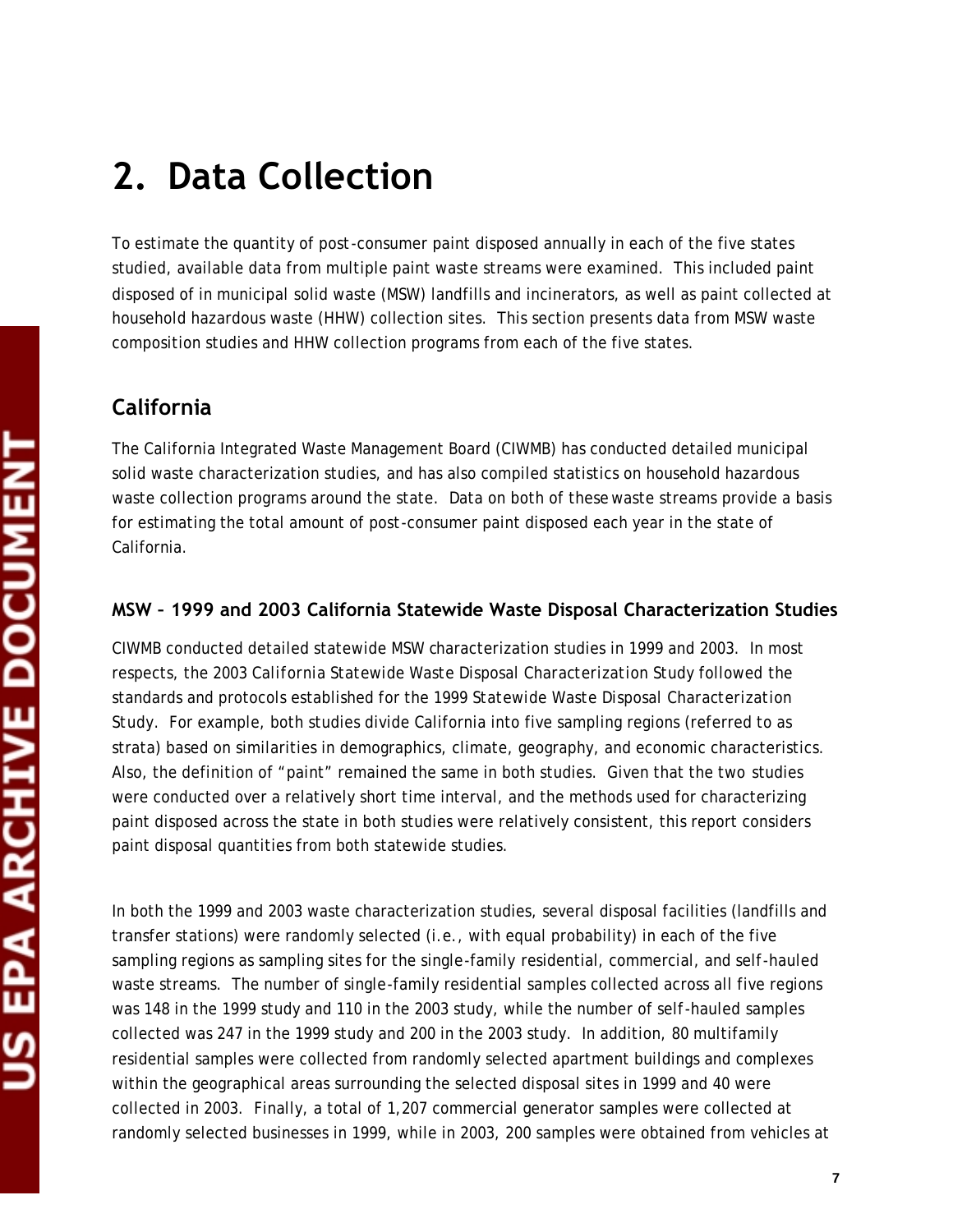disposal facilities as a surrogate for commercial waste. It should be noted that not all MSW in California goes to a MSW landfill. California has three waste-to-energy incinerators that accept MSW. Further, one or two counties export MSW out of state.

To account for seasonal variations in waste disposal patterns, waste sampling was conducted in different seasons. The 1999 study considered two seasons—winter and summer, while the 2003 study was more detailed and also included autumn and spring. Each waste sample was hand sorted and characterized according to material types found in the California Integrated Waste Management Board's Uniform Waste Disposal Characterization Method. The 2003 study increased the number of waste material types it considered; yet all material types were chosen and defined such that they could be fit to the material types used during the 1999 study.

Both of the California waste studies defined paint as containers with paint in them. Paint types included in the definition are latex, oil-based, and tubes of pigment or fine art paint. The definition does not include dried paint, empty paint cans, or empty aerosol containers, which can often be found commingled with other waste types under "remainder/composite construction & demolition" or "tin/steel cans."

Table 1 presents the amount of paint disposed of in landfills or incinerated in California as presented in California's 1999 and 2003 studies. The number of paint samples taken during each study was small; the disposal facilities considered for sampling in each study were selected with equal probability within each region (irrespective of the fact that these facilities could vary in size); and the studies did not employ sampling weights when estimating waste tons. Therefore, data from both studies were combined to generate a best estimate of paint disposed or incinerated in California. Combining these data could add stability to the estimate of paint in the MSW stream in California.

| <b>Waste Category</b> | <b>Quantity (tons)</b> |            |            |  |  |
|-----------------------|------------------------|------------|------------|--|--|
|                       | 1999                   | 2003       | Average    |  |  |
| <b>MSW</b>            | 37,500,002             | 40,235,328 | 38,867,665 |  |  |
| <b>HHW</b>            | 112,385                | 73,600     | 92,993     |  |  |
| Paint                 | 44,498                 | 19,192     | 31,845     |  |  |
| Paint as a % of MSW   | 0.12                   | 0.05       | 0.08       |  |  |
| Paint as a % of HHW   | 40                     | 26         | 34         |  |  |

#### **Table 1. California Statewide Waste Characterization Study Results: 1999 and 2003**

Sources: CIWMB, 1999 and 2003.

The study provides a 90 percent confidence interval for these estimates, even though sampling weights were not used to estimate the totals.

As detailed in Table 1, the amount of paint disposed of in landfills or incinerated in 2003 was nearly 60 percent lower than in 1999. Due to the small number of paint-containing samples considered, a single sample could result in a large variation in disposal quantities. For example,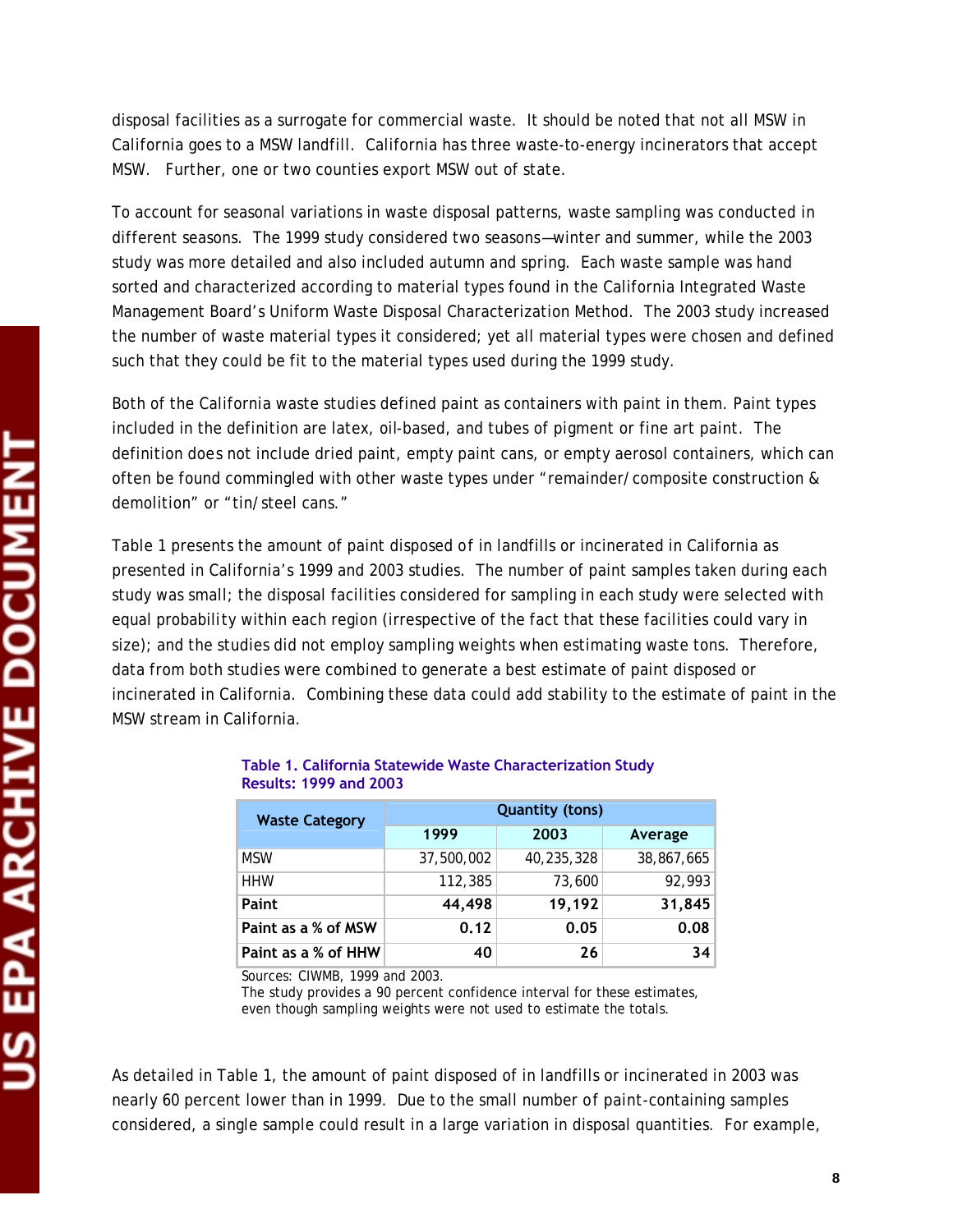the inclusion of a single household that stockpiled large quantities of paint during one year could drive up paint disposal quantities. Averaging data from two study years help reduce the impact of such instances on the overall paint estimate.

#### **HHW – FY1998/1999 and FY2002/2003 California HHW Collection**

Local governments in California are required to keep HHW out of the solid waste stream pursuant to Public Resources Code 47100. They do this by providing both temporary and permanent HHW collection events and facilities, and public education to their residents. Currently, descriptive program information is available for the 1999 study, but not for that conducted in 2003. In fiscal year (FY) 1998/99, 85 permanent HHW collection facilities, 245 temporary facilities/one day events and 107 Recycle-Only facilities<sup>1</sup> were operated. About 50 percent of the state's population had access to permanent facilities, and temporary facilities served about 40 percent of the population. Approximately 10 percent of the state's population had no access to collection opportunities. While the majority of the public had access to HHW collection programs, actual usage may have been lower. Some HHW collection sites may not have been convenient due to location or operating hours. Advertising and outreach is limited by budget constraints (CIWMB, 2001). Based on annual statistics, CIWMB estimates that only approximately 4 percent of residents participate in HHW collection programs each year (CIWMB, 2000).

Local governments are required to report annually the quantity of waste collected by HHW programs and the method of waste management. The quantity of paint collected and the percentage of HHW that was paint during FY1998/99 and FY2002/03 are shown in Table 2. These quantities reflect only those amounts of paint actually *collected* in HHW programs.

The quantity of HHW collected by California programs has grown, as has the percentage of the HHW that is paint, since the programs were first introduced in California in FY1993. In FY1993, approximately 3,000 tons of paint was collected, and paint accounted for 31 percent of all the waste collected at HHW collection centers. By FY2004, paint collection grew to 11,500 tons, or approximately 35 percent of all HHW collected. Data for 1998/99 and 2002/03 are used in this analysis due to availability of corresponding MSW information for those years.

<sup>&</sup>lt;sup>1</sup> Recycle-only facilities are those that receive materials that could potentially be recycled, including latex paint.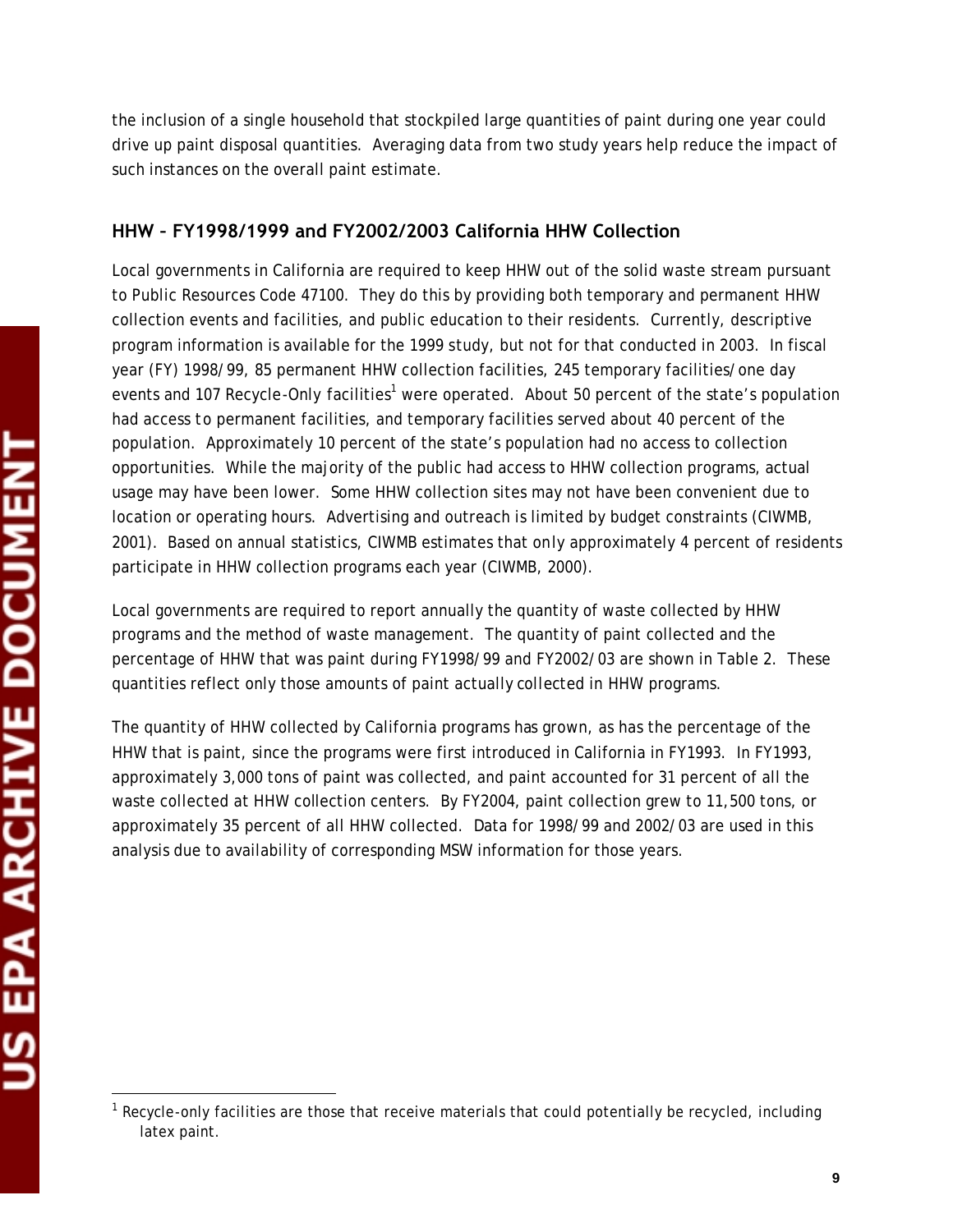| <b>Waste Category</b>                                | Paint (tons) |           |         |  |  |
|------------------------------------------------------|--------------|-----------|---------|--|--|
|                                                      | FY1998/99    | FY2002/03 | Average |  |  |
| Oil-Based Paint                                      | 3,650        | 5.161     | 4,406   |  |  |
| Latex Paint                                          | 3,722        | 5.324     | 4,523   |  |  |
| <b>Total Paint Collected</b>                         | 7,372        | 10,485    | 8,929   |  |  |
| <b>Total HHW Collected</b>                           | 17,247       | 24,750    | 20,998  |  |  |
| <b>Percent of HHW Collected</b><br>that is Paint (%) | 43           | 42        | 43      |  |  |

#### **Table 2. Paint Collected in CA HHW Programs: FY1998/99 and FY2002/03**

Sources: Data received from Anna Ward, CIWMB2004 and Glenn Gallagher, CIWMB, 2006.

#### **Combined Paint Estimate: MSW and HHW**

While it is legal to dispose of dried paint in MSW landfills in California, air drying is not encouraged. Instead, disposal of wet paint at HHW collections is the suggested management method. As shown in Table 3, approximately 78 percent of all of the paint that was disposed of in 1999 and 2003 was disposed in MSW landfills or incinerated. The large percentage of paint in the MSW stream illustrates the importance of including MSW data when estimating the quantity of leftover paint in the United States.

#### **Table 3. Total Leftover Paint in California: Reported Data**

| <b>Disposition Pathway</b> | <b>Total Paint</b><br>$(tons)*$ | <b>Percent of Paint</b><br>by Pathway (%) |
|----------------------------|---------------------------------|-------------------------------------------|
| MSW Landfill/Incineration  | 31,845                          | 78                                        |
| <b>HHW Collection</b>      | 8.940                           | 22                                        |
| Total                      | 40,785                          | 100                                       |

Sources: CIWMB, 1999 and 2003, and data provided by Anna Ward, CIWMB, 2004 and Glenn Gallagher, CIWMB, 2006.

\* Derived by averaging estimates from the 1999 and 2003 statewide waste characterization studies.

In order to use these data to develop a national estimate, California's data were adjusted (for example, to exclude quantities of non-architectural paints), as detailed in *Appendix A (Refinements and Considerations)*. Table 4 presents California's MSW and HHW data after these data refinements.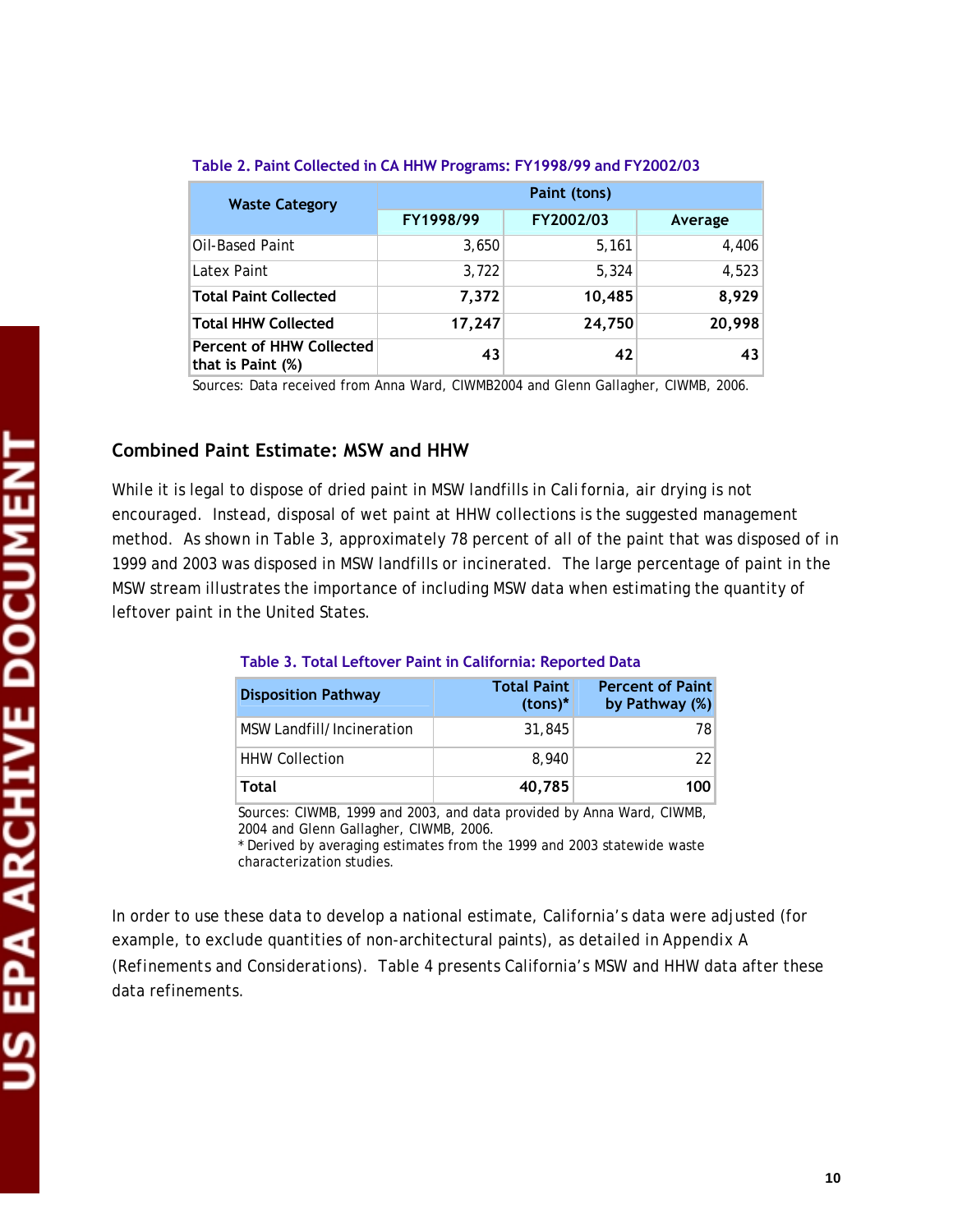| <b>Disposition Pathway</b>          | <b>Total Paint</b><br>(tons) | <b>Refinements</b>                                                                                          |
|-------------------------------------|------------------------------|-------------------------------------------------------------------------------------------------------------|
| <b>MSW</b><br>Landfill/Incineration |                              | * excludes non-architectural paint<br>24,789 $\vert$ * excludes container weight<br>* adds back dried paint |
| <b>HHW Collection</b>               |                              | $8,929$ $*$ none made                                                                                       |
| Total                               | 33,718                       |                                                                                                             |

**Table 4. Total Leftover Paint in California: Adjusted Values** 

#### **Ongoing or Upcoming Studies**

California's 2006 four-part Targeted Statewide Waste Characterization Study was scheduled to be released in the summer of 2006. California collects HHW data annually; the most current year of data available is for FY2004/05. This HHW data was not used because corresponding MSW data was not available.

#### **Iowa**

#### **MSW – 1998 Iowa Solid Waste Characterization Study**

The 1998 statewide solid waste characterization analysis for Iowa was conducted in the fall of 1997 and the spring of 1998. More than 420 samples of MSW were randomly selected from the residential, industrial/commercial/institutional (ICI), and mixed generator loads using various random cell selection processes. Once selected, the materials were sorted into 45 discrete material categories, weighed, and weights were recorded on individual data sheets based on the material classification determined during sorting. Data from these sites (together with data from a previous MSW characterization study conducted within the state) were used to develop waste composition estimates for the 45 material categories, as well as for the residential and ICI waste streams and for statewide totals.

Paint is not defined specifically or quantified individually in this study. Rather, it is included in the "paints and solvents" subcategory, which is part of the broader household hazardous materials (HHM) category. Based on the experience and judgment of two professionals who conduct waste composition studies, paint is estimated to comprise approximately 90 percent of the "paints and solvents" subcategory<sup>2</sup>. Although Table 5 (below) presents the quantity including solvents, this quantity is ultimately excluded from our analysis, as detailed in Table 8. In addition, Table 5 includes the weight of the container when the contents are liquid, while containers with dried

 $2$  Based on conversations and data provided by Tanya Tarnecki of Cascadia Consulting, and Brad Anderson of Sky Valley Associates.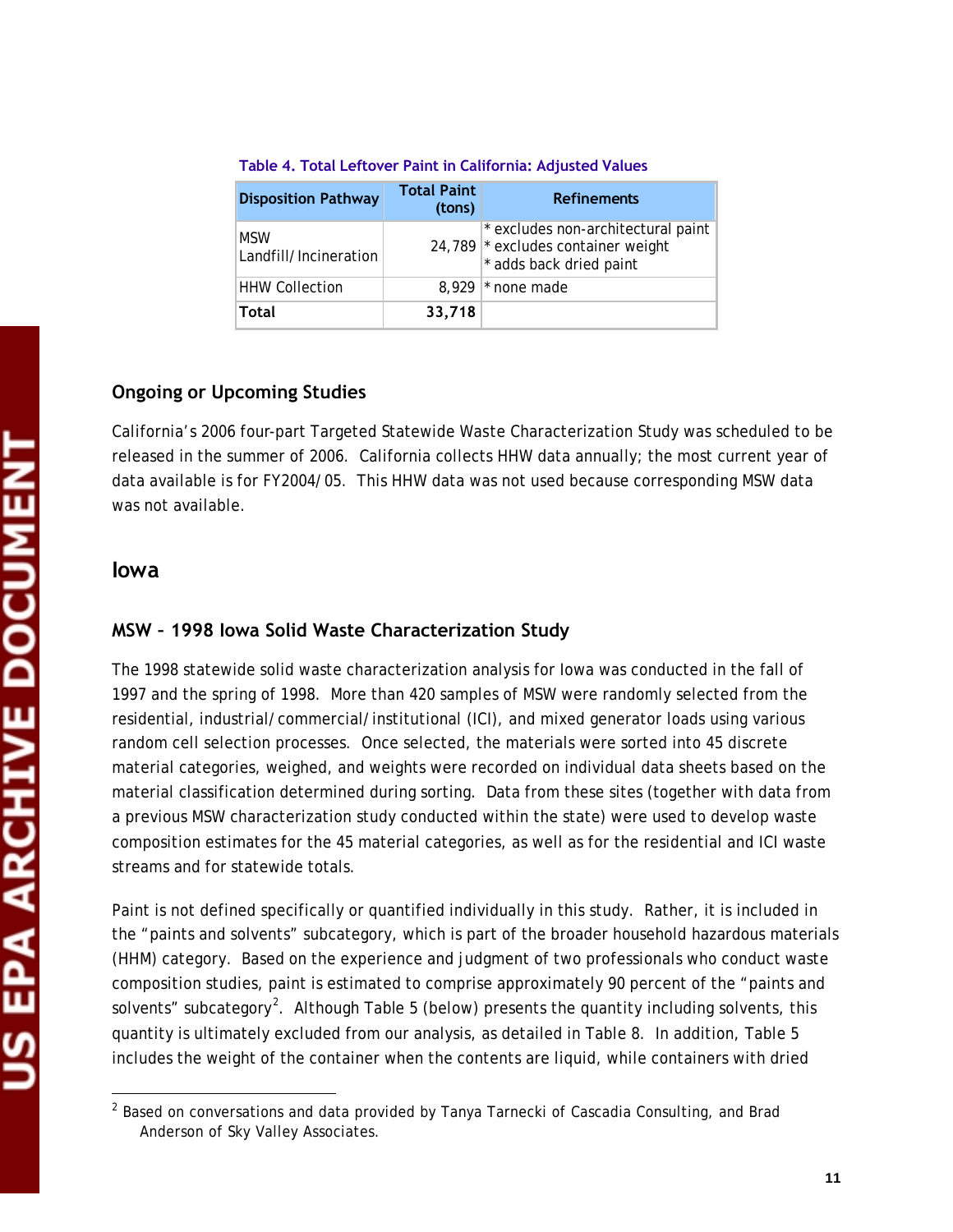| <b>Waste Type</b>                       | <b>Quantity (tons)</b> | <b>Percent of Total</b><br>Waste (%) | <b>Percent of HHM</b><br>(%) |
|-----------------------------------------|------------------------|--------------------------------------|------------------------------|
| Household Hazardous<br><b>Materials</b> | 16.472                 | 0.7                                  | 100.0                        |
| Paint and solvents                      | 2.797                  | 0.1                                  | 17.0                         |
| <b>Total MSW</b>                        | 2,203,848              | 100.0                                |                              |

#### **Table 5. Iowa Statewide Landfill Composition Study Results: 1998**

Source: IA DNR, 1998.

Note: The study notes a 90 percent confidence interval for these estimates.

#### **HHW - FY1998 Iowa Regional HHW Collection**

In FY1998, Regional Collection Centers (RCCs) in Iowa collected over 620 tons of HHW. These facilities accept hazardous materials free of charge from households; they also accept paint and hazardous materials from Conditionally Exempt Small Quantity Generators (CESQGs)<sup>3</sup> for a fee. Consisting of five permanent facilities, the RCCs serviced a population of 789,980 in 1998, and 12,062 households (29,673 people) $4$  and 165 CESQGs brought paint to them. This represented approximately 3.8 percent of all households in the RCC service area (Theresa Stiner, Iowa DNR, 2004).

Latex paint and oil-based paint are two of the most common types of HHW and CESQG waste collected by RCC programs in the state. In 1998, a total of 198 tons of paint were collected by the RCCs, accounting for approximately 32 percent of all the waste collected. Approximately 36 percent of this paint was oil-based and 64 percent was latex.

In areas that did not have access to permanent RCCs, Iowa held 26 Toxic Cleanup Days (TCDs) in FY1998. TCDs are one-day events that accept hazardous materials free of charge from households and farms but charge a fee to CESQGs. In FY1998, 3,243 households participated out of 136,047 households in the counties that held the events, representing approximately 2.4 percent of the households in the area. These events collected 47 tons of paint, which accounted for approximately 40 percent of all the waste collected (Theresa Stiner, Iowa DNR, 2004).

The quantity of paint collected by RCC and TCD programs in Iowa and the percentage of HHW that is paint are shown in Table 6. In Iowa, some paint is weighed in cans and other paint is 'bulked' into 55-gallon drums before being weighed. The sum of the RCC and TCD quantities represents the total amount of HHW that was collected in Iowa for FY1998.

 $3$  As defined by the Resource Conservation and Recovery Act (RCRA).

<sup>&</sup>lt;sup>4</sup> Based on an estimate of 2.46 persons per household in Iowa in 2000 (State Library of Iowa, 2004)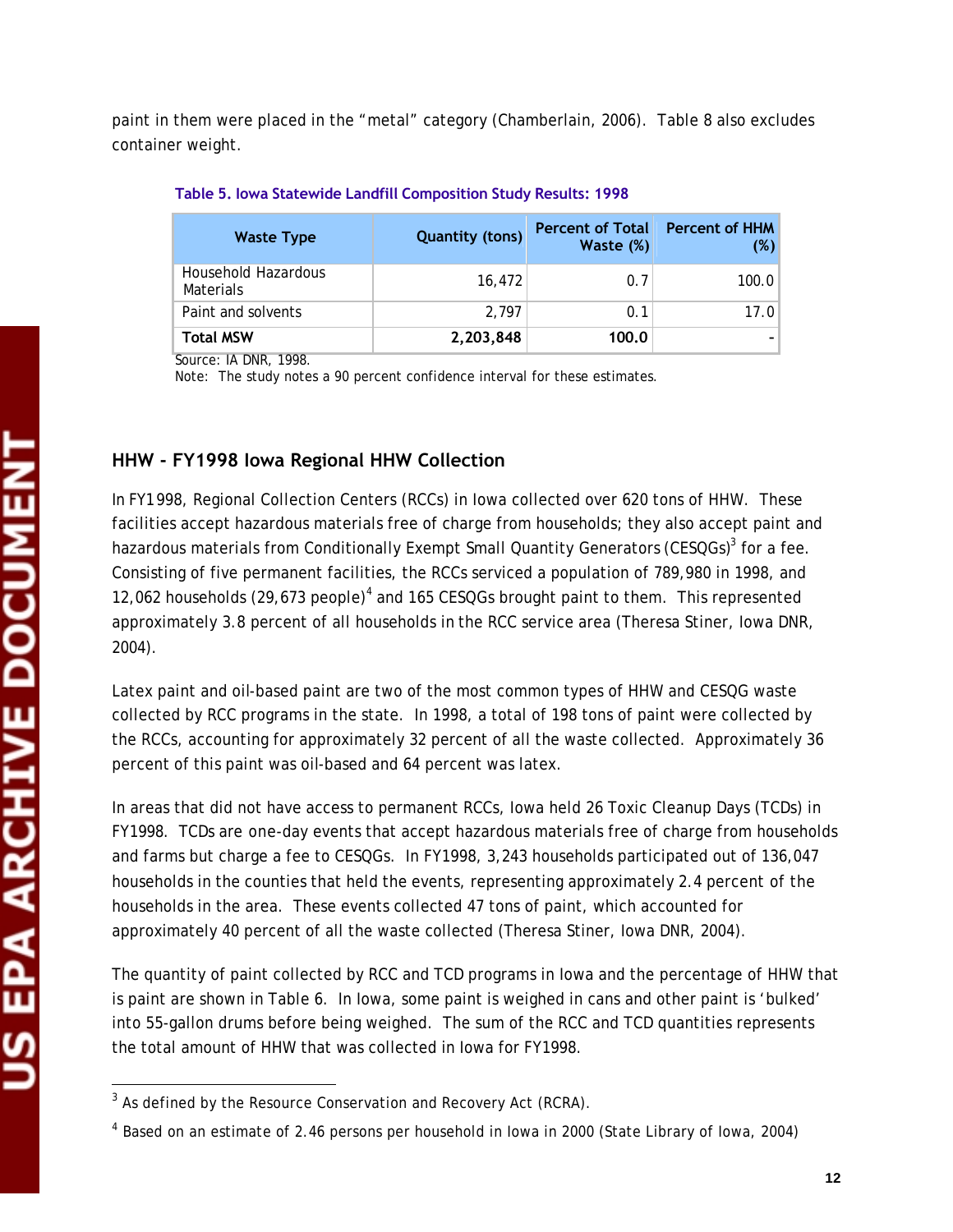| <b>Waste Category</b>                                | <b>RCC Total</b><br>(tons) | <b>TCD Total</b><br>(tons) | <b>HHW Total</b><br>(tons) |
|------------------------------------------------------|----------------------------|----------------------------|----------------------------|
| Bulk oil-based paint                                 | 51                         | <b>NA</b>                  | 51                         |
| Oil-based paint in cans                              | 20                         | NA                         | 20 <sup>°</sup>            |
| Bulk latex paint                                     | 113                        | NA                         | 113                        |
| Latex paint in cans                                  | 14                         | <b>NA</b>                  | 14                         |
| <b>Total bulk paint</b>                              | 164                        | 24                         | 188                        |
| Total paint in cans                                  | 34                         | 23                         | 57                         |
| <b>Total Paint Collected</b>                         | 198                        | 47                         | 245                        |
| <b>Total HHW collected</b>                           | 625                        | 118                        | 743                        |
| <b>Percent of HHW Collected</b><br>that is Paint (%) | 32                         | 40                         | 33 <sup>1</sup>            |

#### **Table 6. Paint Collected at Iowa RCCs and TCDs: FY1998**

Source: data provided by Theresa Stiner, IA DNR, 2004.

NA: Breakdown of oil-based and latex paint data are not available for TCDs.

#### **Combined Paint Estimate: MSW and HHW**

Despite a restriction on landfill disposal of oil-based paint and wet latex paint, a large quantity of paint is disposed of in this manner every year. As shown in Table 7, approximately 92 percent of the paint that was disposed of in Iowa went to MSW landfills.

#### **Table 7. Total Leftover Paint in Iowa: Reported Data**

| <b>Disposition Pathway</b> | <b>Total Paint (tons)</b> | <b>Percent of Paint</b><br>Disposed by Pathway (%) |
|----------------------------|---------------------------|----------------------------------------------------|
| MSW Landfill               | 2.797                     | 92                                                 |
| HHW Collected*             | 245                       | 8                                                  |
| Total                      | 3.042                     | 100                                                |

Sources: IA DNR, 1998; Theresa Stiner, IA DNR, 2004.

\* The HHW quantities reflect the total amount of paint collected at RCCs and TCDs.

In order to use these data to develop a national estimate, Iowa's data were adjusted (for example, to subtract the weight of paint containers), as detailed in *Appendix A*. Table 8 presents Iowa's MSW and HHW data after these data refinements.

#### **Table 8. Total Leftover Paint in Iowa: Adjusted Values**

| <b>Disposition Pathway</b> | <b>Total Paint</b><br>(tons) | <b>Refinements</b>                                                                                     |
|----------------------------|------------------------------|--------------------------------------------------------------------------------------------------------|
| MSW Landfill               |                              | * excludes solvents<br>1,615 $\vert$ * excludes non-architectural paint<br>* excludes container weight |
| <b>HHW Collected</b>       | 234                          | * excludes container weight (from<br>portions that include it)                                         |
| <b>Total</b>               | 1.849                        | ∣ NA                                                                                                   |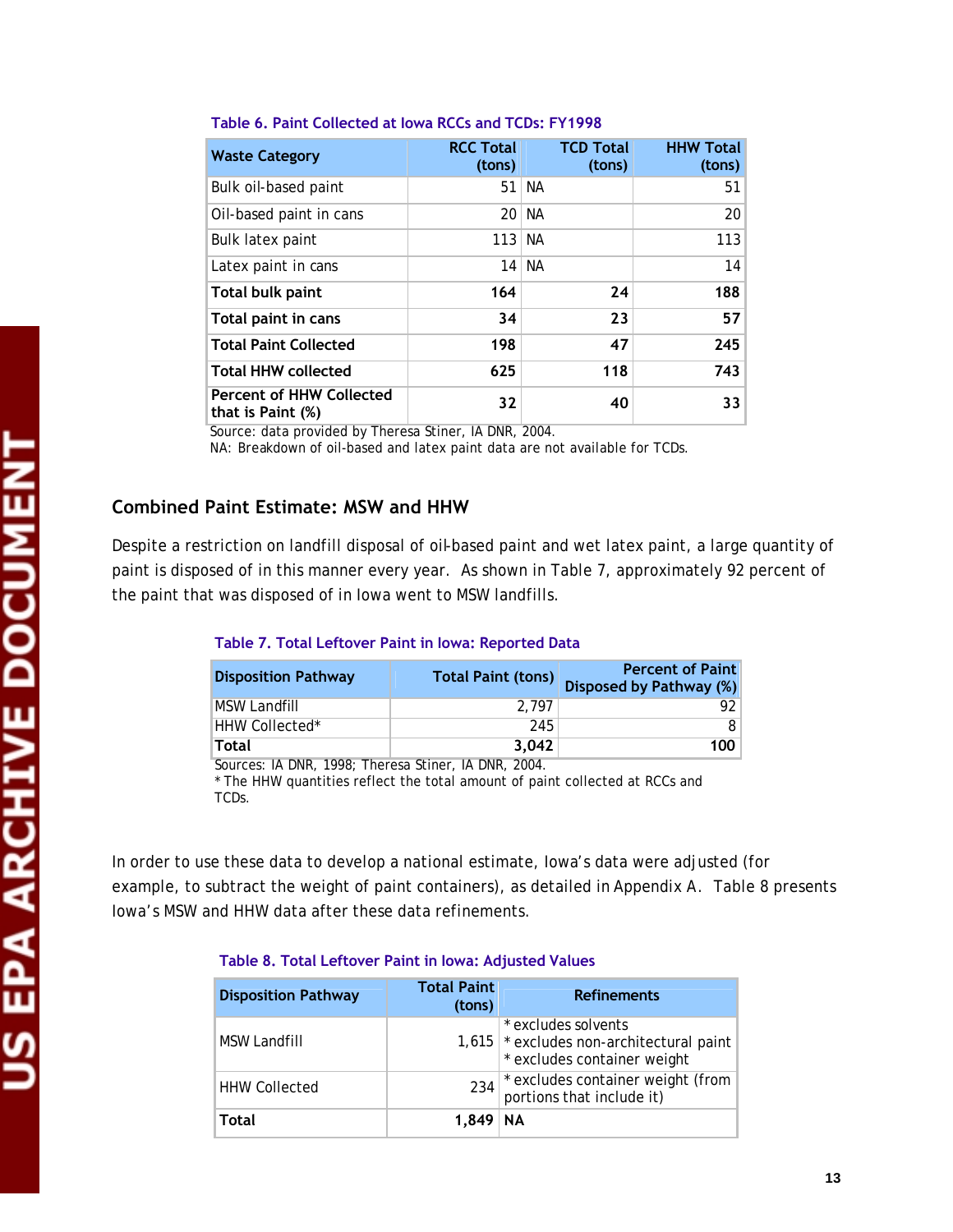As is the case in California, the large percentage of paint going to Iowa MSW landfills emphasizes the importance of including MSW data when estimating the quantity of leftover paint in the United States.

#### **Ongoing or Upcoming Studies**

Although Iowa's 2005 Statewide Waste Characterization Study has been released, it was not available during the preparation of this report, and was therefore not included. The most current year of HHW data available for Iowa is 2005.

#### **Oregon**

#### **MSW – 2000 and 2002 Oregon Solid Waste Characterization and Composition Studies**

The state of Oregon regularly conducts solid waste composition studies as required by state law. Statewide studies were conducted by the Department of Environmental Quality (DEQ) in 1992/93, 1994/95, 1998, 2000, and 2002. This analysis considered the two most recent studies, from 2000 and 2002, for the quantity and composition of paint collected and disposed to landfills or incinerated in Oregon.

To conserve funds, the DEQ conducts "half-studies", using a consistent general methodology. During each of the half study years used for this analysis, 2000 and 2002, the DEQ collected 300 disposal site samples statewide, of which 75 were from the Metro tri-county area. Metro funded an additional 225 Metro-area samples. In addition, samples were collected by the DEQ, Metro, Marion County and the City of Eugene. These extra samples helped increase the precision of the statewide composition estimates. These studies also included contamination analyses (detailed sample analyses), discussed in *Appendix A*.

The 2000 study comprised 591 composition samples in 2 geographic areas – Metro and the "rest of Oregon". The 2002 study collected 844 composition samples in 4 geographic areas – Portland Metro, Marion County, Eugene and the "rest of Oregon." The Metro area alone considered 350 composition samples in 2000 and 349 in 2002. Within each geographic area, representative loads of waste weighing approximately 200 pounds from each load were selected as field samples. The 2000 study considered waste samples from seven "waste substreams:"

 $\pm$  Residential route garbage trucks (over 90 percent of this waste is from single-family or multifamily residences)

- $\div$  Commercial route garbage trucks (over 90 percent of this waste is from businesses)
- $\blacktriangleright$  Mixed route garbage trucks (contains a mixture of residential and commercial wastes)
- $\frac{1}{2}$  Compacting drop boxes (used by individual grocery stores, malls, or other retail operations)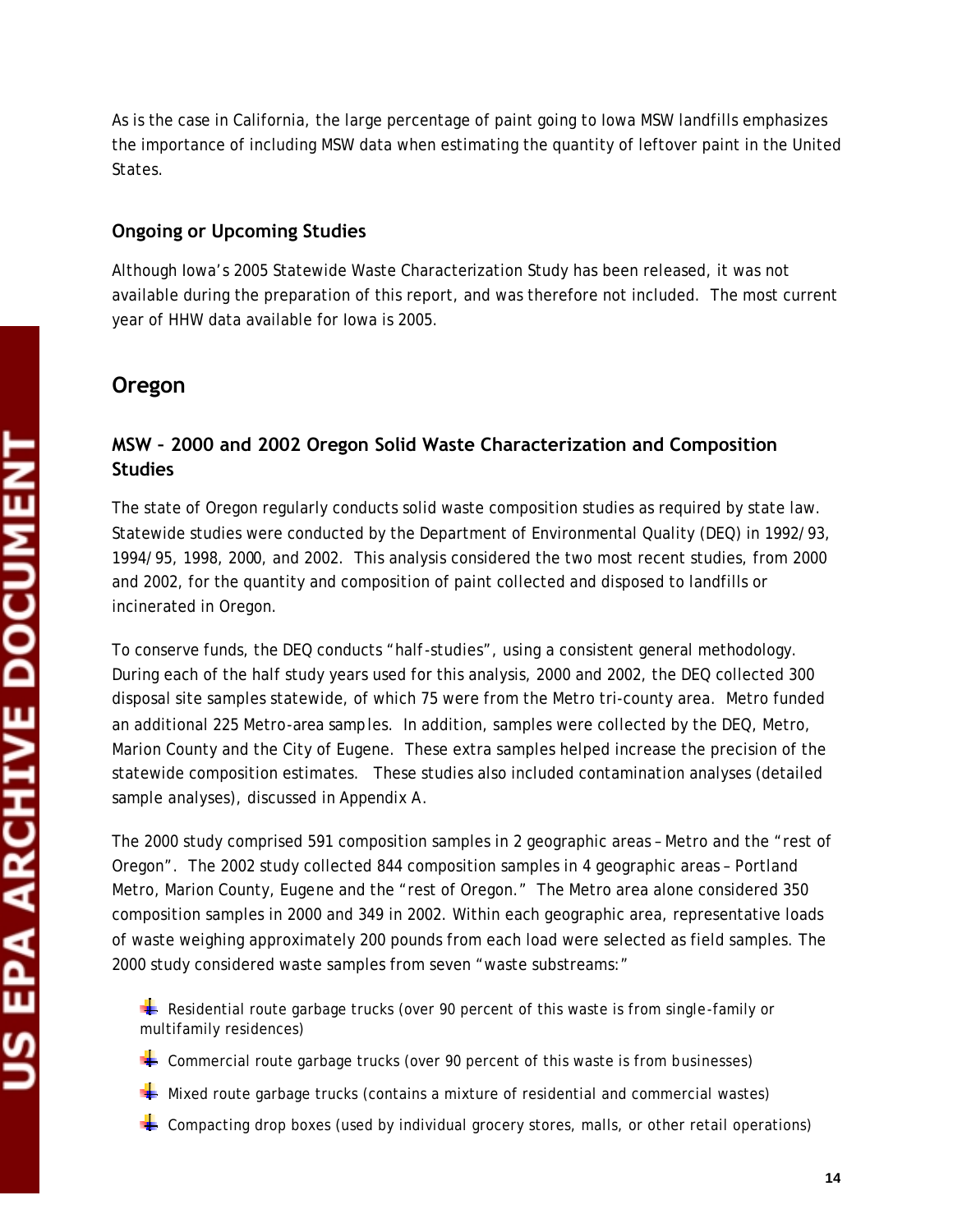$\ddotplus$  Loose drop boxes (used for construction and demolition and for "yard-cleaning" activities)

 $\frac{1}{2}$  Self-haul (wastes hauled directly to the transfer station or landfill by the person or business that generated the waste)

Mixed Solid Waste Processing Facility (MSWPF) residual wastes (wastes leftover for disposal after recoverable materials have been removed at the facility)

In addition to these substreams, the 2002 study considered the following waste substream:

Special Purpose Landfills (mostly collected either at general-purpose landfills or at transfer stations that ship all their waste to general-purpose landfills. In the Metro area however, significant waste amounts were from limited-purpose landfills that prohibit accepting food and other putrescible wastes.)

The number of samples collected from each waste substream depended on the absolute quantity of waste disposed from each substream, and the expected variability of waste in the substream based on past composition studies.

As part of the 2002 study, DEQ also conducted a "contamination analysis" to better characterize the actual quantities of solid waste materials being disposed. This effort was conducted with a goal of developing a "correction factor" for each material, which could then be multiplied by the field data results in order to determine more precisely the amount of each material, excluding contaminants, that was being disposed. The data presented in this section reflect the field data; details on the contamination analysis are presented in *Appendix A*.

According to the 2000 and 2002 DEQ studies, more than 2.7 million tons of MSW were disposed in Oregon in landfills or solid waste burning facilities in each study year. Total MSW generated accounted for 75 percent of statewide solid wastes in 2000 and 73 percent in 2002. $5$  Table 9 presents the amount of MSW paint disposed in Oregon in 2000 and 2002.

<sup>&</sup>lt;sup>5</sup> The remaining portion of solid wastes generated included industrial and other wastes, alternative daily cover, contaminated soils, inerts, asbestos, and septage sludge. Data in this report reflects MSW data and construction and demolition waste excluding pure inerts (for example, concrete).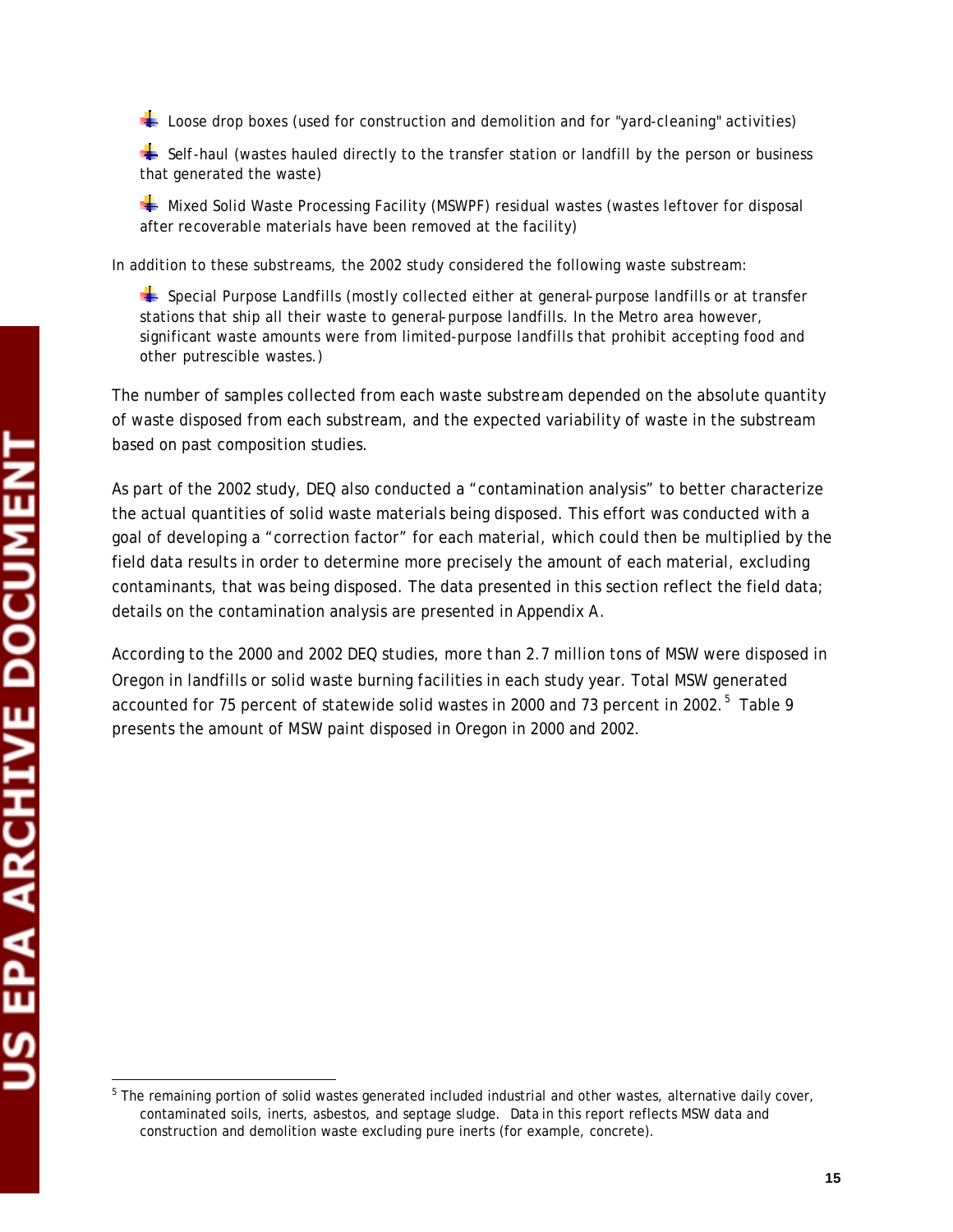#### **Table 9. Paint Disposed in Oregon: 2000 and 2002**

| <b>Waste Type</b>                                |                     | <b>Quantity (tons)</b> | <b>Percent of Other</b> | Percent of                               |                |  |
|--------------------------------------------------|---------------------|------------------------|-------------------------|------------------------------------------|----------------|--|
|                                                  | 2000                | 2002                   | Average                 | <b>Hazardous</b><br><b>Materials (%)</b> | <b>MSW (%)</b> |  |
| Latex Paint                                      | 704                 | 2,489                  | 1.597                   | 9.9                                      | 0.1            |  |
| Oil Paints / Thinners                            | 1,709               | 1,655                  | 1,682                   | 10.4                                     | 0.1            |  |
| <b>Total Paint</b>                               | 2,413               | 4,144                  | 3,279                   | 20.2                                     | 0.1            |  |
| <b>Total Other Hazardous</b><br><b>Materials</b> | 14,047              | 18,346                 | 16,197                  | 100.0                                    | 0.6            |  |
| <b>Total MSW</b>                                 | 2,763,282<br>______ | 2,743,561              | 2,753,422               |                                          | 100.0          |  |

Sources: OR DEQ, 2000 and 2002(a).

Percents are based on averaged "best estimates".

Paint is included in the "Other Hazardous Materials" category.

Quantity of paint landfilled is derived based on the percent of paint in total solid waste.

Paint disposed includes latex paint and oil-based paints and thinners. Based on the experience and judgment of the professionals who conducted this waste composition study, oil paint is estimated to comprise approximately 95 percent of the "oil paints/thinners" subcategory.6 Table 10 presents the breakdown of latex and oil-based paint by waste substream.

#### **Table 10. Paint Disposed in Oregon by Waste Substream: 2000 and 2002**

| <b>Waste Substream</b>                              | Latex (tons) |       | <b>Oil-Based/Thinners</b><br>(tons) |       | <b>Total Paint (tons)</b> |       |         |
|-----------------------------------------------------|--------------|-------|-------------------------------------|-------|---------------------------|-------|---------|
|                                                     | 2000         | 2002  | 2000                                | 2002  | 2000                      | 2002  | Average |
| Residential Garbage Route Trucks                    | 154          | 523   | 373                                 | 348   | 527                       | 871   | 699     |
| <b>Commercial Garbage Route Trucks</b>              | 104          | 357   | 252                                 | 237   | 356                       | 595   | 475     |
| Mixed Garbage Route Trucks                          | 107          | 393   | 261                                 | 261   | 368                       | 654   | 511     |
| <b>Compacting Drop Boxes</b>                        | 47           | 176   | 115                                 | 117   | 162                       | 293   | 227     |
| Loose Drop Boxes                                    | 80           | 247   | 195                                 | 164   | 275                       | 411   | 343     |
| Self-Haul - Regular Landfill or T.S.                | 132          | 509   | 321                                 | 339   | 453                       | 848   | 651     |
| Special Purpose Landfill (hauler & self-<br>haul)   | 43           | 138   | 105                                 | 92    | 149                       | 230   | 189     |
| Residuals: Mixed Solid Waste Processing<br>Facility | 36           | 145   | 87                                  | 96    | 124                       | 241   | 182     |
| <b>Total</b>                                        | 704          | 2,489 | 1,709                               | 1,655 | 2,413                     | 4,144 | 3,278   |

Sources: O R DEQ, 2000 and 2002(a).

Quantity of paint landfilled is derived based on the percent of paint in total solid waste.

<sup>&</sup>lt;sup>6</sup> Based on conversation with Brad Anderson, Sky Valley Associates.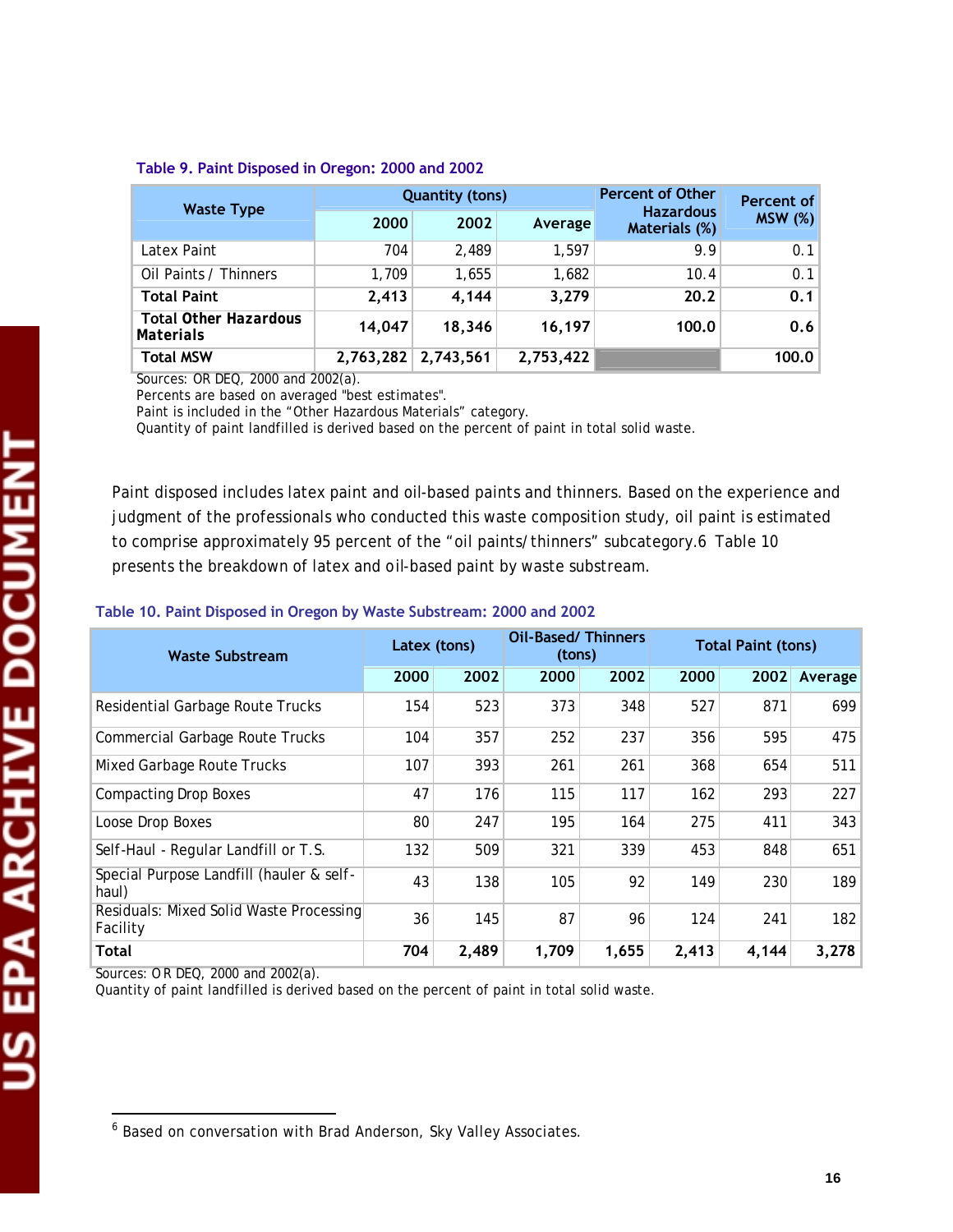#### **HHW – 2000 and 2002 Oregon HHW Collection**

Oregon DEQ's Solid Waste Policy and Program Development Section annually compiles a *Material Recovery and Waste Generation Survey*. Oregon's waste haulers and private recycling companies are required to report the amount collected, county of origin, and markets for all of the recyclable materials they handle. Data on disposed tonnage comes from quarterly or annual disposal fee report forms. Together, recovery and disposal data are used to calculate total waste generation.

In 2000, Oregon recovered 1,223 tons of latex and oil-based HHW paint and in 2002 they recovered 1,586 tons, as shown in Table 11. HHW was recovered from Portland Metro and Oregon DEQ collection programs, garbage haulers across the state, the Knott Landfill (in Deschutes County) and a waste-to-energy plant in Marion County (for 2002 onwards). Not all programs provided data by paint type; of the available data, however, an average of 55 percent of paint was latex paint and 45 percent was oil-based (Peter Spendelow, 2004(b) and 2006(a)). Additional detail of the paint recovered by collection program is also available and has been presented in Table 11. During both years, Portland Metro's HHW collection accounted for an average of 77 percent of the total HHW paint recovered across the state. (Peter Spendelow, 2004(b) and 2006(a)).

| <b>HHW Waste Collection</b>         |           | <b>Latex Paint (tons)</b> |           | <b>Oil-Based Paint (tons)</b> |         | <b>Total Paint (tons)</b> |         |
|-------------------------------------|-----------|---------------------------|-----------|-------------------------------|---------|---------------------------|---------|
|                                     | 2000      | 2002                      | 2000      | 2002                          | 2000    | 2002                      | Average |
| Portland Metro HHW collection       | 571.6     | 660.8                     | 419.1     | 497.0                         | 990.7   | 1,157.8                   | 1,074.2 |
| Garbage haulers (Marion County)*    | <b>NA</b> | 188.7                     | <b>NA</b> | <b>NA</b>                     | 96.0    | 188.7                     | 142.3   |
| Knott Landfill (Deschutes County)   | <b>NA</b> | <b>NA</b>                 | <b>NA</b> | <b>NA</b>                     | 19.8    | 70.2                      | 45.0    |
| DEQ sponsored HHW collection        | 6.2       | 15.2                      | 39.4      | 33.4                          | 45.5    | 48.5                      | 47.0    |
| Other garbage haulers**             | NА        | <b>NA</b>                 | <b>NA</b> | <b>NA</b>                     | 14.6    | 8.0                       | 11.3    |
| Lane County                         | 0         | 0                         | 56.0      | $\Omega$                      | 56.0    | $\Omega$                  | 28.0    |
| Marion County burned (oil-based)*** | $\Omega$  | $\Omega$                  | 0         | $112.6***$                    | 0       | 112.6                     | 56.3    |
| <b>Total HHW Paint</b>              | <b>NA</b> | <b>NA</b>                 | <b>NA</b> | <b>NA</b>                     | 1,222.6 | 1,585.8                   | 1,404.2 |

#### **Table 11. Paint Collected in OR HHW Programs: 2000 and 2002**

Source: Data provided by Peter Spendelow, OR DEQ, 2004(b) and 2006(a).

NA: Breakdown of latex versus oil-based paint is either not collected or not available.

\* Of the 188.7 tons reported, 119 tons were reported by garbage haulers in Marion County and an additional 69 tons were reported by the county.

\*\* Marion county programs collect latex paint only, although it is possible that some oil-based paint is mixed in. (All Marion County's oil-based paint gets burned in their waste-to-energy plant.)

\*\*\* Paint from this source can probably be attributed to HHW collection events sponsored by the garbage haulers or collection at their disposal sites.

\*\*\*\* Tons are an estimate of the amount of oil-based paint burned in the Marion County waste-to-energy plant. Based on a law passed in 2001, Marion County counts certain materials that are burned in their energy recovery facility towards the county recovery rate. These data are not estimated for 2001 and prior years.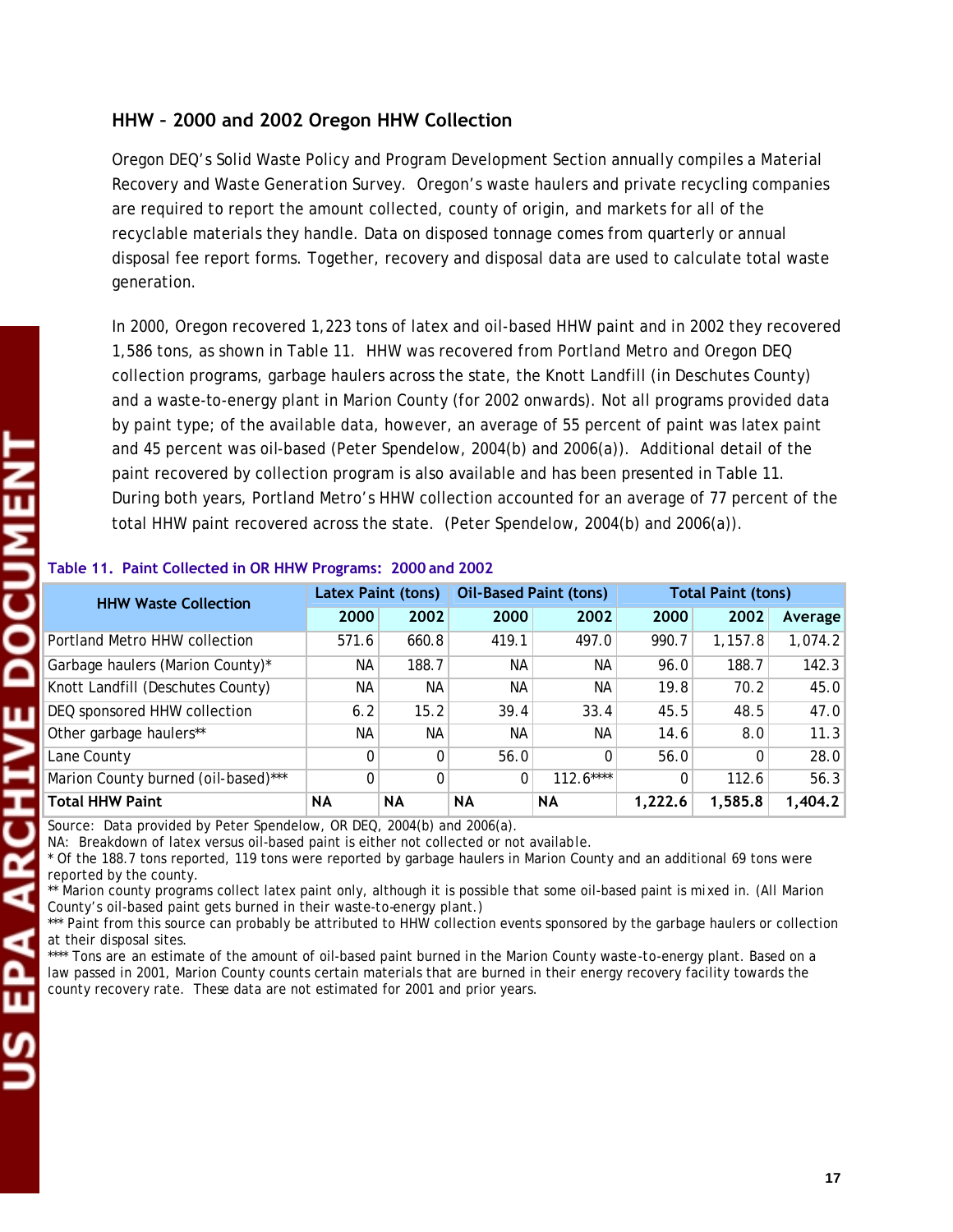#### **Combined Paint Estimate: MSW and HHW**

As in other states, a large quantity of paint is disposed to landfills every year. As shown in Table 12, the majority of disposed paint in Oregon was disposed at landfills.

| <b>Disposition Pathway</b> | <b>Total Paint (tons)</b> | <b>Percent of Paint by</b><br>Disposition Pathway (%) |
|----------------------------|---------------------------|-------------------------------------------------------|
| MSW Landfill               | 3.279                     | 70 I                                                  |
| <b>HHW Collection</b>      | 1.404                     | 30 I                                                  |
| Total                      | 4,683                     | 100                                                   |

#### **Table 12. Total Leftover Paint in Oregon: Reported Data**

Sources: OR DEQ, 2000, 2002(a) and 2002(b), and data provided by Peter Spendelow, OR DEQ, 2004(b) and 2006(a).

Quantity of paint landfilled is derived based on the percent of paint in total solid waste.

Total paint quantities are based on averaged "best estimates".

In order to use these data to develop a national estimate, Oregon's data were adjusted (for example, to exclude thinners from the oil estimates), as detailed in *Appendix A*. Table 13 presents Oregon's MSW and HHW data after these refinements.

|  |  |  |  |  |  | Table 13. Total Leftover Paint in Oregon: Adjusted Values |  |
|--|--|--|--|--|--|-----------------------------------------------------------|--|
|--|--|--|--|--|--|-----------------------------------------------------------|--|

| <b>Disposition Pathway</b> | <b>Total Paint</b><br>(tons) | <b>Refinements</b>                                                                                               |
|----------------------------|------------------------------|------------------------------------------------------------------------------------------------------------------|
| MSW Landfill               | 2,507                        | *excludes thinners<br>*excludes non-architectural paints<br>*excludes container weight<br>*adds back dried paint |
| <b>HHW Collection</b>      | 1.404                        | *none made                                                                                                       |
| <b>Total</b>               | 3.911                        | <b>NA</b>                                                                                                        |

#### **Ongoing or Upcoming Studies**

Oregon's next statewide waste composition study was scheduled to be conducted in 2005 - the same year that statewide and wasteshed recovery goals were to be achieved under Oregon Revised Statute 459A.010. Consistent with past years, the study was to be conducted by the DEQ, with additional sponsorship by Metro.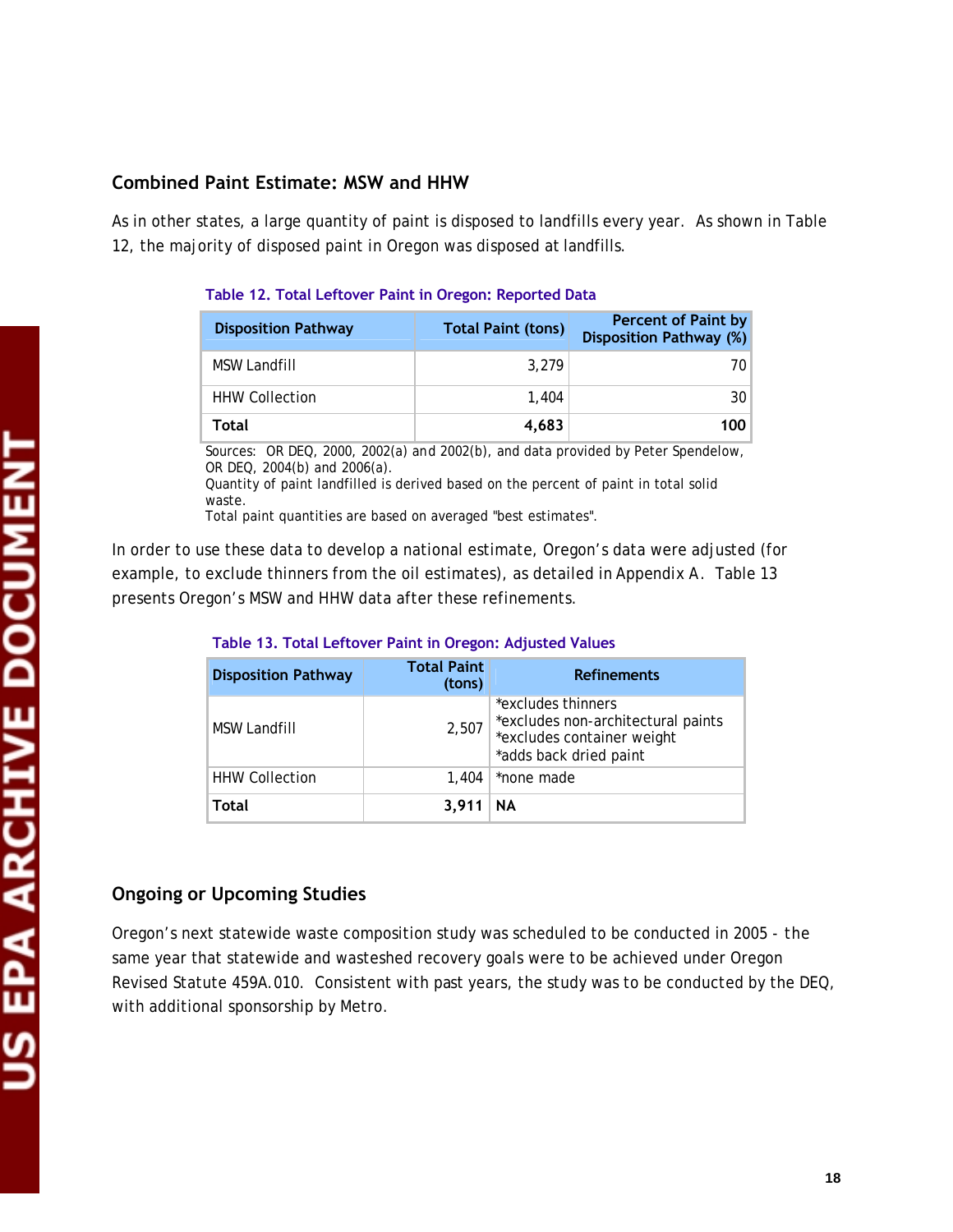#### **Washington**

#### **MSW – 2003 Waste Composition Analysis for the State of Washington**

The composition of solid waste in the State of Washington has been studied several times over the past 15 years. These studies have been conducted on a statewide basis (in 1987 and 1992) or on a more local basis (by various counties and cities). The data from statewide studies prior to 2003 have become outdated by recent advancements in waste diversion programs (recycling and composting in particular) and by ongoing changes in consumer habits, shifts in packaging, and other factors. Therefore, only results for the 2003 study are discussed here.

The *2003 Waste Composition Analysis for the State of Washington* uses data from studies of 10 counties and one city to estimate the quantity and percentage breakdown of 76 material categories making up the solid waste stream of Washington State. In order to extrapolate beyond these 11 jurisdictions to the whole state, the percentage breakdown of the material categories in each of these jurisdictions were applied to the disposal tonnages for other counties with similar demographics. Those figures were then summed to derive a statewide total for each waste category, as well as for residential and commercial sources and the waste stream as a whole.

The statewide analysis focuses on MSW brought to landfills for disposal. Hazardous wastes are not addressed in the analysis, except in cases when these are disposed of with MSW.

Latex paint and oil-based paint are included in the analysis as subcategories within the broader category of hazardous and special waste. Paint quantities include the weight of the container if over 50 percent of the combined weight appeared to be from paint (liquid or dried) (Hlavka, 2006). Table 14 shows the total quantities of MSW, Hazardous and Special Waste, and paint waste going to MSW landfills in Washington.

| <b>Waste Type</b>              | Quantity<br>(tons) | Percent of<br>Total Waste (%) | Percent of<br><b>HSW (%)</b> |
|--------------------------------|--------------------|-------------------------------|------------------------------|
| Hazardous and Special<br>Waste | 50,090             | 0.90                          | 100.0                        |
| Latex Paint                    | 8.250              | 0.15                          | 16.5                         |
| Oil Paint                      | 2,810              | 0.05                          | 5.6                          |
| <b>Total Paint</b>             | 11,060             | 0.20                          | 22.1                         |
| <b>Total MSW</b>               | 5,538,700          | 100.0                         |                              |

#### **Table 14. Washington Statewide Waste Composition Study Results: 2003**

Source: WA ECY, 2003(b).

There is a significant degree of statistical uncertainty associated with the tonnage figures presented in Table 14. These are uncertainties associated with the estimates that were generated for each of the 11 jurisdictions that served as the basis for the statewide waste composition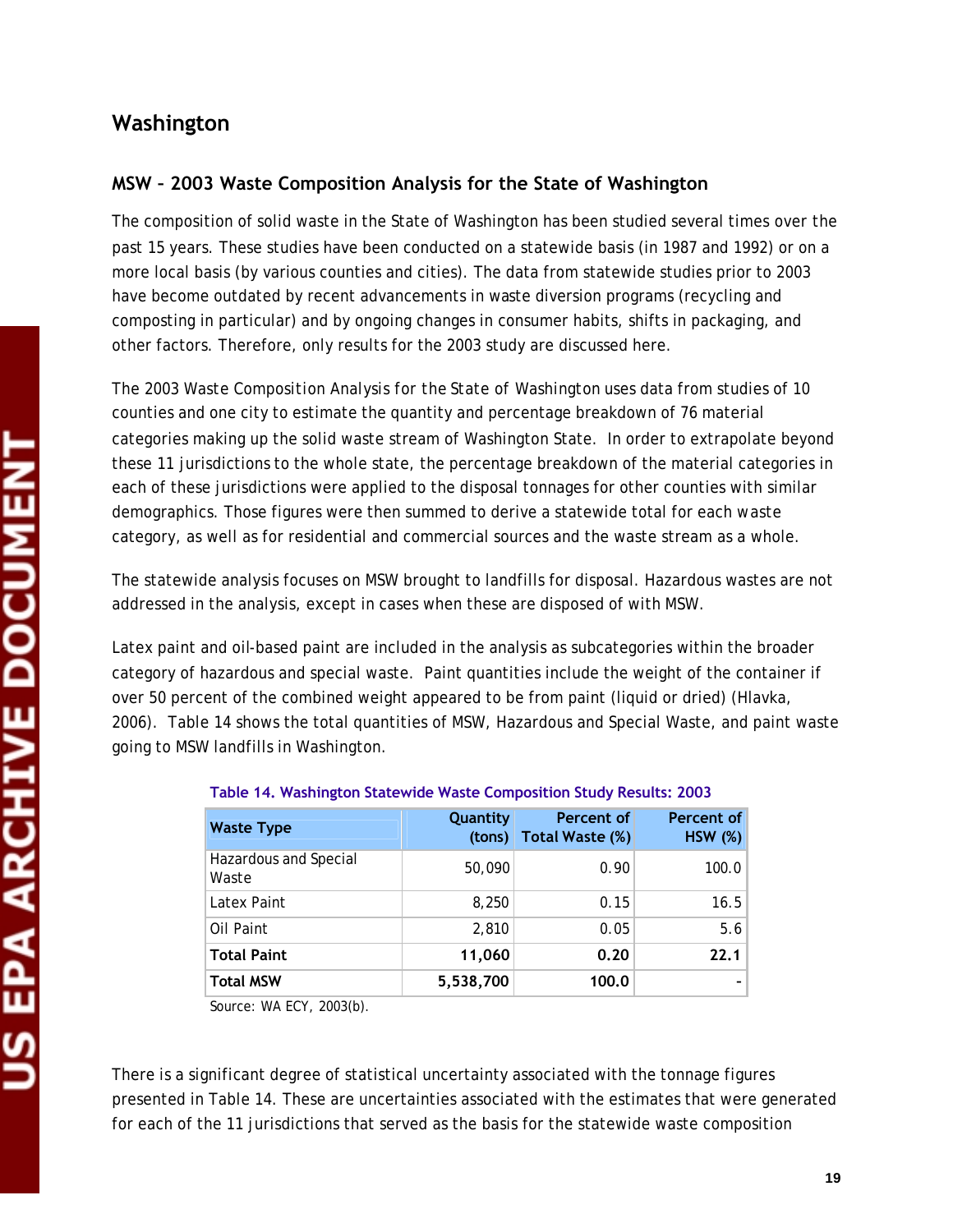analysis. An additional and even larger source of uncertainty results from extrapolating the data from these jurisdictions to other counties, with all of the associated assumptions about similar demographics and other factors. The resulting level of uncertainty cannot be precisely quantified (WA ECY, 2003(b).

#### **HHW – 2003 Washington Moderate Risk Waste Collection**

In 2003, the state of Washington published the *Solid Waste in Washington Twelfth Annual Status Report*, which includes information on moderate risk waste (MRW). MRW is a combination of HHW, CESQG waste, and used oil (UO). HHW is considered waste that was generated in the home, while CESQG is small quantities of business or non-household waste. Both HHW and CESQG waste are exempt from most hazardous waste regulations.

In Washington there are 42 programs that manage MRW. All 39 counties have some sort of MRW program (or access to a MRW program in a neighboring county). Three types of MRW collections operate in the state – permanent facilities, mobile units, and periodic collection events. It is estimated that 6 percent of all households in Washington use collection events and fixed facilities (WA, 2003a).

In 2002, MRW programs in Washington collected over 6,750 tons of HHW, almost 4,600 tons of UO, and over 700 tons of CESQG waste, for a total of nearly 12,150 tons.

Latex paint and oil-based paint are two of the dominant types of HHW and CESQG waste collected in the state. Approximately 44 percent of the paint that is collected as HHW, and approximately 69 percent of the paint that is collected as CESQG waste, is oil-based. The amount of paint collected from households and from CESQGs, and the percentage of MRW that is paint are shown in Table 15.

| <b>Waste Category</b>            | <b>HHW</b><br>(tons) | <b>CESQG</b><br>(tons) | <b>Total</b><br>(tons) |
|----------------------------------|----------------------|------------------------|------------------------|
| Latex Paint                      | 1,342                | 57                     | 1,399                  |
| Latex Paint, Contaminated*       | 428                  | 1                      | 430                    |
| Oil-Based Paint                  | 1.297                | 129                    | 1,425                  |
| <b>Total Paint</b>               | 3,067                | 187                    | 3,254                  |
| <b>Total MRW</b>                 | 6,757                | 698                    | 7,455                  |
| Percent of MRW that is Paint (%) | 45.4                 | 26.7                   | 43.6                   |

**Table 15. Paint Collected in Washington MRW Programs: 2002** 

Source: WA ECY, 2003(a).

\* Latex paint was classified as contaminated when paint containers included anything that made the latex paint un-recyclable; such as: latex paint mixed with solvents, oil-based paints, dirt or garbage, or other unknowns.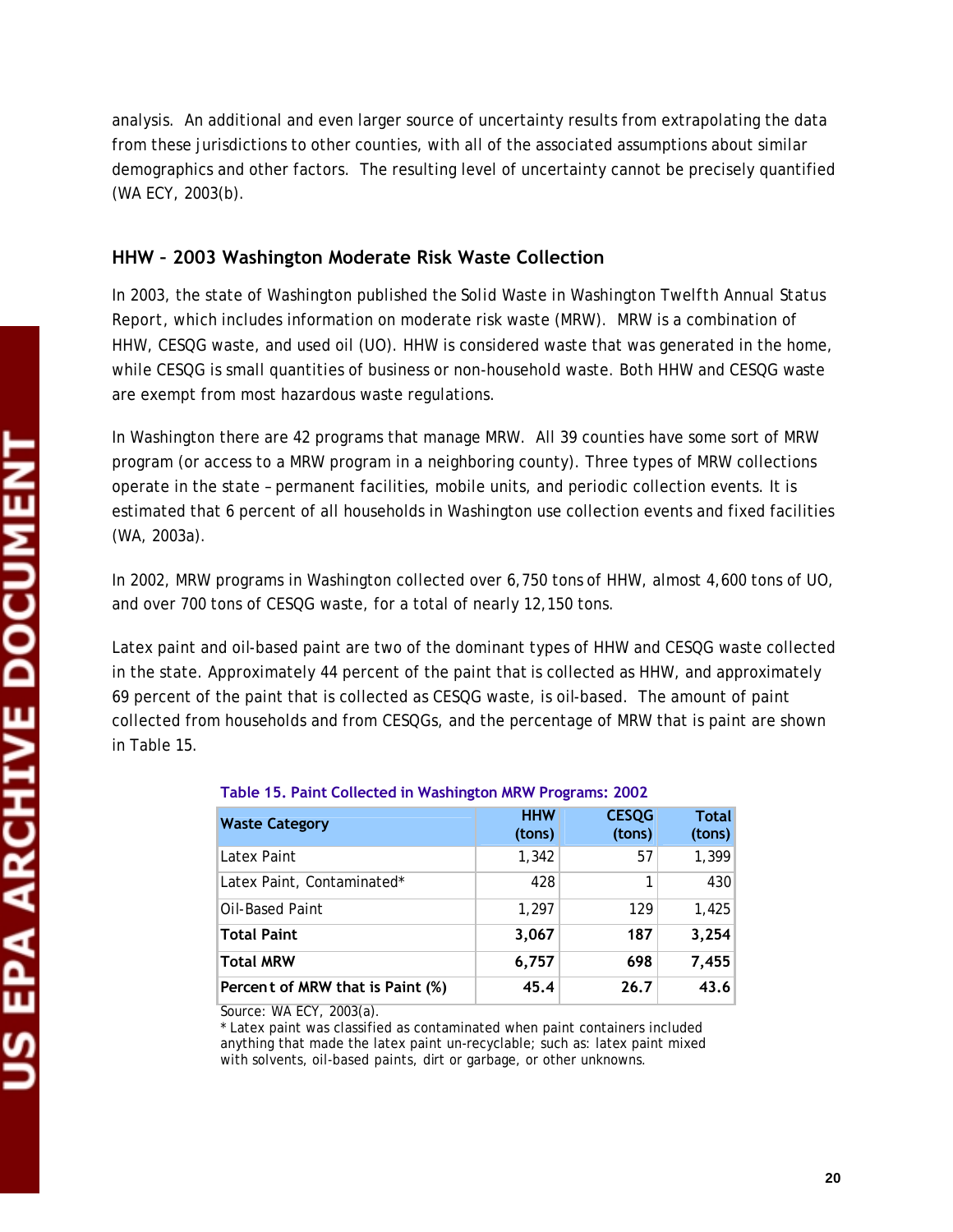#### **Combined Paint Estimate: MSW and HHW**

Despite restrictions on the landfill disposal of paint, a large quantity of paint is disposed of in this manner every year. As shown in Table 16, approximately 77 percent of the paint that was disposed of in Washington in 2002 went to MSW landfills.

| <b>Disposition Pathway</b> | <b>Total Paint (tons)</b> | <b>Percent of Paint by</b><br><b>Disposition Pathway (%)</b> |
|----------------------------|---------------------------|--------------------------------------------------------------|
| HSW in MSW Landfill        | 11,060                    | 77 I                                                         |
| MRW Collection             | 3.254                     | 23                                                           |
| Total                      | 14,314                    | 100                                                          |

#### **Table 16. Total Leftover Paint in Washington: Reported Data**

Sources: WA ECY, 2003(a), and WA ECY, 2003(b).

In order to use these data to develop a national estimate, Washington's data were adjusted (for example, to exclude the weight of containers), as detailed in *Appendix A*. Table 17 presents Washington's MSW and HHW data after these data refinements.

#### **Table 17. Total Leftover Paint in Washington: Adjusted Values**

| <b>Disposition Pathway</b> | <b>Total Paint</b><br>(tons) | <b>Refinements</b>                                                         |
|----------------------------|------------------------------|----------------------------------------------------------------------------|
| HSW in MSW Landfill        |                              | 6,896 $*$ excludes non-architectural paints<br>* excludes container weight |
| <b>MRW Collection</b>      |                              | $3,254$ * none made                                                        |
| <b>Total</b>               | $10,150$ NA                  |                                                                            |

#### **Ongoing or Upcoming Studies**

Resources permitting, the Department of Ecology expects to conduct the next statewide waste composition analysis in 2007/2008, followed by the release of a report in 2009.

#### **Wisconsin**

Wisconsin conducted a statewide waste characterization study in 2002 to estimate the quantity and composition of waste disposed in the state's MSW landfills. In addition, the Environmental Resources Center (ERC) located at University of Wisconsin-Madison, has compiled data for Wisconsin one-day HHW collection programs from 1984 to the present and permanent household collection programs since 1996.

#### **MSW - 2002 Wisconsin Statewide Waste Characterization Study**

As part of the statewide waste characterization study, waste loads at 14 of 36 active MSW landfills (comprising approximately 78 percent of all MSW disposed in the state) located in each of five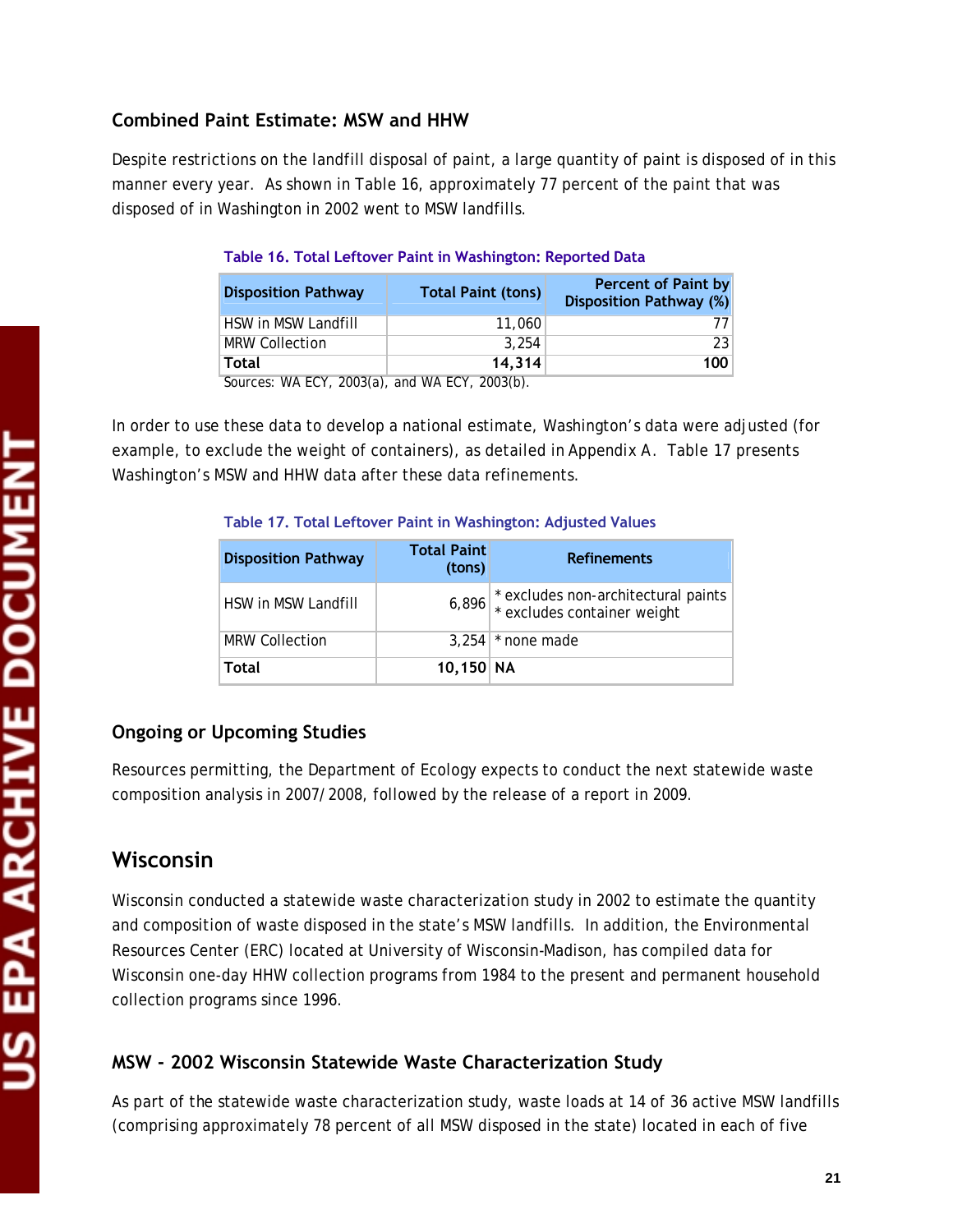distinct geographic regions were randomly selected for sampling. Seasonal variations were accounted for by sampling half of the landfills in summer and half in winter; however, the results were presented as an aggregate for the entire year. Samples were first divided into three distinct substreams—residential, industrial/commercial/institutional (ICI), and construction and demolition (C&D) activities—and then further divided between commercially collected (including private and municipal haulers) and self-hauled waste loads. A total of 400 waste samples (116 residential, 166 ICI, and 118 C&D) were taken from the selected loads and sorted into 64 distinct material categories. Waste tonnages were estimated for the individual landfills, and then composition estimates were calculated at a 90 percent confidence level for the state as a whole and the 5 distinct geographic regions; for residential, ICI, and C&D generators; and for self-hauled and commercially collected wastes. Results from the 14 landfills were aggregated using a weighted averaging technique to develop a statewide estimate for the composition of disposed waste. Paint is characterized as either latex or oil paint. Paint quantities include the weight of the container if over 50 percent of the combined weight appeared to be from paint (liquid or dried) (Tarnecki, 2006). Table 18 shows statewide estimates for total MSW, the HHW portion of that, and latex and oil paint waste for each waste sector (WI DNR, 2003).

| <b>Sector</b>                           | <b>Total MSW</b><br>(tons) | <b>HHW</b><br>(tons) | <b>Latex Paint</b><br>(tons) | <b>Oil Paint</b><br>(tons) | (tons) | <b>Total Paint   Percent of</b><br><b>HHW (%)</b> |
|-----------------------------------------|----------------------------|----------------------|------------------------------|----------------------------|--------|---------------------------------------------------|
| Residential                             | 1,535,679                  | 3.286                | 293                          | 49                         | 342    | 10.4                                              |
| Industrial/Commercial/<br>Institutional | 2,100,198                  | 15,524               | 1.028                        | 411                        | 1.439  | 93.0                                              |
| Construction &<br>Demolition            | 1,116,341                  | 7.345                | 5.667                        | 635                        | 6.302  | 85.5                                              |
| <b>Total Waste</b>                      | 4,752,218                  | 26,155               | 6,988                        | 1.095                      | 8.083  | 30.9                                              |

#### **Table 18. Wisconsin Statewide Waste Characterization Study Results: 2002**

Source: WI DNR, 2003

Note: Latex paint is estimated to be 0.1 percent of total MSW, with 90 percent confidence that it is between 0.00 and 0.3 percent. For oil paint, the study notes a 90 percent confidence interval, however because oil paint is a very small percentage of the total waste stream, and because numbers are rounded, the upper and lower confidence limits of the 90 percent confidence interval for oil paint are the same as the estimate.

#### **HHW – 2001 Wisconsin HHW Collection**

Wisconsin collects HHW through both permanent and one-day collection programs. Although the number of permanent programs has been growing since 1996, the number of one-day programs fluctuates annually based on funding. In 2001, there were 12 permanent programs and 9 one-day programs. ERC distributes annual surveys to collect data from these programs. For the permanent programs, the survey breaks down the waste by type (e.g., pesticides, latex paint, lead/oil paint, etc.); the one-day programs are only asked to report the total volume of HHW collected. The most recent year for which complete waste data are available for the permanent and one-day programs is 2001, with the exception of Milwaukee County, which is only complete to 2000. Tables 19 and 20 show the HHW collection data by county for the permanent and one-day programs, respectively.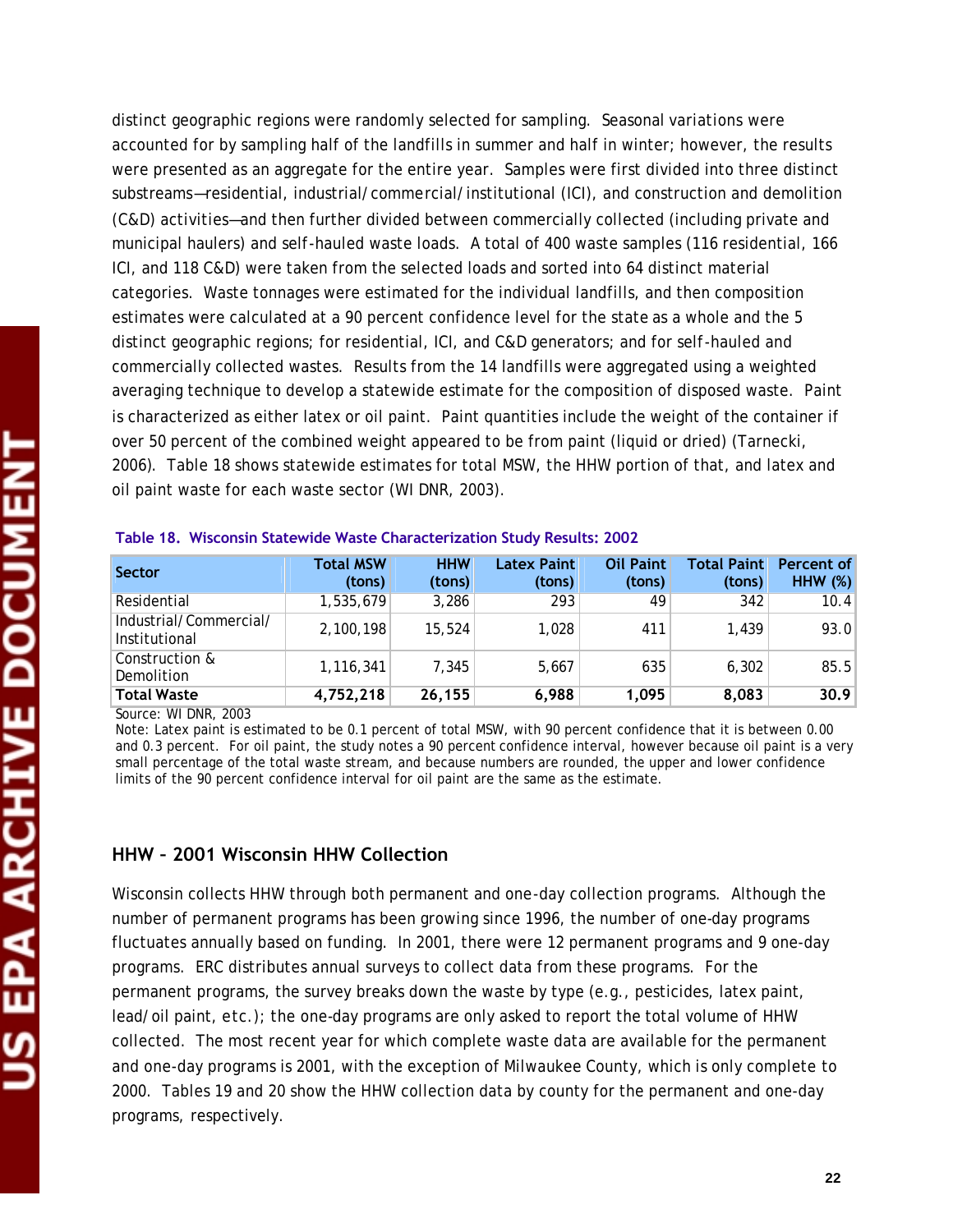| County                | <b>Total HHW</b><br>(tons) | Lead/Oil Paint<br>(tons) | <b>Latex Paint</b><br>(tons) | <b>Total Paint</b><br>(tons) | Percent of<br>$HHW$ (%) |
|-----------------------|----------------------------|--------------------------|------------------------------|------------------------------|-------------------------|
| <b>Brown</b>          | 212.5                      | 77.5                     | 65.5                         | 143.0                        | 67                      |
| Dane                  | 230.0                      | 59.4                     | 105.4                        | 164.8                        | 72                      |
| Kenosha               | 10.3                       |                          |                              |                              |                         |
| Marathon              | 19.9                       |                          |                              |                              |                         |
| Milwaukee (2000 data) | 417.6                      | 139.0                    | 182.1                        | 321.1                        | 77                      |
| NWRPC*                | 98.0                       |                          |                              |                              |                         |
| Oneida                | 32.2                       |                          | 19.2                         | 19.2                         | 60                      |
| Ozaukee               | 11.0                       |                          |                              |                              |                         |
| Sheboygan             | 18.6                       | 7.5                      | $\overline{\phantom{0}}$     | 7.5                          | 40                      |
| Waukesha**            | 121.2                      |                          |                              |                              |                         |
| Waupaca               | 0.59                       |                          | $\qquad \qquad$              |                              |                         |
| Winnebago             | 10.3                       | 6.7                      |                              | 6.7                          | 65                      |
| Total                 | 1,182.2                    | 290.1                    | 372.2                        | 662.3                        | 56                      |

**Table 19. Wisconsin HHW Collected by Permanent Programs: 2001** 

Source: ERC, 2004

Note: Some counties did not report quantities of waste that was paint.

\*Northwest Regional Planning Commission (NWRPC) is a group of 10 counties that collect and report on HHW as a cooperative group.

\*\*Includes data for the Superior Emerald Park Landfill (SEPL), which is in Waukesha County but reported separately in 2001; these two facilities began reporting a combined value in 2003.

| County      | <b>Total HHW (tons)</b> |
|-------------|-------------------------|
| Chippewa    | 16.5                    |
| Fau Claire  | 24.8                    |
| Green       | 11.9                    |
| Iowa        | 3.3                     |
| Langlade*   | 12.0                    |
| Menominee   | 4.0                     |
| Racine      | 3.5                     |
| Trempeleau  | 2.0                     |
| Washington* | 5.2                     |
| Total       | 83.2                    |

#### **Table 20. Wisconsin HHW Collected by One-Day Programs: 2001**

Source: ERC, 2004

\*These counties reported waste in pounds (6,618; 7,304) and gallons (4,290; 775). The totals represent the (pounds + (gallons\*4))/2000, assuming the gallon containers are half full.

Of the 12 permanent programs, 10 reported that they collected lead/oil paint, but only 5 reported the quantities of lead/oil paint collected. Reporting on lead/oil paint quantities was more complete than for latex paint. Four of the permanent programs reported the quantity of latex paint collected.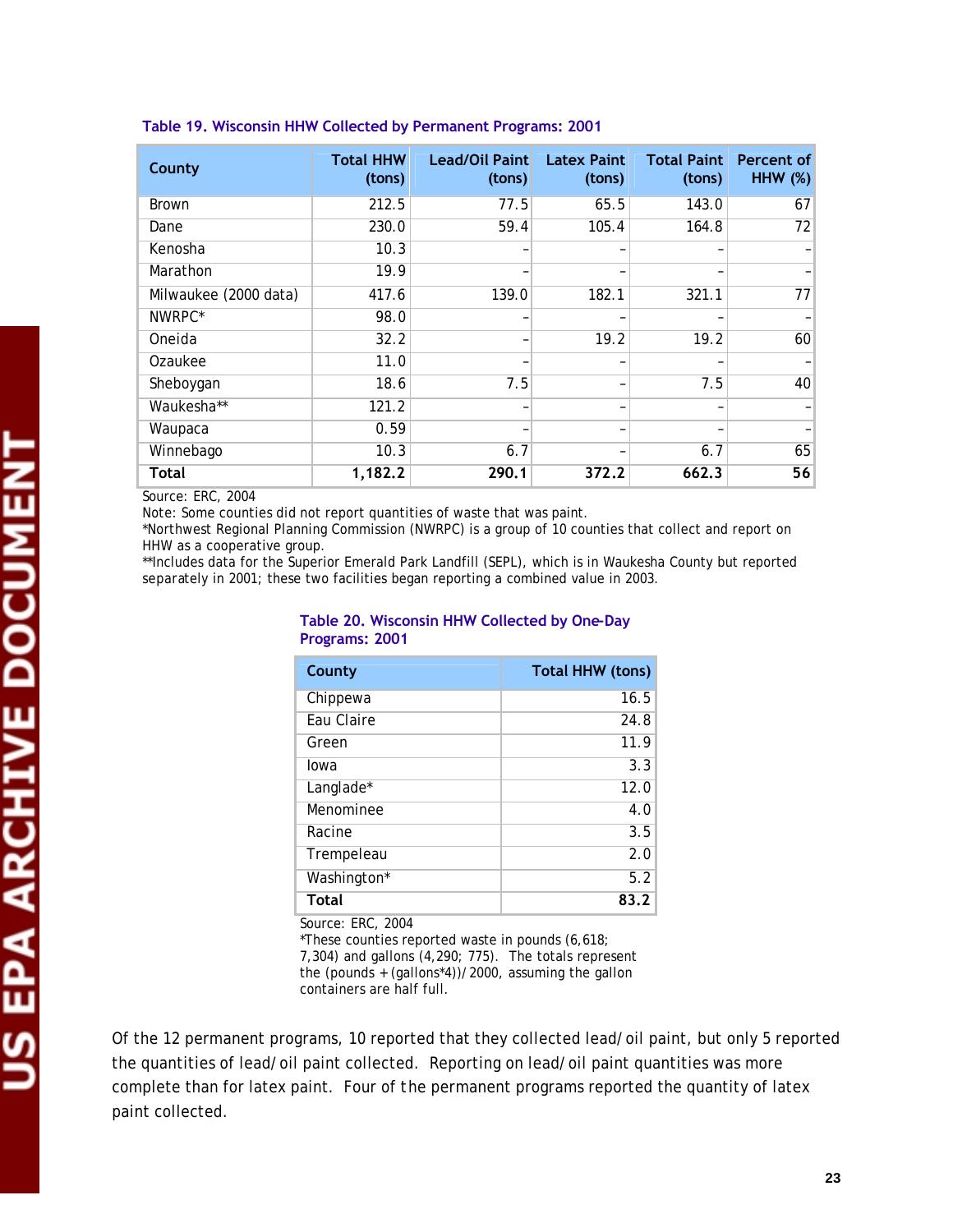The statistical method of ratio estimation was used in this report to estimate the total amount of paint that goes to HHW collection programs annually in Wisconsin. This uses the available data on paint quantities to scale up and provide a statewide estimate of paint waste. The total estimated amount of lead/oil paint was calculated by dividing the total weight of lead/oil paint collected by permanent programs by the total weight of HHW collected by permanent programs that reported a lead/oil paint quantity. This value was multiplied by the total HHW (permanent and one-day) collected in the state to provide an estimated volume of lead/oil paint that would be collected statewide:

 $\frac{291 \text{ tons} \text{ Pb}/\text{oil} \text{ paint}}{4 (84 \text{ tons} \text{ HHW} + 1183 \text{ tons} \text{ HHW})} = 415 \text{ tons} \text{ Pb}/\text{oil} \text{ paint} \text{ statewide}$ 

```
889 tons HHW
```
The same methodology was applied to estimate the volume of latex paint that would be collected statewide:

```
\frac{372 \text{ tons} \text{ later}}{4} * (84 tons HHW + 1183 tons HHW) = 528 tons latex paint statewide
892 tons HHW
```
This shows a total estimated weight of paint that would be collected by HHW programs annually to be 943 tons. This is the amount of paint *projected* to be collected statewide, for illustration purposes. However, the *actual* paint collected based on available county data is used in this analysis.

#### **Combined Paint Estimate: MSW and HHW**

The majority of the paint disposed of in Wisconsin (92 percent) goes to MSW landfills.

| <b>Disposition Pathway</b> | <b>Total Paint (tons)</b> | <b>Percent of Paint by</b><br><b>Disposition Pathway (%)</b> |
|----------------------------|---------------------------|--------------------------------------------------------------|
| MSW Landfill               | 8,083                     | 921                                                          |
| <b>HHW Collection</b>      | $662*$                    |                                                              |
| <b>Total</b>               | 8,745                     | 100                                                          |

| Table 21. Total Leftover Paint in Wisconsin: Reported Data |  |  |
|------------------------------------------------------------|--|--|
|------------------------------------------------------------|--|--|

Sources: WI DNR, 2003; ERC, 2004

\*Actual paint collected by permanent programs only.

In order to use these data to develop a national estimate, Wisconsin's data were adjusted (for example, to exclude non-architectural paint), as detailed in *Appendix A*. Table 22 presents Wisconsin's MSW and HHW data after these data refinements.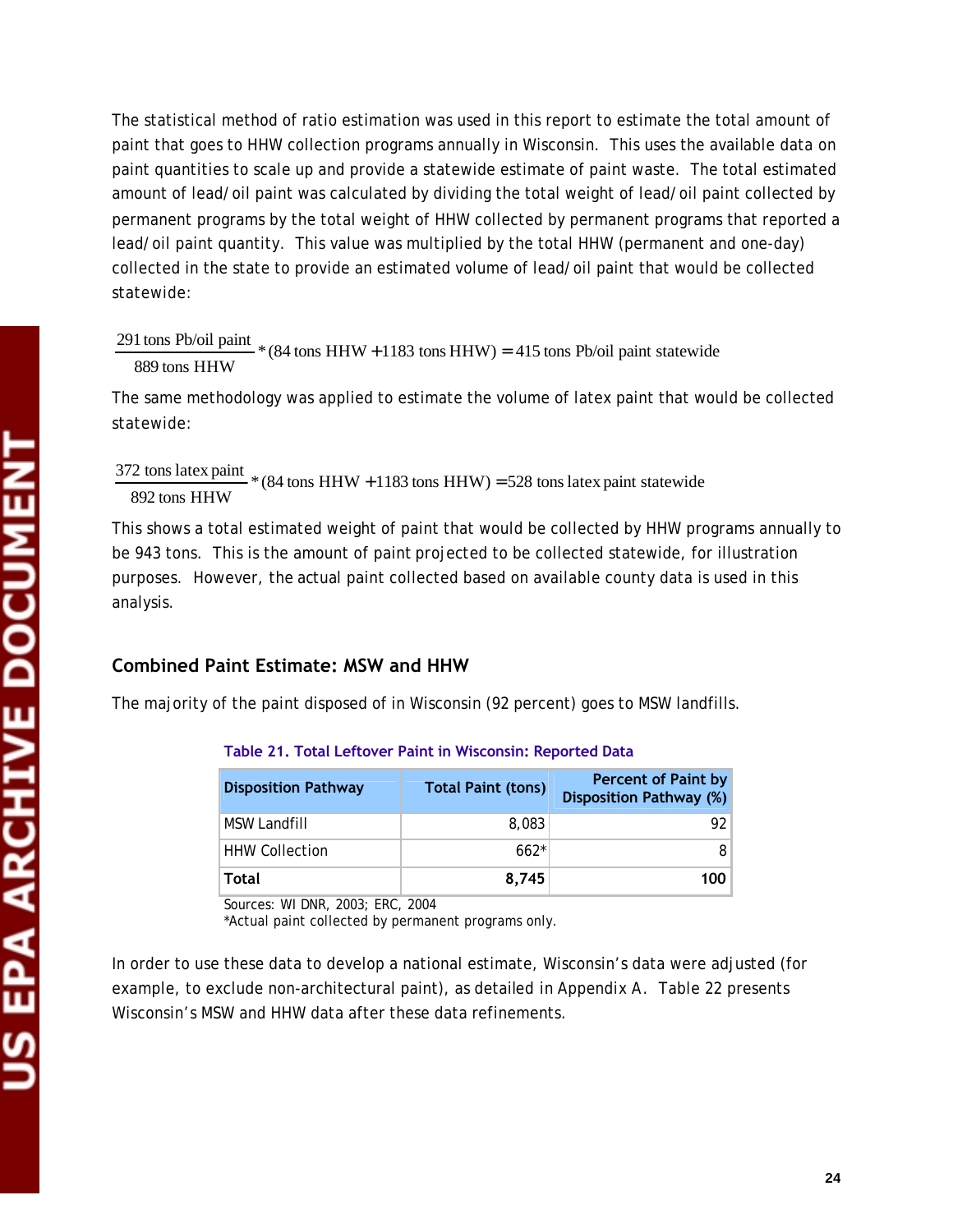#### **Table 22. Total Leftover Paint in Wisconsin: Adjusted Values**

| <b>Disposition Pathway</b> | <b>Total Paint</b><br>(Tons) | <b>Refinements</b>                                                                                                |  |  |
|----------------------------|------------------------------|-------------------------------------------------------------------------------------------------------------------|--|--|
| MSW Landfill               |                              | * excludes non-architectural paints<br>6,519 $\vert$ * excludes container weight<br>* adds back dried latex paint |  |  |
| <b>HHW Collection</b>      |                              | $662^*$ * none made                                                                                               |  |  |
| Total                      | $7,181$ NA                   |                                                                                                                   |  |  |

Sources: WI DNR, 2003; ERC, 2004

\*Actual paint collected by permanent programs only.

### **Summary of State MSW Studies**

The state MSW composition studies used in this report rely on similar statistical sampling and sorting procedures and other similar methodological techniques to characterize the municipal solid waste stream. Thus, there is some methodological consistency among the studies. Similarities as well as differences in definitions, assumptions, and waste sorting procedures have been identified in this report and are summarized here. The differences have been carefully examined so that adjustments could be made for normalization across states.

The table below summarizes the key differences and adjustments carried out to make the state MSW data comparable. For further detail, refer to *Appendix A*. For HHW, definitions and calculation methods were generally found to be comparable across state studies, with the exception of Iowa, which weighed bulk paint along with paint in containers. Consequently, Iowa was the only state where adjustments were made to HHW data, i.e., to exclude container weight.

| <b>State</b> | Definition of<br>"paint" includes<br>latex & oil only? | <b>Container weight</b><br>included in "paint"<br>weight? | Dried latex paint<br>included in "paint"<br>weight? | Non-Architectural<br>paint included in<br>"paint" weight? |
|--------------|--------------------------------------------------------|-----------------------------------------------------------|-----------------------------------------------------|-----------------------------------------------------------|
| California   | Yes                                                    | Yes: Adjusted<br>(to exclude)                             | No: Adjusted<br>(to add-back)                       | Yes: Adjusted<br>(to exclude)                             |
| lowa         | No: Adjusted<br>(to exclude solvents)                  | Yes: Adjusted<br>(to exclude)                             | Yes                                                 | Yes: Adjusted<br>(to exclude)                             |
| Oregon       | No: Adjusted<br>(to exclude thinners)                  | Yes: Adjusted<br>(to exclude)                             | No: Adjusted<br>(to add-back)                       | Yes: Adjusted<br>(to exclude)                             |
| Washington   | Yes                                                    | Yes: Adjusted<br>(to exclude)                             | Yes                                                 | Yes: Adjusted<br>(to exclude)                             |
| Wisconsin    | Yes                                                    | Yes: Adjusted<br>(to exclude)                             | No: Adjusted<br>(to add-back)                       | Yes: Adjusted<br>(to exclude)                             |

#### **Table 23: Comparing State MSW Studies**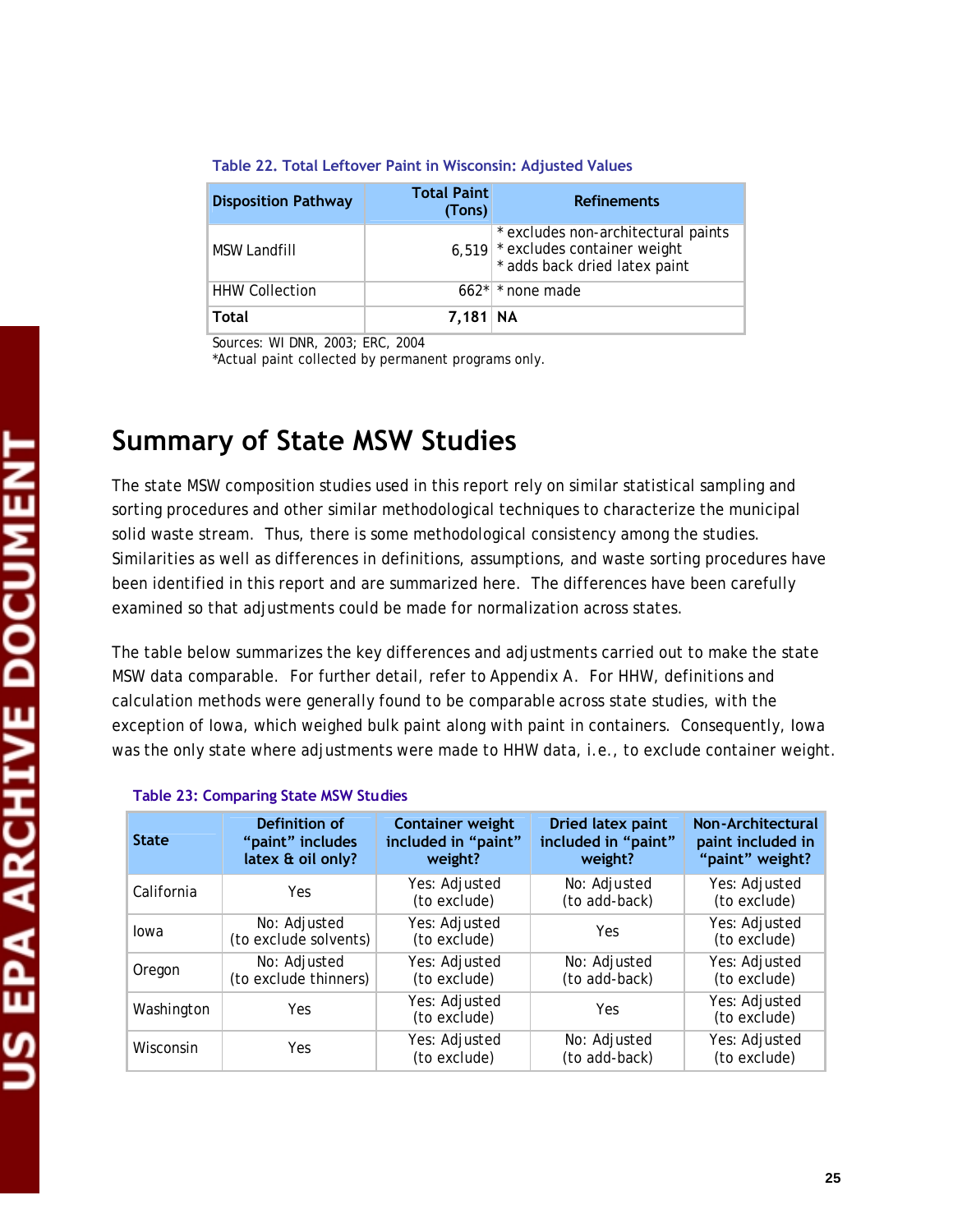# **3. National Estimates of Paint Disposal**

This section presents estimates of the total quantity of post-consumer architectural paint sent to municipal solid waste (MSW) landfills and incinerators, and collected by household hazardous waste (HHW) programs in the United States. National estimates have been derived based on data from the 5 states discussed in Section 2. The data from these states have been adjusted to account for three key factors (non-architectural paint, container weight, and dried latex paint), as discussed in detail in *Appendix A*. In addition to presenting national estimates of the total amount of post-consumer paint disposed of each year as MSW and HHW, this section also presents estimates of the relative proportion of the discarded paint that is latex versus oil-based. Finally, the quantity of paint disposed of each year is compared with the quantity of paint purchased.

National estimates of the total quantity of paint disposed of each year can be derived in two ways:

- $\ddot{+}$  By using data from each state to individually project to national levels; or
- $\frac{1}{\sqrt{1-\epsilon}}$  By combining data from all the states to generate a pooled estimate.

The first method provides a broad range for the national estimate, based on data for each individual state. Each of the national estimates thus obtained assumes that the individual state estimate can be reasonably projected to the national level. However, states differ in characteristics that can impact the estimated totals. Thus, we also present a national estimate that pools the results for the five states.

The following table presents estimates of the quantity of post-consumer paint disposed by state, based on MSW composition data, HHW collection data, and U.S. Census data on population (all ages included in the counts) and households, for each state and for the nation as a whole. Each state-level estimate is then extrapolated to the national level based on the state's percentage of U.S. population and households. Similar estimates can also be based on sales of architectural coatings; however, state-specific architectural coatings sales data are not available, with the exception of the state of California.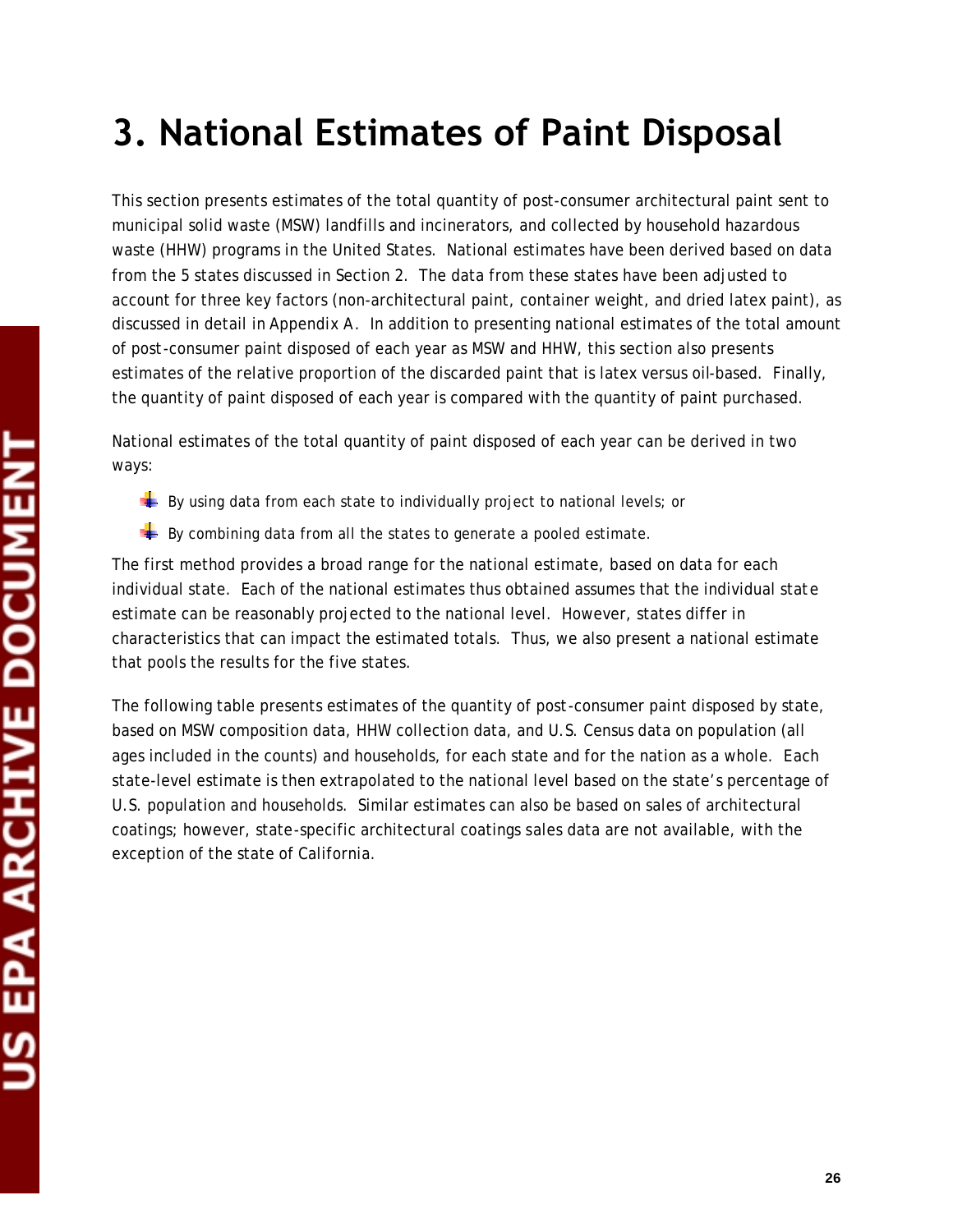|                               | Percent of U.S.<br>(%)                                                           |                 |                          | <b>Estimated Quantity of Paint</b><br><b>Disposed Within State</b><br>$(1,000$ Gallons) |                                               |        | <b>Estimated Quantity of Paint Disposed</b><br>Nationally (1,000 Gallons),<br><b>Extrapolated Based On:</b> |            |                                                                                                                                                                                                                                                                                                                                                                                                                                |
|-------------------------------|----------------------------------------------------------------------------------|-----------------|--------------------------|-----------------------------------------------------------------------------------------|-----------------------------------------------|--------|-------------------------------------------------------------------------------------------------------------|------------|--------------------------------------------------------------------------------------------------------------------------------------------------------------------------------------------------------------------------------------------------------------------------------------------------------------------------------------------------------------------------------------------------------------------------------|
| <b>State</b>                  | House-<br>holds                                                                  | Pop-<br>ulation | Sales*                   | <b>HHW</b><br><b>Collection</b>                                                         | <b>MSW</b><br>Disposed/<br><b>Incinerated</b> | Total  | <b>Households</b>                                                                                           | Population | Sales*                                                                                                                                                                                                                                                                                                                                                                                                                         |
|                               | [A]                                                                              | [B]             | [C]                      | [D]                                                                                     | [E]                                           | [F]    | [G]                                                                                                         | [H]        | $[!]% \centering \subfloat[\centering]{{\includegraphics[width=0.22\textwidth]{figs-pr2.png}}}% \qquad \subfloat[\centering]{{\includegraphics[width=0.22\textwidth]{figs-pr2.png}}}% \caption{The 3D (top) and the 4D (bottom) of the 3D (bottom) and the 5D (bottom) of the 3D (bottom) of the 3D (bottom) of the 3D (bottom) of the 3D (bottom). The 3D (bottom) and the 3D (bottom) of the 3D (bottom).} \label{fig:pyr2}$ |
| California                    | 10.91                                                                            | 12.04           | 13.66                    | 2,036                                                                                   | 5,128                                         | 7,165  | 65,698                                                                                                      | 59,526     | 52,460                                                                                                                                                                                                                                                                                                                                                                                                                         |
| lowa                          | 1.09                                                                             | 1.04            |                          | 51                                                                                      | 334                                           | 385    | 35,312                                                                                                      | 37,001     |                                                                                                                                                                                                                                                                                                                                                                                                                                |
| Oregon                        | 1.26                                                                             | 1.22            | $\overline{\phantom{a}}$ | 303                                                                                     | 518                                           | 821    | 64,896                                                                                                      | 67,495     |                                                                                                                                                                                                                                                                                                                                                                                                                                |
| Washington                    | 2.15                                                                             | 2.09            | $\overline{\phantom{a}}$ | 728                                                                                     | 1,426                                         | 2,154  | 100,042                                                                                                     | 102,859    |                                                                                                                                                                                                                                                                                                                                                                                                                                |
| Wisconsin                     | 1.98                                                                             | 1.91            | $\overline{\phantom{a}}$ | 143                                                                                     | 1,347                                         | 1,490  | 75,372                                                                                                      | 78,153     |                                                                                                                                                                                                                                                                                                                                                                                                                                |
| <b>All States</b><br>Combined | 17.39                                                                            | 18.29           | ۰                        | 3,261                                                                                   | 8,753                                         | 12,014 | 69,088                                                                                                      | 65,678     |                                                                                                                                                                                                                                                                                                                                                                                                                                |
|                               | Calculations will not match due to rounding.<br>eteh ateta hatarrihe aaternamaal |                 |                          |                                                                                         |                                               |        |                                                                                                             |            |                                                                                                                                                                                                                                                                                                                                                                                                                                |

#### **Table 24. Estimated Quantity of Post-Consumer Architectural Paint Disposed Annually in the U.S.**

Incorporates adjusted state data.

**Sources:** U.S. Census Bureau, 2000(a); U.S. Census Bureau, 2000(b); CARB, 2003; CIWMB, 2004; data provided by Anna Ward, CIWMB, 2004, IA DNR, 1998; data provided by Theresa Stiner, IA DNR, 2004; OR DEQ, 2002(a); data provided by Peter Spendelow, OR DEQ, 2004(b); OR DEQ, 2002(b); WA ECY, 2003(a), and WA ECY, 2003(b).

Notes: Paint quantities were converted from tons to gallons, assuming an average weight of 10.5 lbs/gallon for latex and 7.5 lbs/gallon for oil-based paint.

#### **Calculations:**

A. Based on 105 million households in the U.S. according to U.S. Census Bureau, 2000(a).

B. Based on a population of 281 million in the U.S. according to U.S. Census Bureau, 2000(b).

C. Based on architectural coatings sales of 661 million gallons in the U.S. according to U.S. Census Bureau data (derived, U.S. Census Bureau, 1994-2004). Sales data are not available, except for California, which is for 2000.

D. Quantities of paint collected in HHW programs in this state (quantities were converted from tons to gallons assuming an average weight of 10.5 lbs/gallon for latex and 7.5 lbs/gallon for oil-based paint).

E. Quantities of paint disposed of to landfills or incinerated in the state (quantities were converted from tons to gallons assuming an average weight of 10.5 lbs/gallon for latex and 7.5 lbs/gallon for oil-based paint).

F. Combines paint collected from HHW programs and landfills.

G. National estimate of the quantity of leftover paint extrapolating by percent of households in the state: [F]/[A]

H. National estimate of the quantity of leftover paint extrapolating by percent of population in the state: [F]/[B]

I. National estimate of the quantity of leftover paint extrapolating by percent of architectural coatings sales in California: [F]/[C].

\*Architectural coatings sales data are not available, except for California, which is for 2000.

As shown above, when considering each individual state's projection to the national level, the estimated quantity of post-consumer architectural paint disposed of annually in the U.S. ranges between 35 million and 103 million gallons. The pooled estimate provides an estimate of 66 to 69 million gallons of post-consumer architectural paint disposed or incinerated annually in the U.S.

According to the U.S. Census Bureau, architectural paint sales in the U.S. (for data collection and sampling years included in this analysis) ranged from 621 to 809 million gallons. (U.S. Census Bureau, 1994-2004). Using sales data for the year in which the underlying MSW and HHW data were collected for each of the national estimates of paint disposal reflected in Table 24,(and an average if multiple years were used), the total quantity of post-consumer architectural paint disposed was calculated as a percentage of annual architectural paint sales. As presented in Table 25, the annual quantity of architectural paint disposed in the U.S. is estimated to be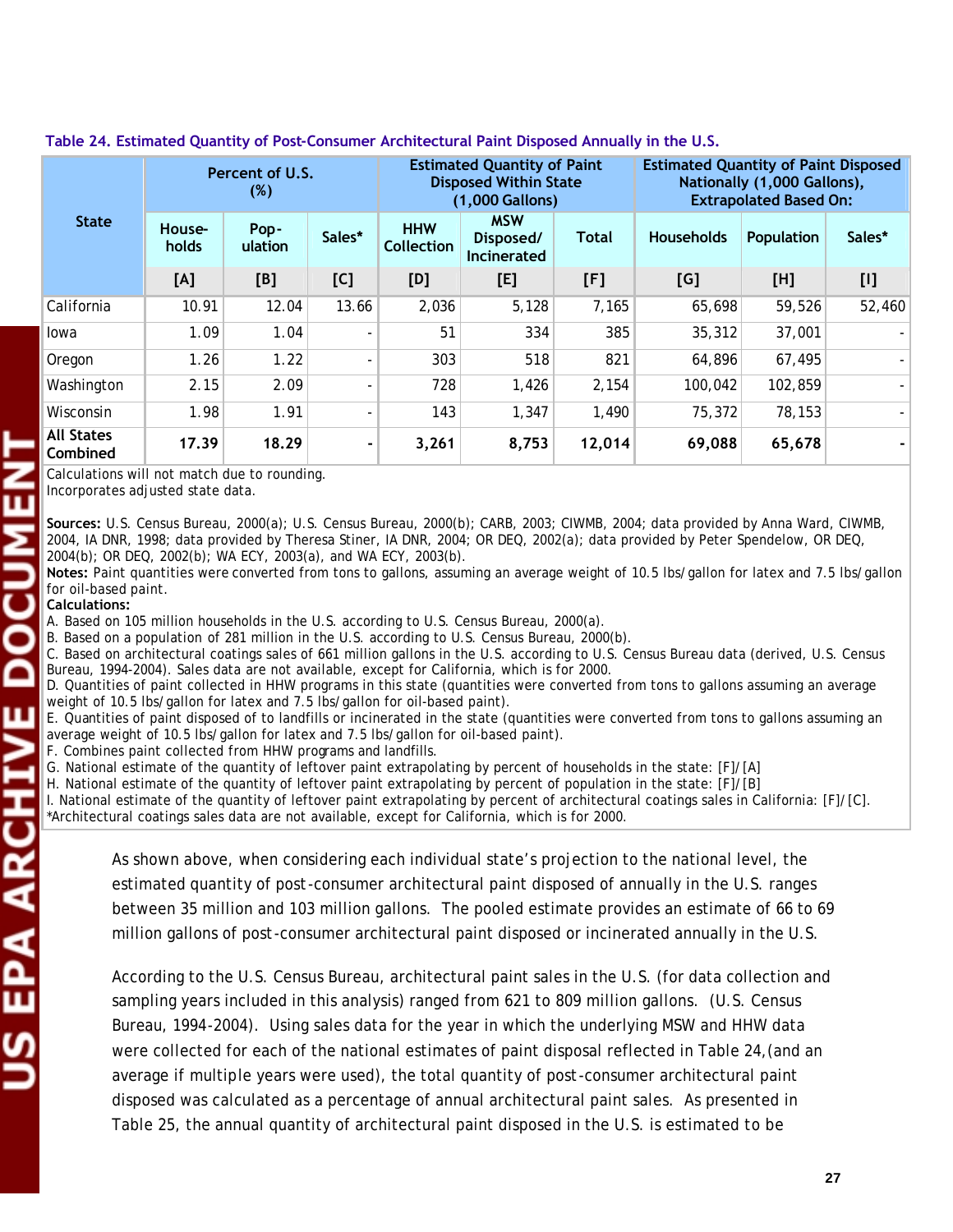US EPA ARCHIVE DOCUMENT

approximately 6 to 16 percent of annual sales, based on the projection of the individual statelevel estimates to the national level or a pooled estimate of around 10 percent.

| <b>State</b>               | Percent based on: |                   |        |  |  |  |
|----------------------------|-------------------|-------------------|--------|--|--|--|
|                            | <b>Households</b> | <b>Population</b> | Sales* |  |  |  |
| California                 | 9.4               | 8.5               | 7.5    |  |  |  |
| lowa                       | 5.7               | 6.0               |        |  |  |  |
| Oregon                     | 9.9               | 10.3              |        |  |  |  |
| Washington                 | 15.2              | 15.6              |        |  |  |  |
| Wisconsin                  | 11.1              | 11.5              |        |  |  |  |
| <b>All States Combined</b> | 10.4              | 9.9               |        |  |  |  |

#### **Table 25. Percent of Architectural Paint Sold in the U.S. that is Disposed**

Sources: U.S. Census Bureau, 2000(a); U.S. Census Bureau , 2000(b); CARB, 2003; CIWMB, 2004; data provided by Anna Ward, CIWMB, 2004, IA DNR, 1998; data provided by Theresa Stiner, IA DNR, 2004; OR DEQ, 2002(a); OR DEQ, 2002(b); data provided by Peter Spendelow, OR DEQ, 2004(b); WA ECY, 2003(a), and WA ECY, 2003(b).

\* Architectural coatings sales data not available by state, except for California. California's architectural coatings sales data are for 2000.

### **Alternative Estimation Methods**

Using the same data, this section presents two alternative methods for estimating the total quantity of post-consumer architectural paint sent to MSW landfills and incinerators, and collected by HHW programs in the U.S. In the first method, household data are used to estimate the quantity of paint disposed annually in the U.S., based on a pooling of the estimates developed for the 5 states. The second method uses population data to determine the same.

Table 26A presents the ratio of the total amount of architectural paint that is disposed of as MSW or HHW in the 5 states to the total number of households in these jurisdictions. This ratio (0.65 gallons per household) is then applied to the total number of households in the U.S. (105 million households (U.S. Census Bureau, 2000(a))), resulting in a national estimate of 69 million gallons of post-consumer architectural paint disposed annually.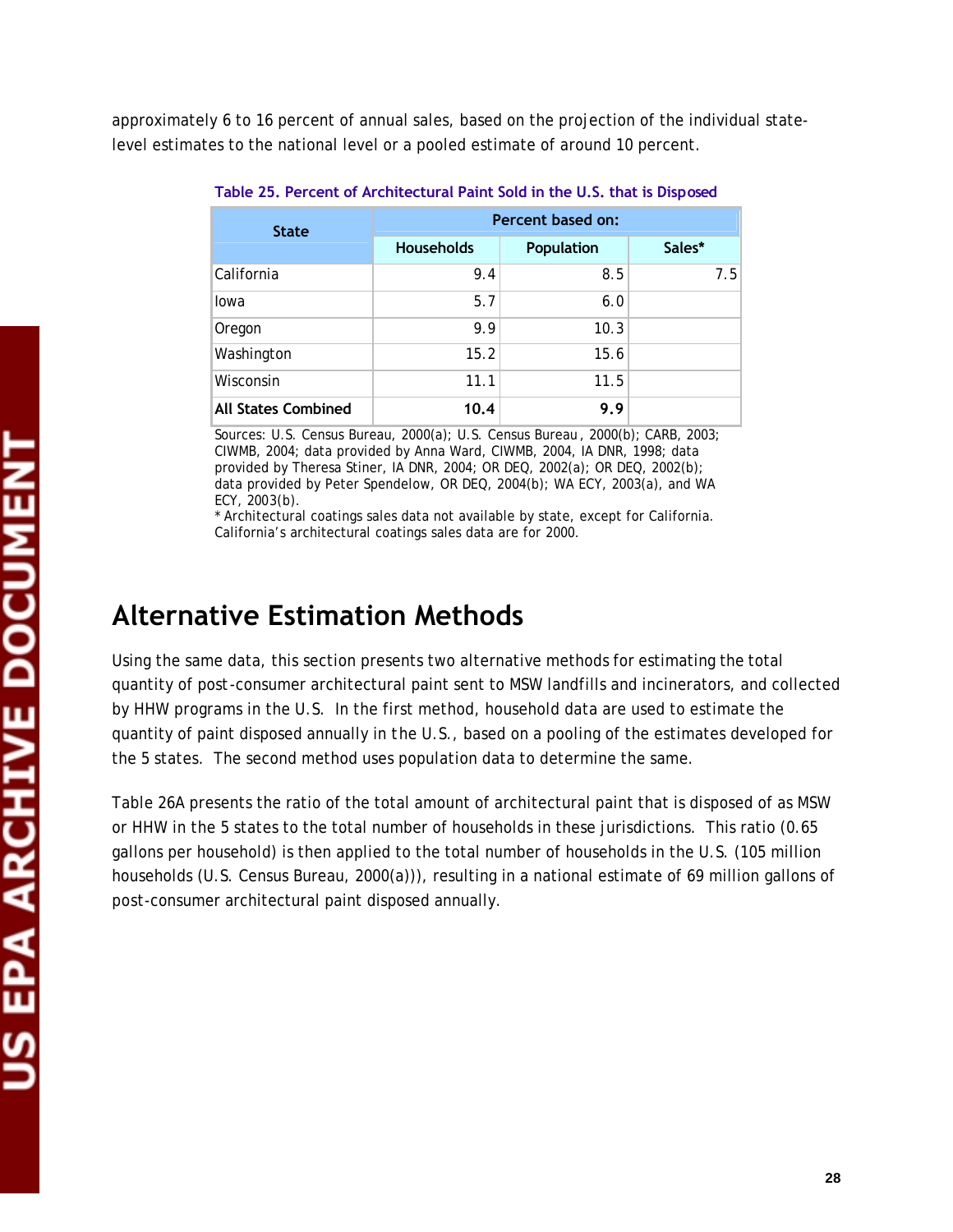| <b>State</b>           | Number of Households<br>(1,000s) | <b>Total Leftover Paint</b><br>(1,000 Gallons) | <b>Gallons per</b><br>Household |
|------------------------|----------------------------------|------------------------------------------------|---------------------------------|
| California             | 11,503                           | 7,163                                          | 0.62                            |
| lowa                   | 1.149                            | 385                                            | 0.34                            |
| Oregon                 | 1,334                            | 821                                            | 0.62                            |
| Washington             | 2,271                            | 2,155                                          | 0.95                            |
| Wisconsin              | 2,085                            | 1.491                                          | 0.72                            |
| <b>All Five States</b> | 18,342                           | 12,014                                         | 0.65                            |

#### **Table 26A. Gallons of Architectural Paint Disposed Annually Per Household for Five States (Based on the total number of households)**

Sources: U.S. Census Bureau, 2000(a); CIWMB, 2004; data provided by Anna Ward, CIWMB, 2004, IA DNR, 1998; data provided by Theresa Stiner, IA DNR, 2004; OR DEQ, 2002; data provided by Peter Spendelow, OR DEQ, 2004(b); WA ECY, 2003(a), and WA ECY, 2003(b).

Similarly, Table 26B presents the ratio of the total amount of paint disposed in the 5 states to the total population (all ages included<sup>7</sup>) in these states. This pooled ratio (0.23 gallons per person) is then applied to the total U.S. population (281 million people (U.S. Census Bureau, 2000(b))), resulting in a national estimate of 65 million gallons of post-consumer architectural paint disposed annually.

| Table 26B. Gallons of Architectural Paint Disposed Annually Per Person for Five States (Based on |  |
|--------------------------------------------------------------------------------------------------|--|
| the total population)                                                                            |  |

| <b>State</b>           | <b>Population</b><br>(1,000s) | <b>Total Leftover Paint</b><br>$(1,000$ Gallons) | <b>Gallons per Person</b> |
|------------------------|-------------------------------|--------------------------------------------------|---------------------------|
| California             | 33,872                        | 7,163                                            | 0.21                      |
| lowa                   | 2,926                         | 385                                              | 0.13                      |
| Oregon                 | 3,421                         | 821                                              | 0.24                      |
| Washington             | 5,894                         | 2,155                                            | 0.37                      |
| Wisconsin              | 5.364                         | 1.491                                            | 0.28                      |
| <b>All Five States</b> | 51,477                        | 12,014                                           | 0.23                      |

Sources: U.S. Census Bureau, 2000(b); CIWMB, 2004; data provided by Anna Ward, CIWMB, 2004, IA DNR, 1998; data provided by Theresa Stiner, IA DNR, 2004; OR DEQ, 2002; data provided by Peter Spendelow, OR DEQ, 2004(b); WA ECY, 2003(a), and WA ECY, 2003(b).

As was done previously in Table 25, we can compare these two national estimates of the amount of post-consumer architectural paint disposed annually to the amount of paint annually sold in the U.S. According to numbers from the U.S. Census Bureau, the estimated total quantity of architectural coatings sold in the U.S. (averaged over the different study years used for the 5

<sup>&</sup>lt;sup>7</sup> Another approach would be to use the population age 18 years and older to better reflect the population using paint.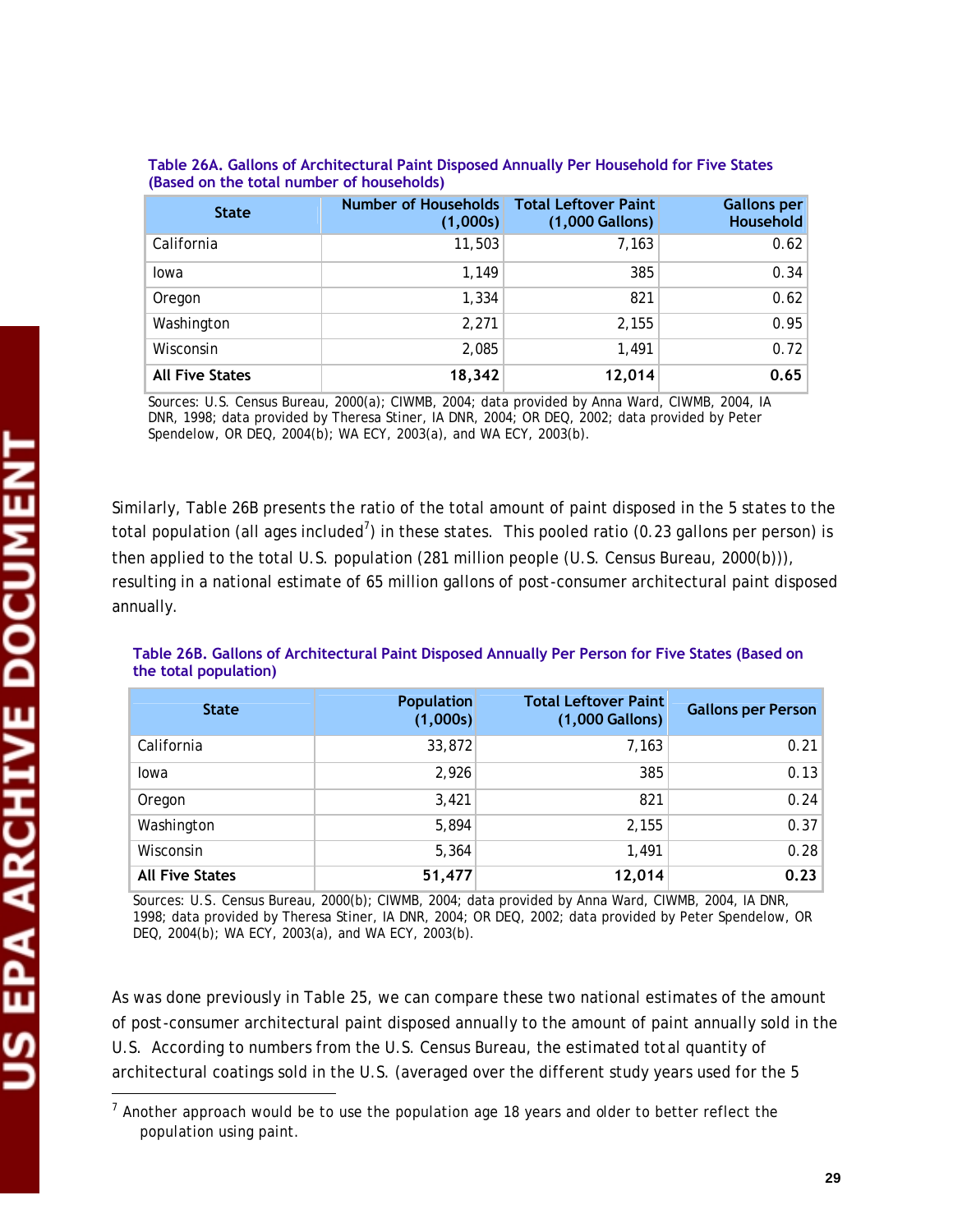states) was 662 million gallons (derived, U.S. Census Bureau, 1994-2004). Table 27 shows that around 10 percent of this can be estimated to be disposed annually, within the range presented in Table 25.

| Avg. Annual<br><b>Quantity of Architectural</b><br>Paint Sold in the U.S.*<br>(1,000 Gallons) |            | <b>Estimated Annual Quantity of</b><br>Architectural Paint Disposed in the<br>U.S. (1,000 Gallons), based on: | <b>Quantity of Architectural Paint</b><br><b>Disposed Annually as a Percent</b><br>of Sales (%) |  |
|-----------------------------------------------------------------------------------------------|------------|---------------------------------------------------------------------------------------------------------------|-------------------------------------------------------------------------------------------------|--|
| 661,790                                                                                       | Household  | 69.088                                                                                                        | 10.4                                                                                            |  |
|                                                                                               | Population | 65,678                                                                                                        | 9.9                                                                                             |  |

#### **Table 27. Percent of Architectural Paint Sold in the U.S. that is Disposed**

Source: U.S. Census Bureau

\* Averaged over the different study years used for each of the 5 states.

## **National Estimate Compared with PPSI Estimate**

The *PPSI Background Report* provided an estimate of the quantity of leftover paint generated annually in the U.S., based on data from California HHW and Washington MRW (HHW) collection programs, as well as U.S. Census data on population and households in each of the two states and the country as a whole, and an estimate of the percent of the population served by permanent or temporary HHW or MRW collection programs in the two states. The estimate was based on the assumption that existing HHW programs in the two states were collecting between 50 and 100 percent of leftover paint generated by residents served by those programs. The PPSI Background Report estimated the quantity of leftover paint generated in the U.S. to be in the range of 16 million to 35 million gallons per year, or 2.5 to 5 percent of annual paint sales (PPSI 2004a).

The national estimates presented in this report refine the estimate provided in the PPSI Background Report by:

 $\pm$  Incorporating HHW collection data from three additional states (lowa, Oregon and Wisconsin);

Estimating the actual quantity of paint collected by HHW programs and disposed via the MSW waste stream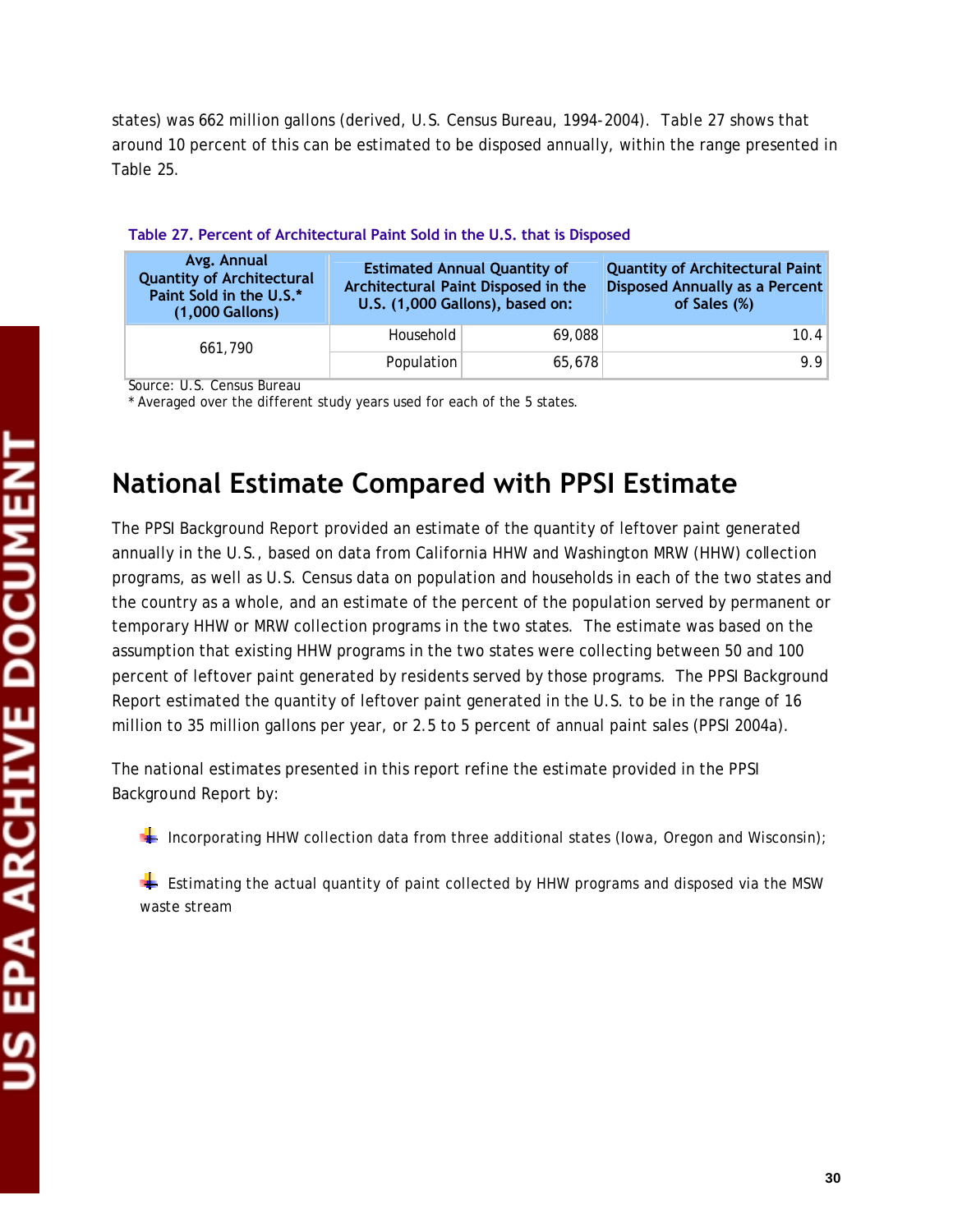# **4. Conclusions**

From the data examined in this report, it is estimated that when considering each of five individual state's projections to the national level, between 35 and 103 million gallons of postconsumer architectural paint (or between 6 and 16 percent of annual sales) is disposed of annually. Further, based on a pooled estimate of these five states, 66 to 69 million gallons of architectural paint are estimated to be disposed of each year. These quantities may not represent all of the leftover paint generated annually in the U.S. Some leftover paint is undoubtedly dried out by consumers outside of the original container, spilled down drains, or disposed of by contractors and large industrial, commercial and institutional users as solid or hazardous waste. On the other hand, there are also factors that may lead to over-estimation of the amount of leftover paint disposed annually. In addition, the estimates presented in this report do not account for the large quantity of leftover paint that is currently stockpiled in homes, nor do t hey provide a basis for determining if that stockpile is increasing or diminishing over time.

Nevertheless, these estimates may provide a useful measure of the total quantity of postconsumer architectural paint disposed in the U.S. each year, and a rough approximation of the percentage of paint sold each year that becomes leftover post-consumer waste.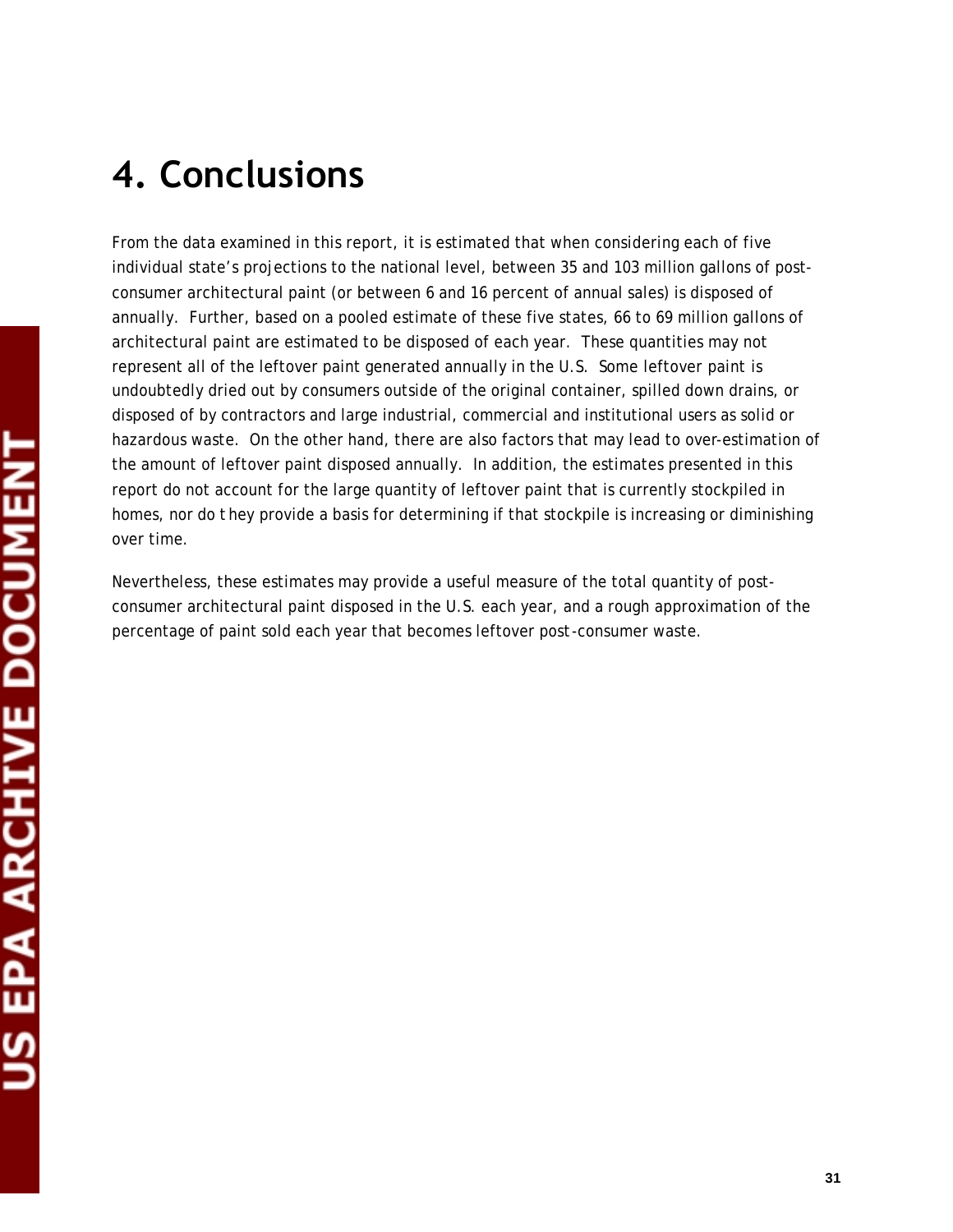# **References**

**US EPA ARCHIVE DOCUMENT** 

- Anderson, Brad, Sky Valley Associates. Personal communication with Anna Leos-Urbel on June 23, 2004.
- Association of Municipal Recycling Coordinators (AMRC), 2005. Household Hazardous Waste Baseline Composition Study, 2004. Accessed: http://www.productcare.org/documents/ON2004Study.pdf
- California Integrated Waste Management Board (CIWMB), 2001. California Integrated Waste Management Board, Board Meeting January 23-24, 2001. Agenda Item 23. Accessed: http://www.ciwmb.ca.gov/agendas/mtgdocs/2001/01/00004835.doc
- California Air Resource Board (CARB), 2003. 2001 Architectural Coatings Survey Final Report.
- Chamberlain, Mary, R.W. Beck Consulting, 2006. Personal communication with Amanda Morris on June 19, 2006.
- CIWMB, 1999. 1999 California Statewide Waste Characterization Study. Accessed: http://www.ciwmb.ca.gov/Publications/LocalAsst/34000009.doc
- CIWMB, 2000. California Integrated Waste Management Board, Board Meeting August 22-23, 2000. Agenda Item 37. Accessed: http://www.ciwmb.ca.gov/agendas/mtgdocs/2000/08/00004176.doc
- CIWMB, 2004. 2004 California Statewide Waste Disposal Characterization Study. Accessed: http://www.ciwmb.ca.gov/Publications/LocalAsst/34004005.doc
- Culbertson, John, R.W. Beck Consulting, 2004. Personal communication with Anna Leos-Urbel on May 19, 2004.
- Environment Canada (EC), 2002. Extended Producer Responsibility & Stewardship: An Inventory of Waste Diversion Programs in Canada. Accessed: http://www.ec.gc.ca/epr/inventory/en/DetailView.cfm?intInitiative=55
- Environmental Resources Center (ERC) Wisconsin Hazardous Waste Collection Programs-featuring households and very small quantity generators. Accessed: http://www.uwex.edu/erc/hazwste.html
- Hlavka, Rick, Green Solutions, 2006. Personal Communication with Jocelyn Siegel on June 20, 2006.
- Iowa Department of Natural Resources (IA DNR), 1998. Iowa Solid Waste Characterization. Accessed: http://www.iowadnr.com/waste/sw/files/charstudy.pdf

Kish, Leslie. 1965. *Survey Sampling*, John Wiley and Sons: New York.

Minnesota Solid Waste Management Coordinating Board (MN SWMCB), 2000. Statewide MSW Composition Study – A Study of Discards in the State of Minnesota. Accessed: http://www.moea.state.mn.us/publications/wastesort2000.pdf

National Family Opinion Research, Inc. (NFO), 1995. Consumer Architectural Coatings Disposal Study.

National Paints and Coatings Institute, 2004. 2001 Sales of Architectural Paint. Accessed: http://www.paint.org/ind\_info/ffarch.cfm

Nogas, Sue, U.S. EPA, 2004. Personal communication with Anna Leos-Urbel on May 20, 2004.

- Oregon Department of Environmental Quality (OR DEQ), 2000. Waste Characterization and Composition 2000 Report. Accessed: http://www.deq.state.or.us/wmc/solwaste/wcrep/wcrep2002.htm
- Oregon Department of Environmental Quality (OR DEQ), 2002(a). Waste Characterization and Composition 2002 Report. Accessed: http://www.deq.state.or.us/wmc/solwaste/wcrep/wccr2002.htm

**32**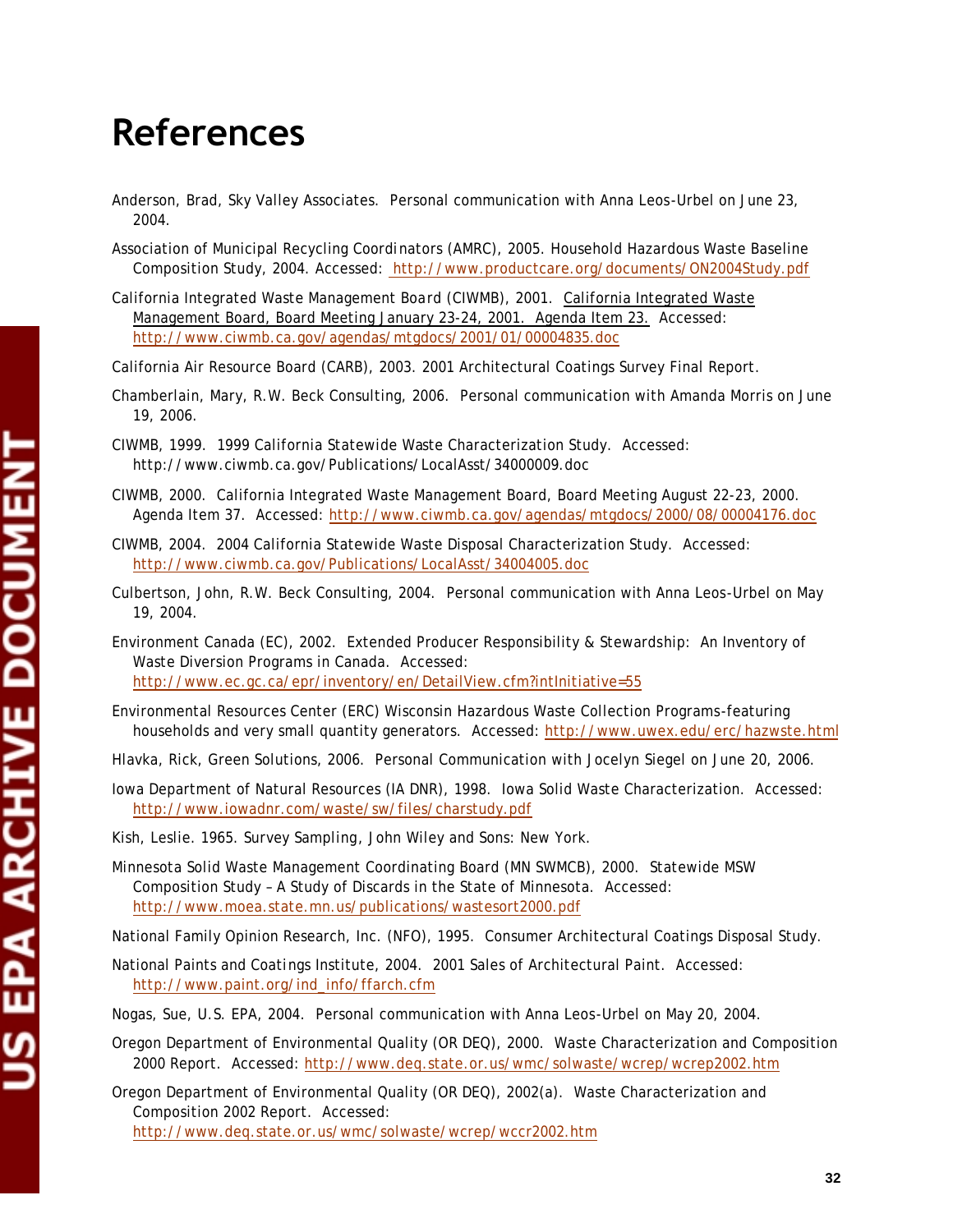- Oregon Department of Environmental Quality (OR DEQ) 2002(b). 2002 Oregon Recovery and Waste Generation Rates Report. Accessed: http://www.deq.state.or.us/wmc/solwaste/documents/2002MRSReport.pdf
- Pennsylvania Department of Environmental Protection (PA DEP), 2003. Statewide Waste Composition Study. Accessed:

http://www.dep.state.pa.us/dep/deputate/airwaste/wm/recycle/Waste\_Comp/Study.htm

- Product Stewardship Institute (PPSI), 2004a. Paint Product Stewardship: A Background Report for the National Dialogue on Paint Product Stewardship. Accessed: http://www.productstewardship.us/supportingdocs/DialoguePaintPS.doc
- Product Stewardship Institute (PPSI), 2004b. National Paint Infrastructure Collection System Modeling Executive Summary - DRAFT. Accessed: http://www.productstewardship.us/supportingdocs/CollecMdlsWtPaper41304.doc
- Quinn, Jim, Hazardous Waste Program Manager, Portland Metro, 2004. Personal communication with Jocelyn Siegel and Barry Elman on July 29, 2004.
- Spendelow, Peter, Oregon Department of Environmental Quality, 2004(a). Personal communication with Gaytri Bhatia, September 2004.
- Spendelow, Peter, Oregon Department of Environmental Quality, 2004(b). Personal communication with Gaytri Bhatia, December 2004.
- Spendelo w, Peter, Oregon Department of Environmental Quality, 2006(a). Personal communication with Gaytri Bhatia, April 2006.
- Spendelow, Peter, Oregon Department of Environmental Quality, 2006(b). Personal communication with Jocelyn Siegel, July 2006.
- State Library of Iowa, 2004. Iowa Census Data Tables: Counties. Accessed: http://www.silo.lib.ia.us/specializedservices/datacenter/datatables/CountyAll/cohhpihhpphh19702 000.pdf
- Stiner, Theresa, Iowa Department of Natural Resources, 2004. Personal communication with Anna Leos-Urbel on June 24, 2004.
- Tarnecki, Tanya, Cascadia Consulting Group, 2004. Personal communication with Anna Leos-Urbel on June 2, 2004.
- Tarnecki, Tanya, Cascadia Consulting Group, 2006. Personal communication with Jocelyn Siegel on July 7, 2006.
- United States Census Bureau, 2000(a) Census of Population, Profiles of General Demographic Characteristics. Accessed: http://factfinder.census.gov
- United States Census Bureau, 2000(b) Census of Population, Public Law 94-171 Redistricting Data File. Accessed: http://factfinder.census.gov
- United States Census Bureau, Current Industrial Reports, Paint and Allied Products: 2003.. November 2004. Accessed: http://www.census.gov/industry/1/ma325f03.pdf
- United States Census Bureau, Current Industrial Reports, Paint and Allied Products: 2004. September 2005. Accessed: http://www.census.gov/industry/1/ma325f04.pdf
- United States Environmental Protection Agency (U.S. EPA), 2001. Municipal Solid Waste in the United States – 2001 Facts and Figures. Accessed: http://www.epa.gov/epaoswer/nonhw/muncpl/msw99.htm#links

Ward, Anna, CIWMB, 2004. Personal communication with Anna Leos-Urbel on May 26, 2004.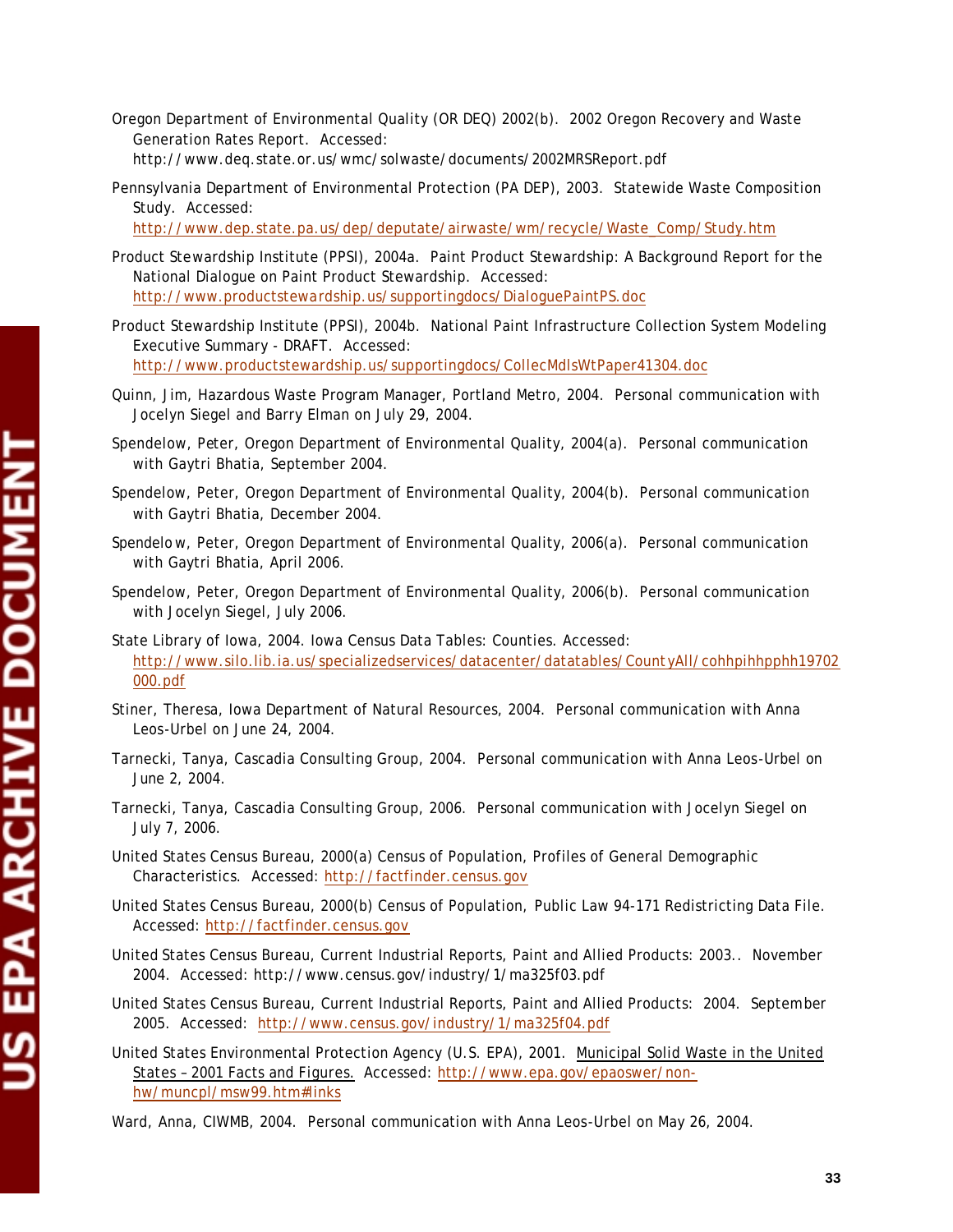- Washington Department of Ecology (WA ECY), 2003(a). Solid Waste in Washington State, Twelfth Annual Status Report. Accessed: http://www.ecy.wa.gov/pubs/0307019.pdf
- Washington Department of Ecology (WA ECY), 2003(b). Waste Composition Analysis for the State of Washington. (Prepared by Green Solutions). Accessed: http://www.rcap.org/swp/docs/Recycling/WaStateWasteComp.pdf
- Washington Department of Ecology (WA ECY), 1992. Combined WGA Material Type Summary for Washington State. Accessed: http://www.ecy.wa.gov/programs/swfa/solidwastedata/waste.asp
- Wisconsin Department of Natural Resources (WI DNR), 2002. Wisconsin Statewide Waste Characterization Study Summary 2002. Accessed: http://www.dnr.state.wi.us/org/aw/wm/publications/recycle/wrws-finalrpt.pdf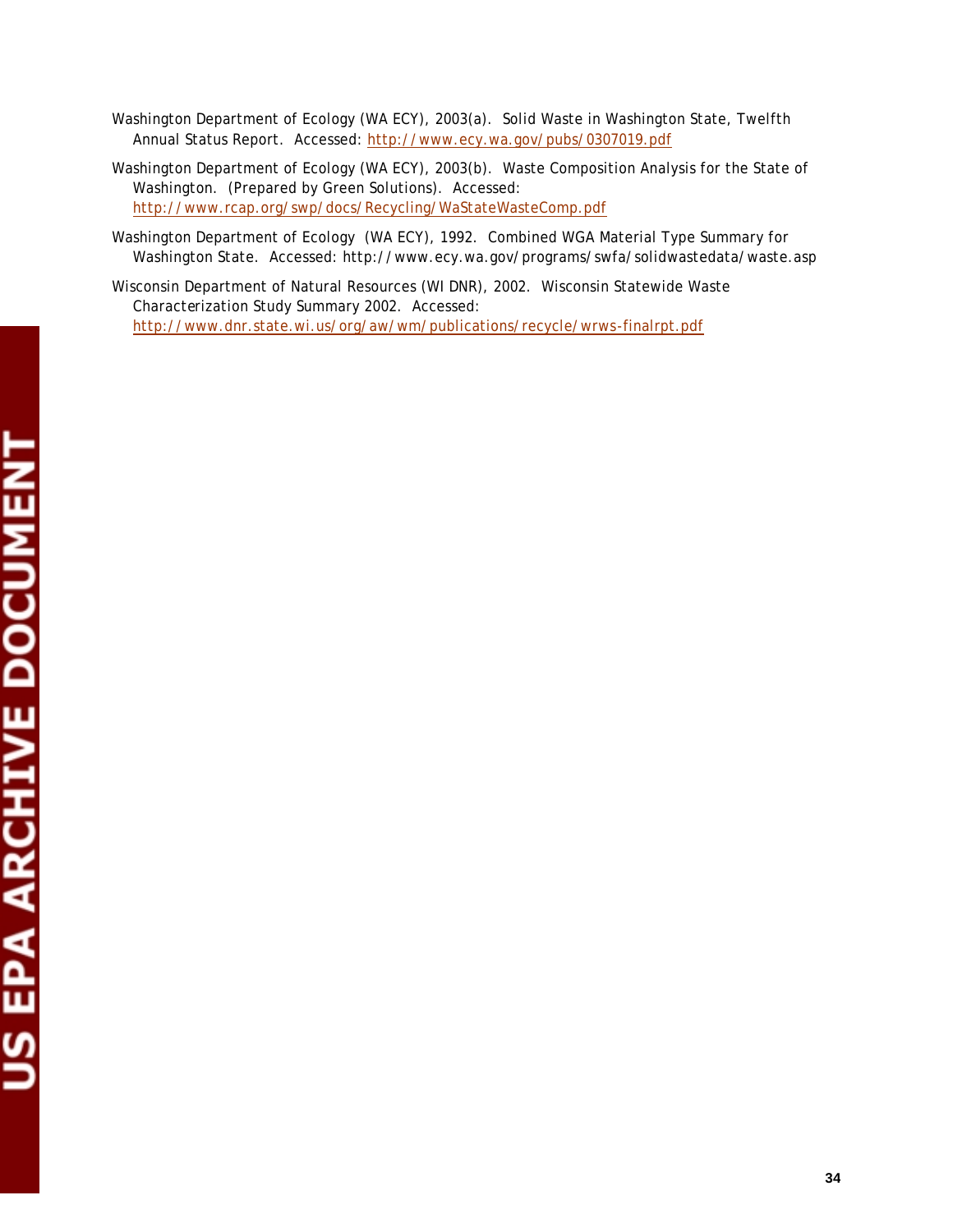# **Appendix A: Data Refinements and Other Considerations**

In conducting the analysis presented in this report, numerous factors were identified that could affect the results. This Appendix describes these factors and, where quantitative adjustments were made to the results, describes the methodology for doing so.

### **Data Refinements**

The national estimates presented in this report are based on data pertaining to the disposal of architectural latex and oil-based paint in the municipal solid waste stream, as well as data collected by household hazardous waste collection centers, as reported in studies from five states across the country. In combining individual state-level data sets to develop a national estimate, similarities and differences in definitions, assumptions, and data collection methodologies were examined to determine their possible effect on the results, and adjustments were made to the data when warranted. For example, the paint quantities reflected within some state MSW composition studies excluded the quantity of dried paint in containers that was sorted into a nonpaint category, or included the weight of the container with the paint weight. Adjustments were made to the results of these studies, where possible, to address such issues. This report assumes that household behavioral patterns associated with stockpiling and disposing of leftover paint are relatively consistent across the U.S. and so adjustments are not made for this variable. This section details all adjustments made to the state data in the course of developing the national estimates.

MSW Data Refinements. The various state MSW composition studies generally have consistent methodologies (as presented in the *Other Considerations* section below), but also present some measurable differences. For example, some studies include other materials such as solvents or thinners in their definition of "paint." Consequently, adjustments were made using the best obtainable data to make these studies more comparable before combining their data for the national estimate. Adjustments to MSW data are especially important as, from the available state data, it is apparent that paint in the MSW stream accounts for the majority of leftover paint.

HHW Data Refinements. In general, the five states analyzed have mature HHW collection programs that compile reliable data on the quantity of paint collected.

#### **Definition of "paint"**

The goal of this study was to examine latex and oil paint. However, some states may also include other materials in their definition of "paint."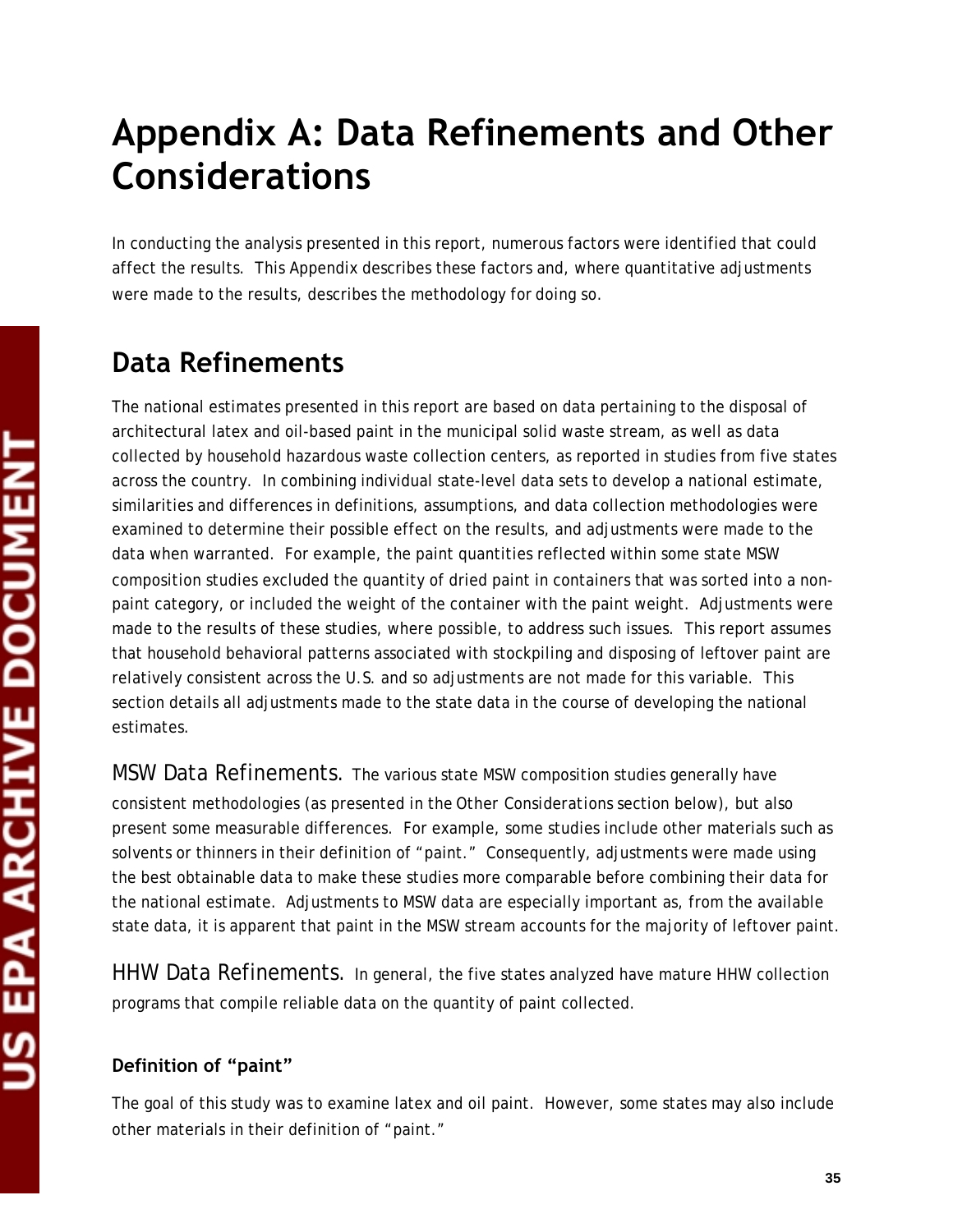In HHW collection efforts Washington includes contaminated latex paint (such as latex paint mixed with solvents, oil-based paints, dirt or garbage). Additionally, some HHW studies may record "paint" differently based on the available categories listed on data sheets. However, these factors were not expected to have a major impact on the results of this study, and data were not adjusted due to insufficient additional information.

In state MSW studies, two states explicitly included other materials in the paint category during their waste sorts: Iowa quantified "paints and solvents," and Oregon quantified "oil paint and thinners." In addition to these known factors, factors such as personal interpretation by the sorting crew could potentially make the categories different in ways that are not easy to detect. In Oregon and Iowa adjustments were made based on estimates of the portion of the combined categories that were paint.

In addition, the Association of Municipal Recycling Coordinators (AMRC)'s *2005 HHW Baseline Study* (conducted in Ontario Canada), indicates that latex and oil-based paint categories may also include quantities of other materials. For example, the "latex paint" category also includes stain, rust or metal paint, specialty paints, liquid plastic, and varnish. Similarly, the "oil-based paint" category includes other product types, such as: stain, driveway sealer, varnish, wood finish, and lacquer. Since sufficient data on the potential mix of materials in each paint category does not exist, with the exception of the adjustments detailed below, this analysis assumes that one hundred percent of the paint in the latex category is latex paint, and the same for the oil-based category.

#### **Adjustments made:**

- **D** *Iowa* excluded 10 percent (solvents)<sup>8</sup> from the total tons of paints and solvents in MSW (IA DNR, 1998).
- *Oregon* excluded 5 percent (thinners)<sup>9</sup> from the total tons of oil paint and thinners in MSW (averaged, OR DEQ, 2000 and 2002(a)).

#### **Architectural vs. Non-Architectural Paint**

The goal of this study was to estimate national quantities of *architectural* paint disposed, defined as paint used in and on buildings. However, all statewide MSW studies used in this analysis included both architectural and non-architectural paint in their "paint" category. From AMRC's 2005 Baseline Study, it was determined that, on average, 12 percent of the waste "paint" is comprised of non-architectural paint types. Specifically, the latex paint category was found to include 4 percent non-architectural products, while 27 percent of oil-based paints included nonarchitectural products. For the purposes of this analysis, each state's data was adjusted to exclude non-architectural paint, as presented below.

<sup>&</sup>lt;sup>8</sup> Based on conversations and data provided by Tanya Tarnecki of Cascadia Consulting, and Brad Anderson of Sky Valley Associates.

<sup>&</sup>lt;sup>9</sup> Per Brad Anderson, Sky Valley Associates, August 10, 2006.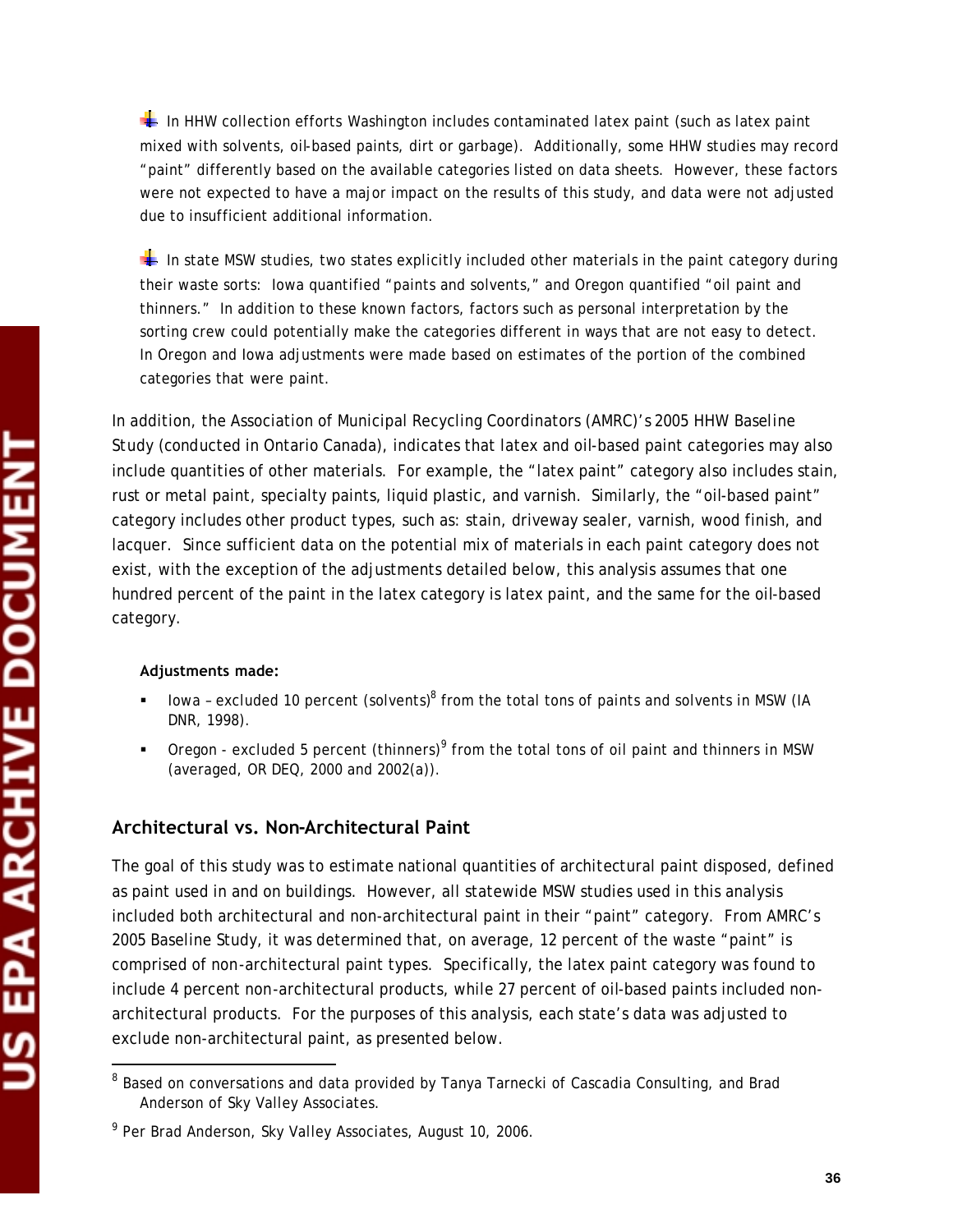#### **Adjustments made:**

� *California, Iowa, Oregon, Washington, and Wisconsin* – excluded 4 percent (non-architectural latex paints) from the total tons of latex paint and 27 percent (non-architectural oil-based paints) from the total tons of oil-based paint in MSW.

#### **Paint Weight**

Research indicates that the waste sorting protocols used in most waste characterization studies call for distinguishing between:

**EXECUTE:** empty paint containers (which are typically classified as the material of the container itself);

containers containing *dried* paint (which are typically classified as the material of the container or as a mixed material category); and

containers containing *liquid* paint (which are typically classified as paint).

This leads to two factors for consideration:

- whether dried paint is included in the overall paint estimate; and
- $\div$  whether the weight of the container is included in the overall paint estimate.

#### **Dried Paint Weight**

Most states do not include dried paint in their "paint" category<sup>10</sup>. Several studies indicate that increasingly, consumers are drying latex paint prior to disposal. It is important to understand the impact of dried paint on a national estimate. To do this, we considered three sources of information that indicate a substantial portion of dried paint can be expected in disposed containers.

 $\frac{1}{2}$  Many states and/or local communities advise their residents to dry out their leftover latex paint for disposal in the garbage or at a collection center. Even states like California that do not encourage this practice, nevertheless permit residents to dispose of dried latex paint in the MSW stream. Organizations such as the National Paint and Coatings Association (NPCA) also promote this approach. For example, NPCA's Six Point Program for Leftover Paints advises consumers to properly dispose of latex paint by drying it (as a last resort after reusing, recycling, and exchanging leftover paint). (NPCA 2004b).

 $\frac{1}{2}$  A survey conducted for NPCA in the mid 1990s sought to learn about the disposition of leftover paint, stain, thinners and similar materials in households. The survey was conducted in 1,000 households, by a national market research firm, National Family Opinion (NFO) using their

 $10$  Washington does include dried paint and Wisconsin includes dried oil-based paint only.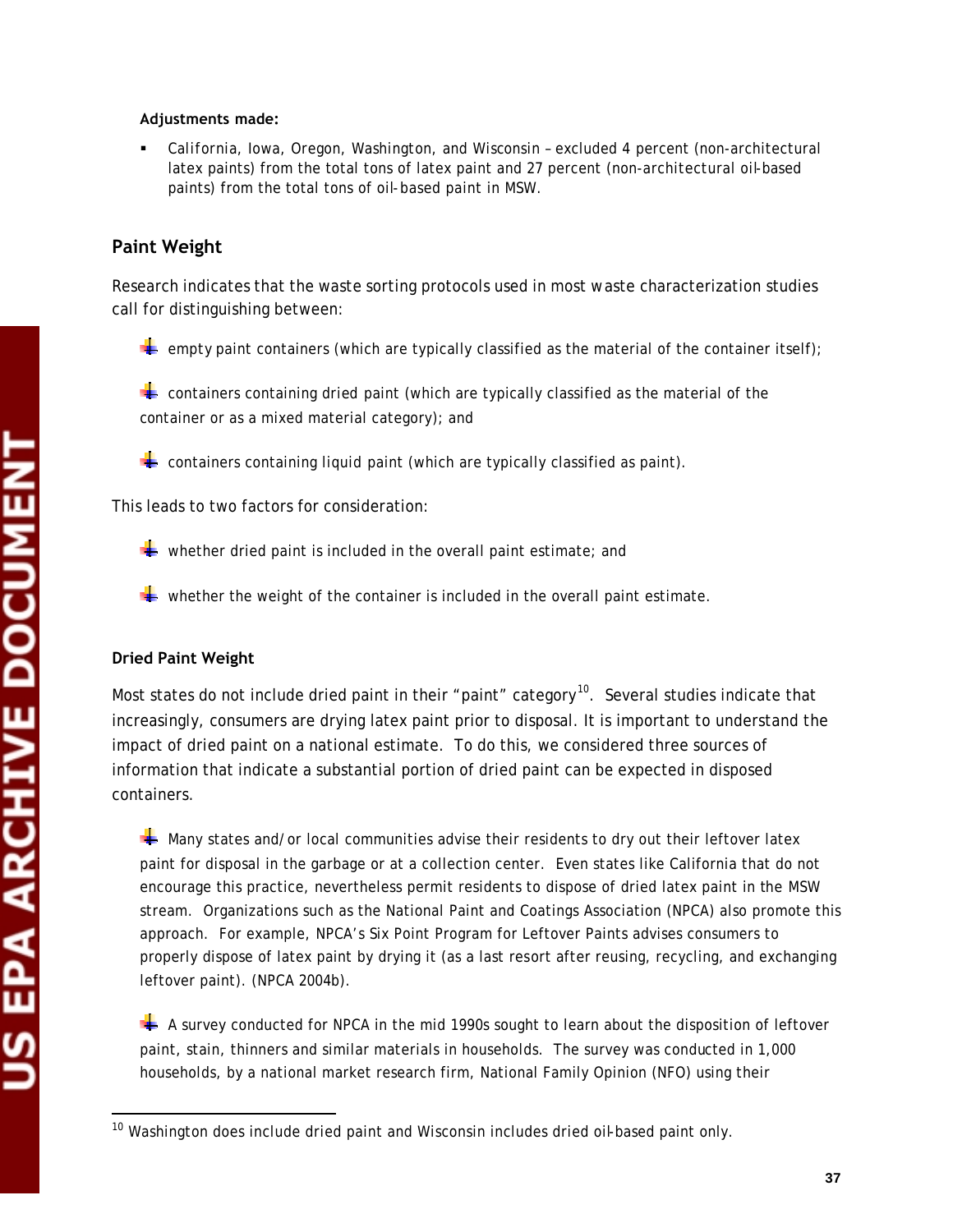nonprobability consumer panel sample. The study had an interview response rate of more than 70 percent. The study reported that, on a volume basis, 30 percent of leftover paint was from homes that use evaporation as a disposal method. (The survey did not ask the respondents to differentiate between latex and oil-based paint.) (NFO, 1995).

 $\pm$  The two Oregon waste characterization studies (2000 and 2002) included an analysis of contaminants in disposed waste. For this analysis, paint containers that were nearly empty or contained dried paint were included in the appropriate container category – non-food steel cans, rigid plastic containers, or mixed material – and then subject to contamination analysis. Paint found in these containers was scraped out, weighed, and then "added back" to the paint category. The amount of dried latex paint found in containers was fairly large, so a correction factor was produced. The Oregon contamination analysis provided the following results for 4 detailed samples containing paint in 2002 and 2 samples in 2000. It should be noted that this study alone does not constitute conclusive evidence regarding the quantity of dried paint that is disposed in containers in MSW, since it is based on a limited sample size. However, it does provide supporting evidence that a significant quantity of leftover paint may be dried out by the consumer prior to disposal in MSW. In addition, it suggests that a substantial percentage of latex paint is dried out prior to disposal in landfills and incinerators, but the percentage of oil-based paint that is dried out is negligible.

|                            | # Samples |      | Percent of Dry<br><b>Add-Backs</b> |       | <b>Contamination</b><br><b>Correction Factor (%)</b> |       | 90% Confidence<br><b>Intervals</b> |                       | Avg.<br><b>Contamination</b><br>Correction |
|----------------------------|-----------|------|------------------------------------|-------|------------------------------------------------------|-------|------------------------------------|-----------------------|--------------------------------------------|
|                            | 2000      | 2002 | 2000                               | 2002  | 2000                                                 | 2002  | 2000                               | 2002                  | Factor (%)                                 |
| Latex paint                |           | 3    | 30.40                              | 20.50 | 30.40                                                | 20.45 | (-12.75 to  <br>78.53)             | $(2.65)$ to<br>51.26) | 25.4                                       |
| Oil-based<br>paint/thinner |           |      | 4.40                               | 4.50  | 4.37                                                 | 4.52  | $(0.00)$ to<br>8.25)               | (0.47)<br>10.97)      | 4.5                                        |

#### **Table 28. Oregon contamination analysis in 2000 and 2002**

Source: OR DEQ, 2000 and 2002

It should be noted that despite the small sample sizes and large confidence intervals for latex paint, the two individual analyses present fairly consistent results.

The NPCA study suggests that about 30 percent of leftover paint may be dried out prior to disposal, and therefore would not be reflected in the paint quantity estimates developed by state waste composition studies. In order to fully capture the quantities of paint disposed, dried paint may be "added back" to these paint quantities. Because guidance to consumers to dry out paint only applies to latex paint, and considering that the Oregon contamination analyses show far more dried latex than dried oil-based paint in cans, the latex paint quantities in three state MSW studies were adjusted upward by 30 percent, while the oil-based paint quantities were left as-is. This adjustment does not factor in the following considerations, which are not resolvable due to the lack of data: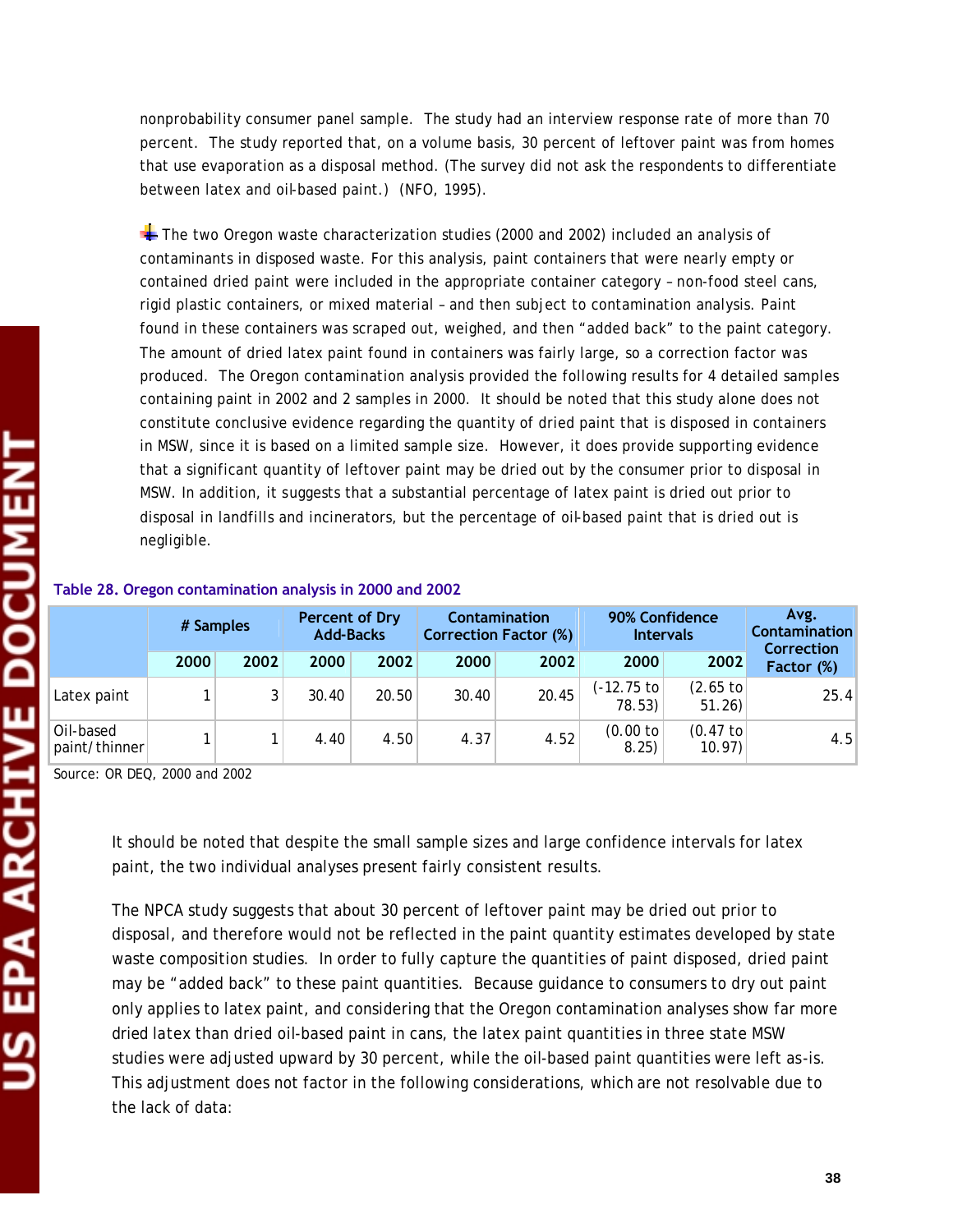$\ddotplus$  Weight of dried paint reported in the Oregon contamination analyses does not represent the original weight of the paint as a liquid.

 $\ddot{\phantom{1}}$  Consumers may be drying paint and disposing of it outside of containers.

#### **Adjustments made:**

� *California, Oregon, and Wisconsin* – added-back 30 percent (dried paint) to the total tons of latex paint in MSW.

#### **Residual (Liquid) Paint Weight**

Residual amounts of liquid paint in a container are categorized in some waste composition studies as mixed materials or the material of the container itself rather than as paint. The amount considered residual is subject to interpretation by the sorting crew, since most states have no definitive threshold. Waste composition study experts indicate that a container is categorized as "paint" if it contains *any* liquid paint (with the exception of Washington and Wisconsin, which categorize a container as "paint" when paint accounts for the majority of the combined container and paint weight). Because these distinctions in classification could not be quantified, residual liquid paint quantities in disposed containers are considered negligible and no adjustments were made.

#### **Container Weight**

Inclusion of container weight with paint weight was also considered in this analysis. For MSW, once a container is classified as "paint," the paint and its container are weighed and recorded within this category. The weight of the container therefore should be excluded from the paint quantities in order to develop a more accurate estimate. Detailed analyses documenting the type and size of container were not undertaken at this time. However, we look at the following studies to determine the portion of weight that is container alone:

An expert at Portland Metro<sup>11</sup> estimates that an average gallon paint container weighs 0.9 pounds, with gallon containers being the most common size. They further estimate that latex paint weighs between 10-11 pounds per gallon and oil-based paint weighs between 7-8 pounds per gallon, and that paint cans come into their HHW collection program, on average, 45 percent full.

**Product Care in British Columbia, Canada, estimates that approximately 20-25 percent of** the combined weight of the paint and containers it collects can be attributed to the containers. From these data, and given the weight of paint above, we estimate that on average containers in this program are 21 percent full.

 $11$  Based on conversations and data provided by Jim Quinn of Portland Metro.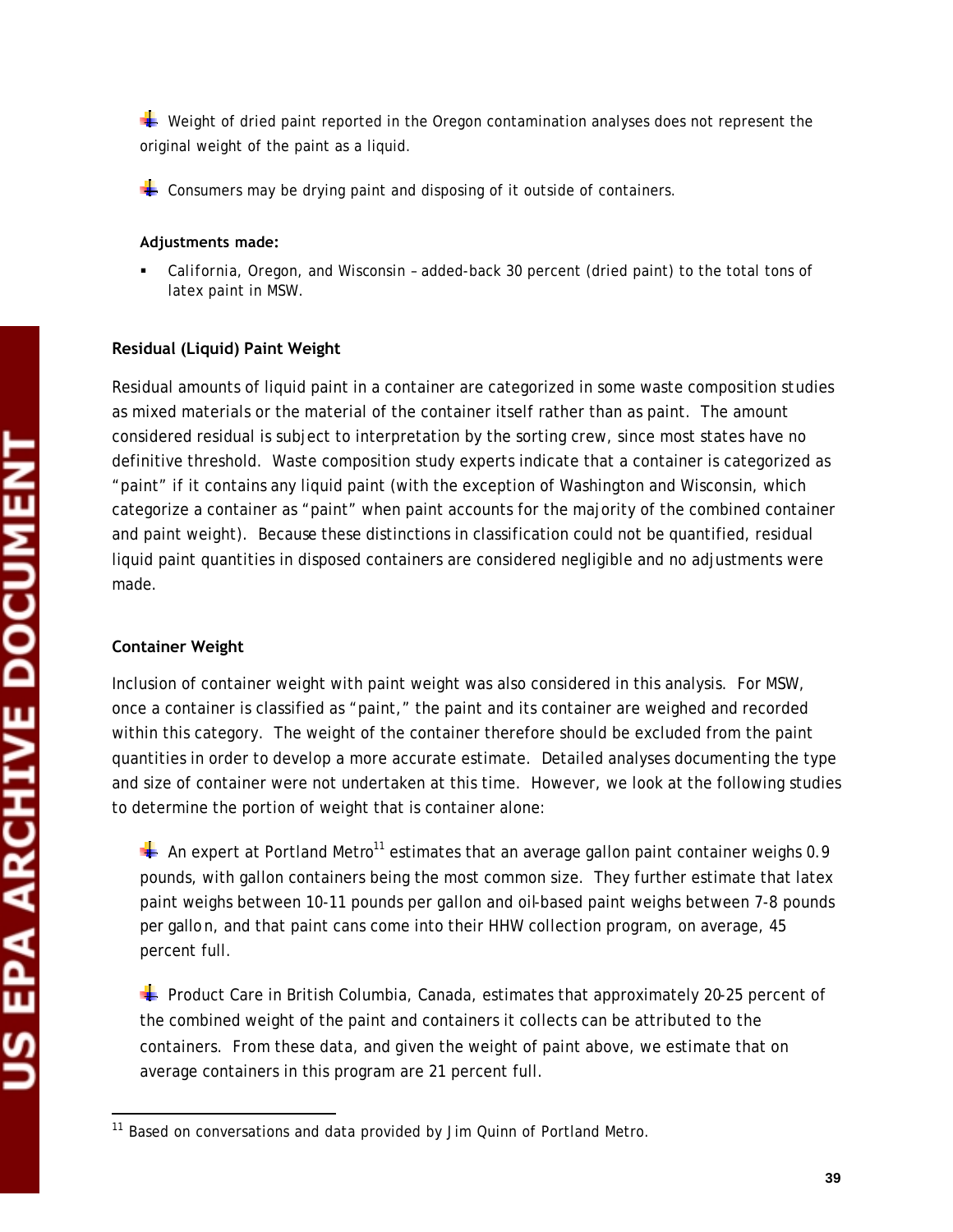$\pm$  The AMRC 2005 Baseline Study presents data on container quantity and residual paint quantities for oil and latex paints. From these data we estimate that latex and oil-based paint containers are 51 percent full.

It should be recognized, however, that paint containers collected by HHW programs might contain more paint, on average, than containers disposed in MSW landfills, although this has not been formally examined. As the amount of paint in a container decreases, the weight of the container, relative to that of its contents, increases. Due to the lack of hard evidence comparing the relative fullness of paint containers in HHW and MSW programs, this analysis assumes that containers in the MSW stream are half the fullness of those collected at HHW collection centers. Thus, averaging Portland Metro, Product Care, and AMRC's estimates on container fullness and assuming half this fullness for MSW, we estimate that 32 percent of the combined weight of the paint and containers can be attributed to the containers themselves and should be "backed out" from the overall paint weight.

In addition, it was learned that a portion of the paint coming to Iowa's HHW collection center was not bulked prior to weighing, thereby including the weight of the container. By averaging the estimates on container fullness from the above-mentioned studies, we estimate that 19 percent of the combined weight of the HHW paint and containers can be attributed to the containers themselves and should also be "backed out" from the overall paint weight.

#### **Adjustments made:**

- � *California, Iowa, Oregon, Washington, and Wisconsin*  excluded 32 percent (container weight) from the total tons of MSW paint estimates.
- � *Iowa*  excluded 19 percent (container weight) from the 57 tons of HHW paint known to include container weight.

### **Other Considerations**

#### **Paint Spillage**

Paint may spill from containers en route to the disposal location, where it is subsequently weighed. The loss of paint (presumably adhered to paper, food and other adjacent waste materials) would be reflected in an undercount of total paint at the disposal site. It is safe to assume that some cans may get crushed on the way to the landfill, and that lids may pop off. Per Brad Anderson, a consultant with Sky Valley Associates, approximately 1 percent of their waste characterization samples showed spilled paint, suggesting that spilled paint quantities are small. Sky Valley Associates does not quantify the percentage of paint containers that arrive with open lids.